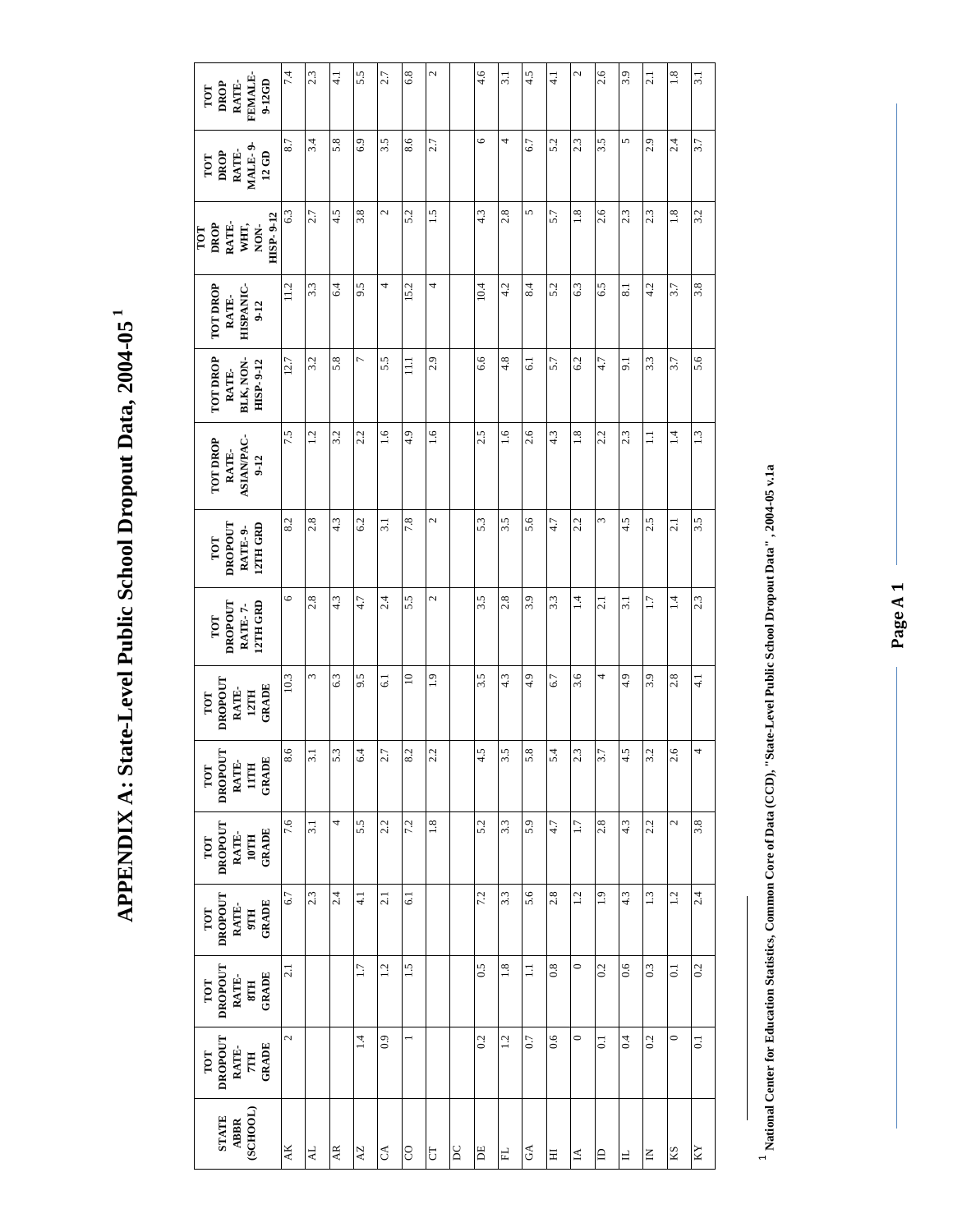| FEMALE-<br>9-12GD<br>RATE-<br>DROP<br>TOT                 | 6.3              | 3.6           | $\overline{3.1}$ | 2.4             | $3.\overline{3}$ | 4.2        | 3.2             | 2.1      | 3.1              | 4.3             | 1.5       | 2.2              | 2.7             | 2                       | $\frac{1}{4}$ |              | 4.8              | <b>1:5</b>       | 3.3      |           | 2.5            | 3.5                   | 2.7              | $\frac{1}{4}$ |             | 3.2       |
|-----------------------------------------------------------|------------------|---------------|------------------|-----------------|------------------|------------|-----------------|----------|------------------|-----------------|-----------|------------------|-----------------|-------------------------|---------------|--------------|------------------|------------------|----------|-----------|----------------|-----------------------|------------------|---------------|-------------|-----------|
| MALE-9<br>RATE-<br>DROP<br>$12\,\mathrm{GD}$<br>TOT       | 8.7              | 4.4           | 4.7              | 3.2             | 4.4              | 5.3        | 4.2             | 3.5      | 3.6              | $\overline{61}$ | 2.2       | $\overline{3.1}$ | 4.2             | 2.8                     | 4.3           |              | 6.6              | 3.8              | 3.8      |           | 3.3            | 5.4                   | 3.9              | 4.7           |             | 3.9       |
| DROP<br>RATE-<br>WHT,<br>NON-<br>TOT                      | 5.2<br>HISP-9-12 | ω             | 2.5              | 2.7             | 2.8              | 3.2        | 3.2             | 2.3      | 2.8              | $-4.6$          | $\vec{=}$ | $\frac{1}{2}$    | 3.4             | 1.5                     | ÷             |              | 2.8              | 2.5              | 3.1      |           | $\frac{1}{2}$  | 2.9                   | 2.8              | 2.6           |             | 2.1       |
| <b>TOT DROP</b><br>HISPANIC-<br>RATE-<br>$9 - 12$         | $7.7\,$          | 9.1           | $\overline{51}$  | $\frac{4.6}{4}$ | ${}^{\circ}$     | 12.6       | $\overline{51}$ | 2.5      | 4.5              | 8.7             | 4.8       | 6.9              | 6               | 3.5                     | 6.2           |              | $10.6$           | $\overline{7.1}$ | 7.6      |           | 7.6            | 7.9                   | 5.3              | 9.8           |             | 5.1       |
| <b>TOT DROP</b><br>BLK, NON-<br>HISP-9-12<br>RATE-        | 10.2             | 6.3           | 6                | 4               | 7.5              | 8.8        | 6.4             | 3.2      | 2.2              | 6               | 5         | 6.3              | $\overline{61}$ | 3.1                     | 5.8           |              | 9.6              | $\approx$        | 4.7      |           | 6.4            | $\overline{7.1}$      | 3.9              | 7.5           |             | 4.2       |
| <b>ASIANPAC-</b><br><b>TOT DROP</b><br>RATE-<br>$9-12$    | 3.9              | 2.6           | $\vec{=}$        | 2.6             | 3.9              | 4.9        | $\frac{6}{1}$   | 1.3      | 2.2              | 2.6             | 2.9       | 2.4              | 2.5             | 0.9                     | 3.2           |              | 5.2              | $\frac{0}{2}$    | 1.8      |           | 2.5            | 5.2                   | 1.3              | 5.2           |             | $\vec{=}$ |
| 12TH GRD<br>DROPOUT<br>RATE-9-<br>TOT                     | 7.5              | 3.8           | 3.9              | 2.8             | 3.9              | 5.7        | 3.7             | 2.8      | 3.4              | 5.2             | 1.9       | 2.7              | 3.5             | 2                       | 4.2           | 5.8          | 5.7              | 3.5              | 3.5      |           | 2.9            | $\frac{1}{4}$         | 3.3              | $4\cdot$      | 2.7         | 3.6       |
| 12TH GRD<br><b>DROPOUT</b><br>RATE-7-<br>TOT              | 5.6              | 3.8           | 2.6              | 1.8             | 2.5              | 3.7        | 2.7             | 2        | 2.3              | 4.2             | 1.3       | $\frac{1}{2}$    | 3.5             | 2                       | <b>1:5</b>    | 4.3          | 3.8              | 2.5              | 2.5      |           | $\frac{1}{2}$  | $\frac{1}{4}$         | 2.1              | 3.2           | 1.9         | 2.5       |
| DROPOUT<br>GRADE<br>RATE-<br>12TH<br>TOT                  | 8.3              | 4.7           | 3.5              | 4.2             | 3.7              | 6.4        | 4.3             | 2.7      | 4                | 47              | 2.1       | 3.7              | 6.7             | 2                       | 3.5           | ${}^{\circ}$ | 4.8              | $\frac{4.6}{4}$  | 3.5      |           | 3.9            | 3                     | 2.4              | 5.8           | 4           | 5         |
| <b>DROPOUT</b><br><b>GRADE</b><br>RATE-<br>$11$ TH<br>TOT | 6.7              | $\frac{1}{4}$ | 3.6              | 3.3             | 4                | 2.9        | 4.5             | 3.1      | 3.8              | 5.4             | 2         | 3                | 4.3             | 2.1                     | 4.4           | 5.2          | 4.7              | 3.5              | 3.9      |           | 3.4            | 4.8                   | 3.3              | $\frac{1}{4}$ | 3.2         | 3.6       |
| DROPOUT<br>GRADE<br>RATE-<br>10TH<br>TOT                  | 6.6              | 3.7           | 3.9              | 2.4             | 3.8              | $1.8\,$    | 3.9             | Σ        | 3.3              | 5.6             | 2.3       | 2.6              | 2.6             |                         | 4.5           | 5.5          | 10.4             | 2.3              | 5.7      |           | 2.9            | 4.4                   | 3.6              | $\frac{4}{4}$ | 2.2         | 3.6       |
| DROPOUT<br>GRADE<br>RATE-<br>TOT<br>9TH                   | 8.1              | $\omega$      | $\dot{4}$        | $\overline{14}$ | 3.9              |            | 2.5             | 2.4      | 2.5              | 5.2             | $\equiv$  | $\overline{1.7}$ | 0.9             |                         | 4.2           | 5            | $\overline{3.1}$ | 3.7              | 3.1      |           | $\frac{6}{1}$  | $\frac{1}{4}$         | 3.6              | 3.4           | 1.8         | 2.6       |
| DROPOUT<br>GRADE<br>RATE-<br>TOT<br>8TH                   | 3.4              |               | $\overline{0}$   | $\circ$         | $\circ$          |            | 0.8             | $_{0.8}$ | $\overline{0}$ . | 0.5             | $\circ$   | 0.2              |                 |                         | $\equiv$      | $\mathbf{C}$ | 0.2              | 0.5              | 0.8      |           | $\overline{c}$ |                       | 0.2              | 0.8           | 0.6         | $0.7\,$   |
| DROPOUT<br>GRADE<br>RATE-<br>TOT<br><b>HIL</b>            | 1.6              |               | $\overline{0}$   | $\circ$         | $\circ$          |            | 0.8             | 0.6      | 0.2              |                 | $\circ$   | 0.2              |                 |                         | 8.0           | 1.5          | 0.2              | 0.4              | 0.6      |           | $\circ$        |                       | $\overline{0}$ . | 0.7           | 0.6         | 0.2       |
| (SCHOOL)<br><b>STATE</b><br><b>ABBR</b>                   | $\Delta$         | <b>NN</b>     | QN               | <b>NE</b>       | $\mathbb N$      | <b>NIV</b> | ON              | SM       | <b>INL</b>       | $\rm _Z$        | <b>GN</b> | <b>HN</b>        | HN              | $\overline{\mathbf{N}}$ | <b>NN</b>     | ΛN           | $_{\rm NN}$      | <b>FO</b>        | $\alpha$ | <b>OR</b> | $\mathbb A$    | $\overline{\text{R}}$ | $_{\rm SC}$      | GS            | $\mathbb H$ | TX        |

**Page A 2**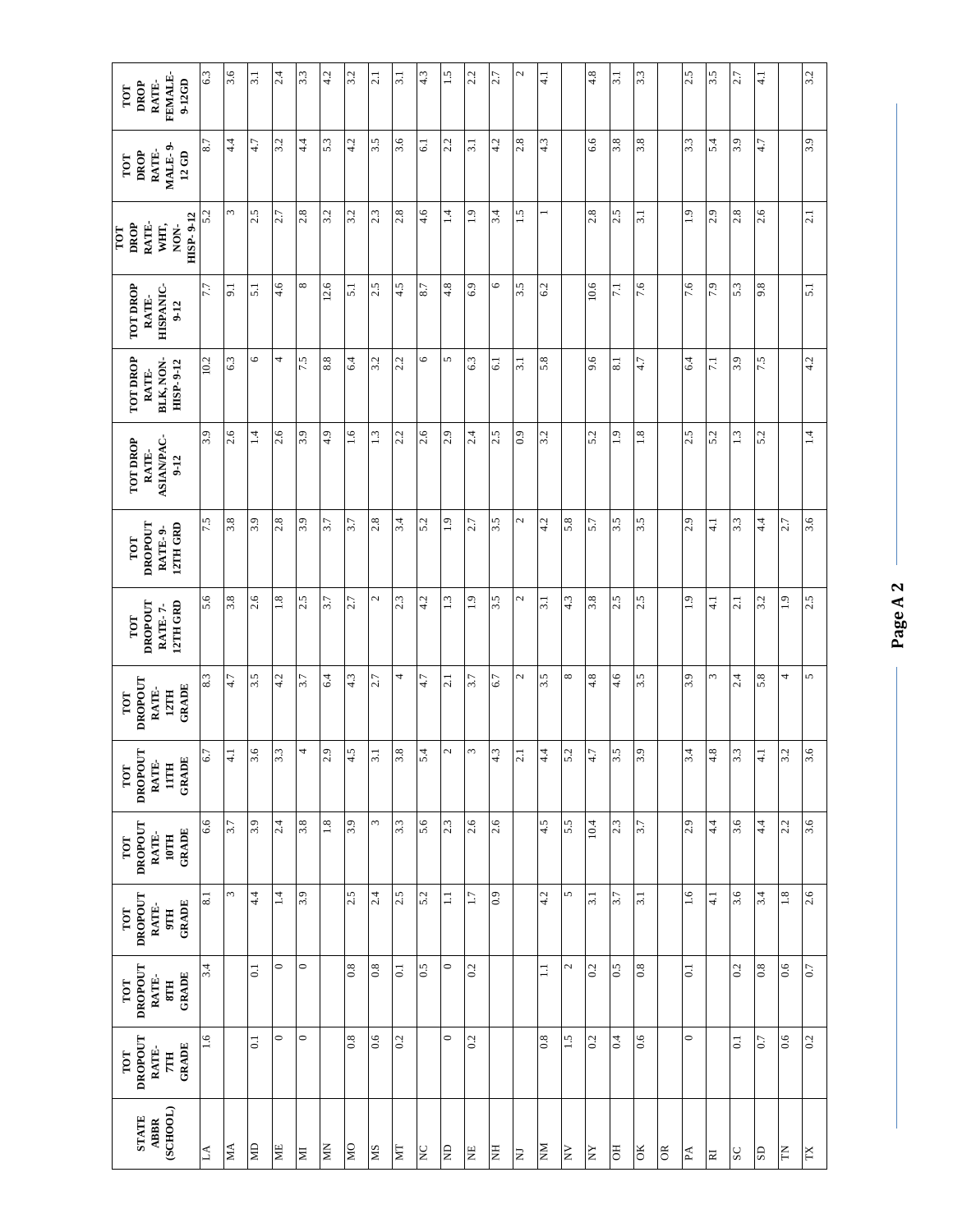| TOT<br>DROP<br>RATE-<br>FEMALE-<br>9-12GD          | 3.6                   | 2.1           | 2.3            | 3.8 | $\mathcal{L}$   | 3.7              | 4.2            |
|----------------------------------------------------|-----------------------|---------------|----------------|-----|-----------------|------------------|----------------|
| TOT<br>DROP<br>RATE-<br>MALE-9-<br>$12 \text{ G}D$ | 3.9                   | 2.9           | 2.9            |     | 2.8             | 4.5              | 53             |
| <b>IISP-9-12</b><br>DROP<br>RATE,<br>WHT,<br>TOT   | $\tilde{\phantom{0}}$ | $\frac{8}{1}$ | 2.6            | 3.9 | 1.5             |                  | 4.2            |
| <b>OT DROP</b><br>HSPANIC-<br>RATE-<br>$9 - 12$    | 8.7                   | 6.8           | 2.7            | 7.8 | 5.7             | 5.5              | 9.3            |
| <b>TOT DROP</b><br>BLK, NON-<br>HISP-9-12<br>RATE- | 7.4                   | 3.2           | 3.5            | 6.5 | 7.9             | 5.4              | ${}^{\circ}$   |
| TOT DROP<br>RATE-<br>ASIANPAC-<br>1 9-12           | 4.8                   | $\frac{6}{1}$ | $\frac{13}{2}$ | ಸ   | 2.5             | $\frac{8}{1}$    | $\frac{8}{1}$  |
| <b>DROPOUT<br/>RATE- 9-<br/>12TH GRD</b><br>TOT    | 3.7                   | 2.5           | 2.6            | 4.5 | 2.4             |                  | 4.8            |
| DROPOUT<br>RATE- 7-<br>12TH GRD<br>TOT             | 2.7                   | 2.5           | $\frac{8}{18}$ | 4.5 | $\overline{17}$ | 2.7              | 3.2            |
| DROPOUT<br>RATE-<br>12TH<br>GRADE<br>TOT           | $\overline{9}$ .      | 3.4           | 3.2            | 5.6 | 5.4             | 4.3              | 6.6            |
| DROPOUT<br>RATE-<br>IITH<br>CRADE<br>TOT           | $\frac{1}{2}$         |               | 3.2            | Q   | Ğ.              |                  | ৹<br>n         |
| <b>DROPOUT<br/>RATE-<br/>10TH<br/>CRADE</b><br>TOT | $\mathbf{\hat{c}}$    | 2.2           | 2.8            | 3.9 | Ξ               | 4.4              | 4.4            |
| DROPOUT<br>RATE-<br>9TH<br>GRADE<br>TOT            |                       | 2.3           |                | 3.8 | $\tilde{=}$     | 3.4              | 2.7            |
| DROPOUT<br>RATE-<br>STH<br>GRADE<br>TOT            | 0.6                   |               | 0.2            |     | 0.3             | $\overline{0.4}$ | $\overline{0}$ |
| DROPOUT<br>RATE-<br>7TH<br>GRADE<br>TOT            |                       |               | $\overline{c}$ |     | 0.4             | $\overline{0}$   | 0.2            |
| SCHOOL)<br>STATE<br>ABBR                           | $\Box$                | VA            | VT             | WA  | ¥               | $\overline{W}$   | XX             |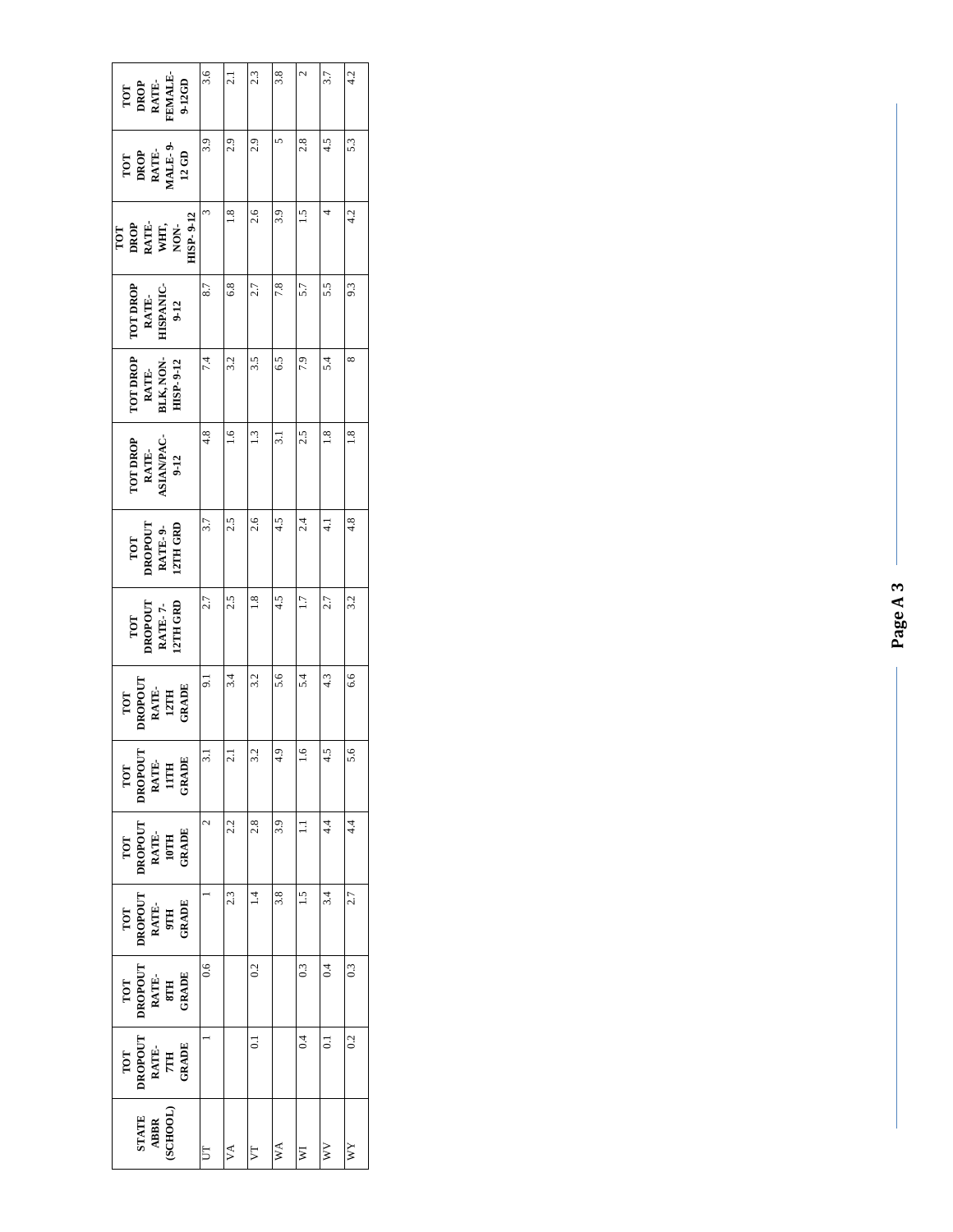# **APPENDIX B: Averaged Freshman Graduation Rate of Public High School Students, by State: School Year 2002-03**

|                       |            | Regular    |                |                          |                        |              |
|-----------------------|------------|------------|----------------|--------------------------|------------------------|--------------|
|                       | Averaged   | diplomas,  | Estimated      | Grade 10                 | Grade 9                | Grade 8      |
|                       | freshman   | school     | first-time 9th | membership,              | membership,            | membership,  |
|                       | graduation | year 2002- | graders in     | school year              | school year            | school year  |
| State or jurisdiction | rate       | 03         | $1999 - 20001$ | $2000 - 01$ <sup>1</sup> | 1999-2000 <sup>1</sup> | $1998 - 991$ |
|                       |            |            |                |                          |                        |              |
| <b>United States</b>  |            |            |                |                          |                        |              |
| $(51$ states)         | 73.9       | 2,719,947  | 3,682,202      | 3,529,652                | 3,986,992              | 3,529,963    |
|                       |            |            |                |                          |                        |              |
| Alabama               | 64.7       | 36,741     | 56,749         | 51,991                   | 61,150                 | 57,105       |
| Alaska                | 68.0       | 7,297      | 10,725         | 10,110                   | 11,568                 | 10,497       |
| Arizona               | 75.9       | 49,986     | 65,842         | 63,966                   | 68,917                 | 64,644       |
| Arkansas              | 76.6       | 27,555     | 35,971         | 35,068                   | 36,772                 | 36,073       |
| California            | 74.1       | 341,097    | 460,481        | 461,030                  | 488,999                | 431,414      |
| Colorado              | 76.4       | 42,379     | 55,491         | 54,006                   | 58,815                 | 53,652       |
| Connecticut           | 80.9       | 33,667     | 41,613         | 40,608                   | 43,977                 | 40,254       |
| Delaware              | 73.0       | 6,817      | 9,334          | 8,887                    | 10,150                 | 8,964        |
| District of Columbia  | 59.6       | 2,725      | 4,574          | 3,838                    | 5,580                  | 4,303        |
| Florida               | 66.7       | 127,484    | 191,065        | 170,385                  | 223,743                | 179,066      |
| Georgia               | 60.8       | 66,890     | 110,062        | 99,934                   | 125,388                | 104,863      |
| Hawaii                | 71.3       | 10,013     | 14,046         | 13,154                   | 15,637                 | 13,346       |
| Idaho                 | 81.4       | 15,858     | 19,490         | 19,359                   | 20,039                 | 19,073       |
| Illinois              | 75.9       | 117,507    | 154,816        | 150,781                  | 164,858                | 148,810      |
| Indiana               | 75.5       | 57,897     | 76,718         | 73,565                   | 81,442                 | 75,147       |
| Iowa                  | 85.3       | 34,860     | 40,871         | 40,951                   | 42,394                 | 39,269       |
| Kansas                | 76.9       | 29,963     | 38,952         | 38,231                   | 40,650                 | 37,974       |
| Kentucky              | 71.7       | 37,654     | 52,488         | 49,708                   | 57,405                 | 50,350       |
| Louisiana             | 64.1       | 37,610     | 58,715         | 53,307                   | 64,855                 | 57,982       |
| Maine                 | 76.3       | 12,947     | 16,967         | 16,001                   | 17,233                 | 17,668       |
| Maryland              | 79.2       | 51,864     | 65,468         | 62,843                   | 70,854                 | 62,708       |
| Massachusetts         | 75.7       | 55,987     | 73,979         | 71,430                   | 78,062                 | 72,444       |
| Michigan              | 74.0       | 100,301    | 135,558        | 132,342                  | 143,740                | 130,592      |
| Minnesota             | 84.8       | 59,432     | 70,062         | 71,064                   | 71,222                 | 67,899       |
| Mississippi           | 62.7       | 23,810     | 37,971         | 34,755                   | 40,654                 | 38,504       |
| Missouri              | 78.3       | 56,925     | 72,657         | 70,666                   | 76,575                 | 70,731       |
| Montana               | 81.0       | 10,657     | 13,157         | 12,885                   | 13,562                 | 13,024       |
| Nebraska              | 85.2       | 20,161     | 23,655         | 23,378                   | 24,861                 | 22,725       |
| Nevada                | 72.3       | 16,378     | 22,644         | 20,040                   | 24,672                 | 23,220       |
| New Hampshire         | 78.2       | 13,210     | 16,902         | 16,225                   | 17,573                 | 16,907       |
| New Jersey            | 87.0       | 81,391     | 93,573         | 91,086                   | 96,228                 | 93,404       |
| New York              | 60.9       | 143,818    | 236,030        | 229,516                  | 266,971                | 211,602      |
| North Carolina        | 70.1       | 69,696     | 99,491         | 91,449                   | 111,495                | 95,528       |
|                       |            |            |                |                          |                        |              |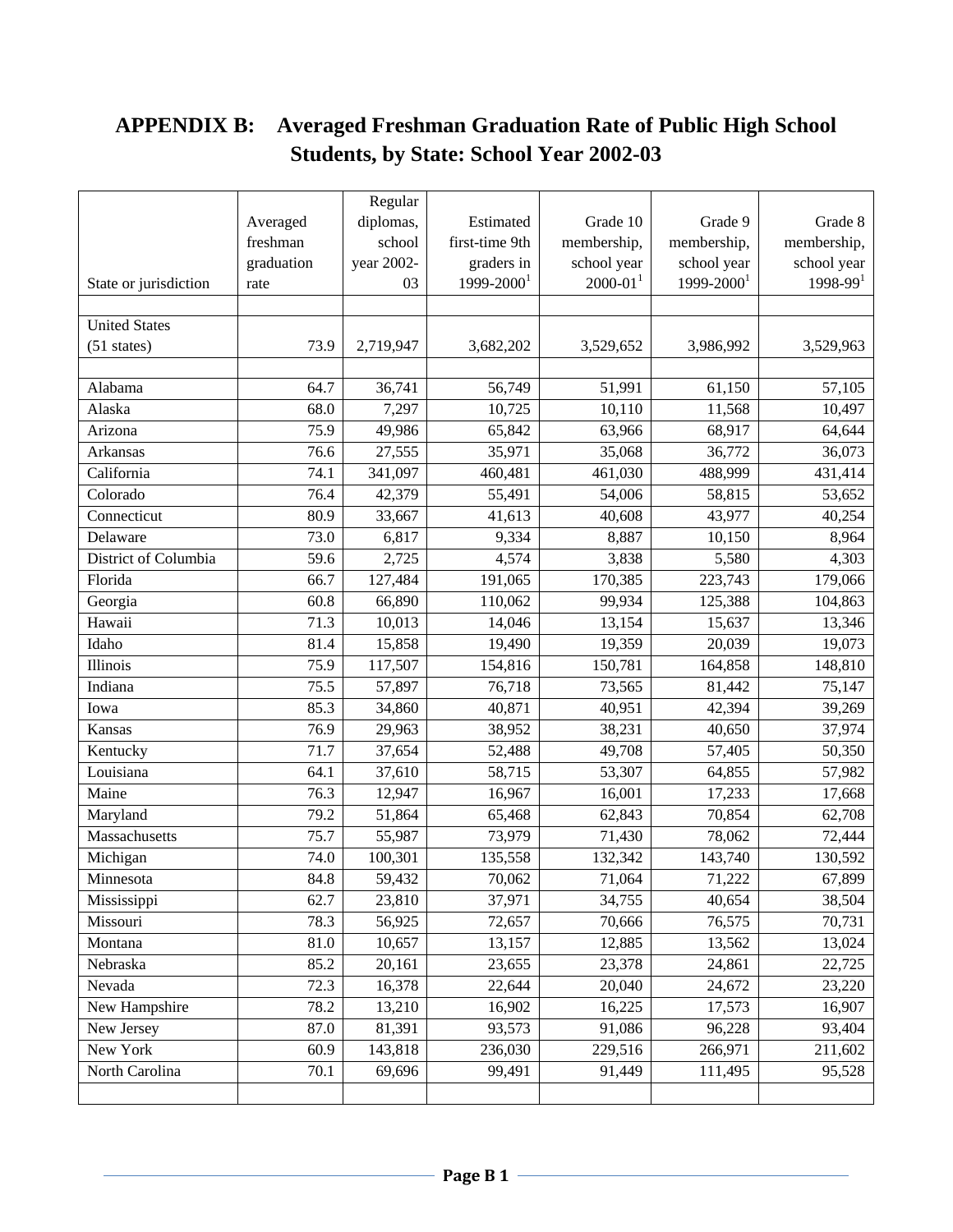|                       |            | Regular    |                |              |                |              |
|-----------------------|------------|------------|----------------|--------------|----------------|--------------|
|                       | Averaged   | diplomas,  | Estimated      | Grade 10     | Grade 9        | Grade 8      |
|                       | freshman   | school     | first-time 9th | membership,  | membership,    | membership,  |
|                       | graduation | year 2002- | graders in     | school year  | school year    | school year  |
| State or jurisdiction | rate       | 03         | $1999 - 20001$ | $2000 - 011$ | $1999 - 20001$ | $1998 - 991$ |
|                       |            |            |                |              |                |              |
| Oklahoma              | 76.0       | 36,694     | 48,288         | 46,163       | 50,523         | 48,178       |
| Oregon                | 73.7       | 32,587     | 44,244         | 43,821       | 45,867         | 43,045       |
| Pennsylvania          | 81.7       | 119,933    | 146,725        | 143,159      | 155,929        | 141,086      |
| Rhode Island          | 77.7       | 9,318      | 12,000         | 11,525       | 12,832         | 11,642       |
| South Carolina        | 59.7       | 32,482     | 54,404         | 48,628       | 62,883         | 51,700       |
| South Dakota          | 83.0       | 8,999      | 10,840         | 10,402       | 11,261         | 10,859       |
| Tennessee             | 63.4       | 44,113     | 69,621         | 65,388       | 75,890         | 67,583       |
| Texas                 | 75.5       | 238,111    | 315,494        | 287,355      | 359,368        | 299,760      |
| Utah                  | 80.2       | 29,527     | 36,838         | 37,335       | 36,783         | 36,396       |
| Vermont               | 83.6       | 6,970      | 8,337          | 8,006        | 8,779          | 8,227        |
| Virginia              | 80.6       | 72,943     | 90,504         | 86,731       | 96,959         | 87,822       |
| Washington            | 74.2       | 60,435     | 81,465         | 80,453       | 86,602         | 77,340       |
| West Virginia         | 75.7       | 17,287     | 22,826         | 21,882       | 23,928         | 22,669       |
| Wisconsin             | 85.8       | 63,272     | 73,746         | 73,796       | 78,961         | 68,481       |
| Wyoming               | 73.9       | 5,845      | 7,911          | 7,726        | 8,063          | 7,944        |

<sup>1</sup> Estimates of enrollment by grade include a prorated count of students reported as not being in a standard grade (students classified as ungraded in CCD data

files).

NOTE: The averaged freshman graduation rate provides an estimate of the percentage of high school students who graduate on time. The rate for 2002-03 is computed by dividing the number of regular diplomas issued in school year 2002- 03 by the number of estimated first-time 9th graders in 1999-2000. The estimated number of first-time 9th graders in 1999- 2000 is the mean of membership in grades 8, 9, and 10 in school years 1998-99, 1999-2000, and 2000-01, respectively. SOURCE: U.S. Department of Education, National Center for Education Statistics, Common Core of Data (CCD), "State Nonfiscal Survey of Public Elementary/Secondary Education," 1998-99, 1999-2000, 2000-01, 2002-03.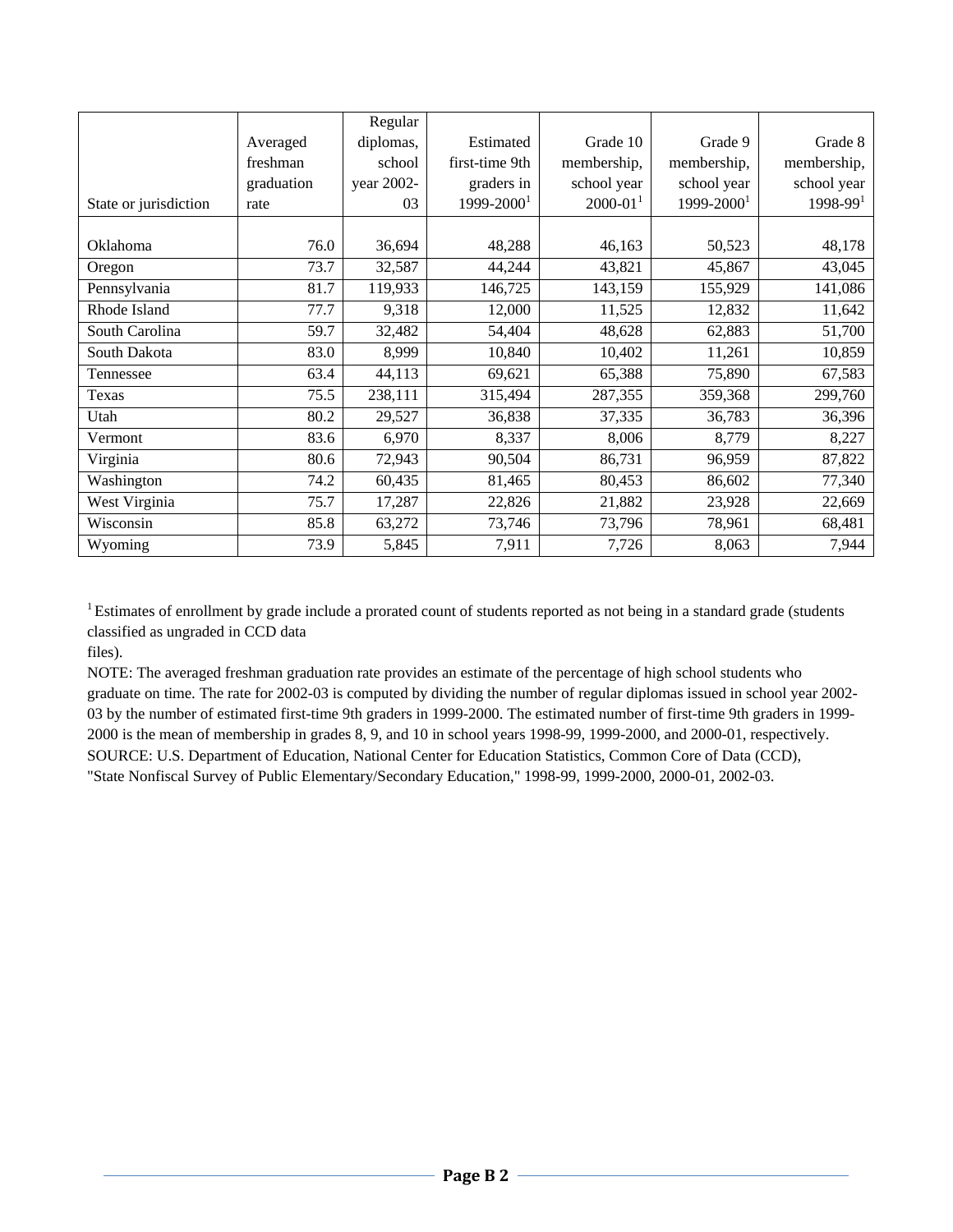# **APPENDIX C - House District Level**

Figures C.1, C.2, and C.3 represent the lower bound dropout rates of the 150 house districts in Texas for 2000, 2004, and 2007. The different shades represent different dropout rate ranges. The higher the dropout rates of each district, the darker the color. Urban area house districts in Dallas, Tarrant, and Harris counties contained both the highest dropout rates as well as the lowest dropout rates.

It is difficult to interpret the house districts' dropout rates regionally because of the drastically different dropout rates located within the different regions. However a large portion of West Texas had a dropout rate greater than the house district average in 2007, while the majority of the Panhandle, excluding the Northwest corner, has a dropout rate lower than the average.



**Firgure C.1: Lower Bound Grade 9-12 Dropout Rate House District Level Data for 2000**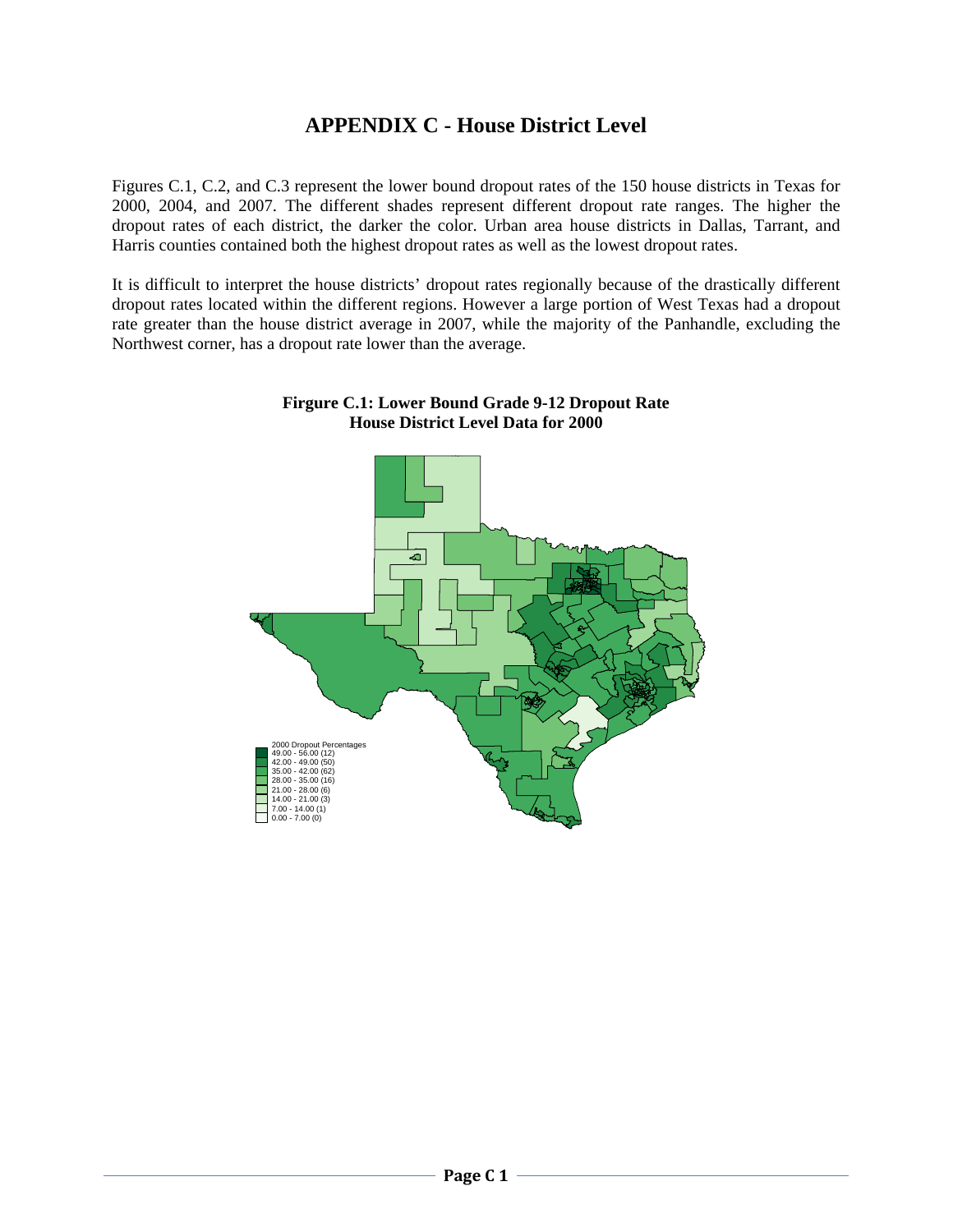

**Firgure C.2: Lower Bound Grade 9-12 Dropout Rate House District Level Data for 2004** 

**Figure C.3: Lower Bound Grade 9-12 Dropout Rate House District Level Data for 2007** 

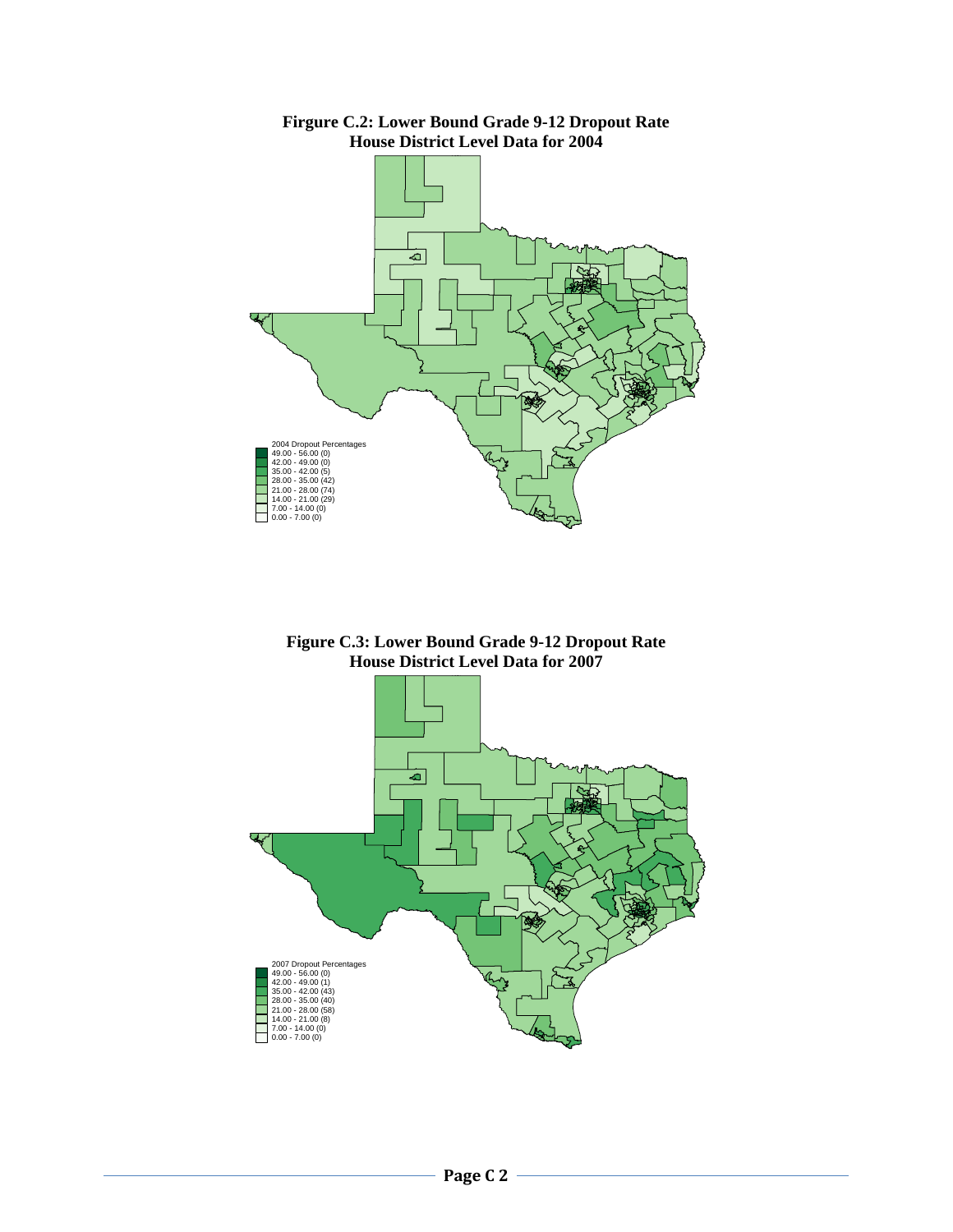It is important to remember that the Texas lower bound dropout rate trend starts high in 2000, decreases to its lowest in 2004, and then increasing through 2007. Figures C.4 and C.5 show the House district percentage changes in the lower bound dropout rate from 2000-2004 and 2004-2007, respectively. The decrease percentage change is shown in blue and the increase change is shown in red. From 2004 to 2007, most of the house districts showed an increase in their dropout rates. Similar trends are found for the upper bound dropout rates for these two periods.



**Figure C.4: Percentage Point Change in the Lower Bound Grade 9-12 Dropout Rate House District Level Data for 2000-2004**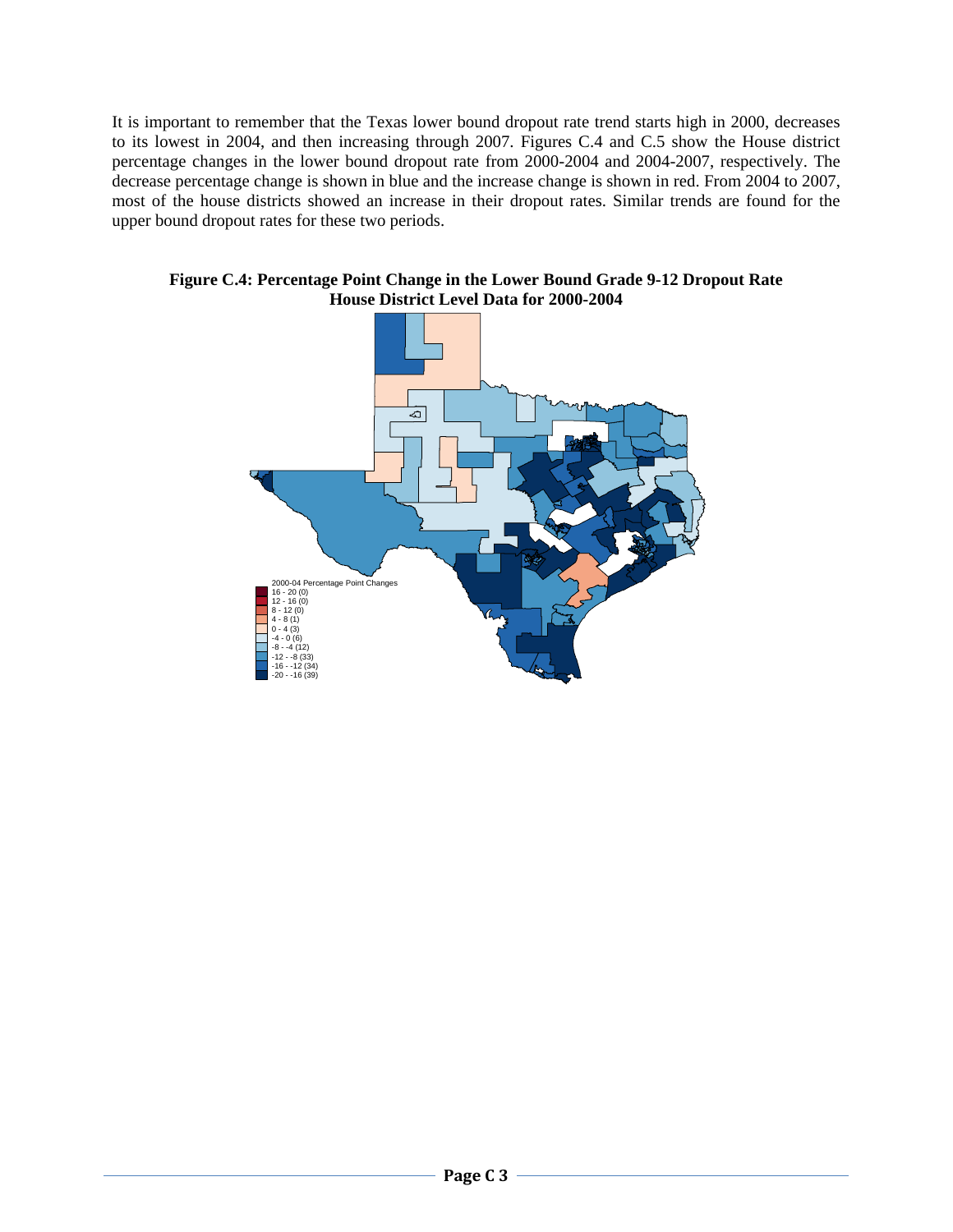

**Figure C.5: Percentage Point Change in the Lower Bound Grade 9-12 Dropout Rate House District Level Data for 2004-2007**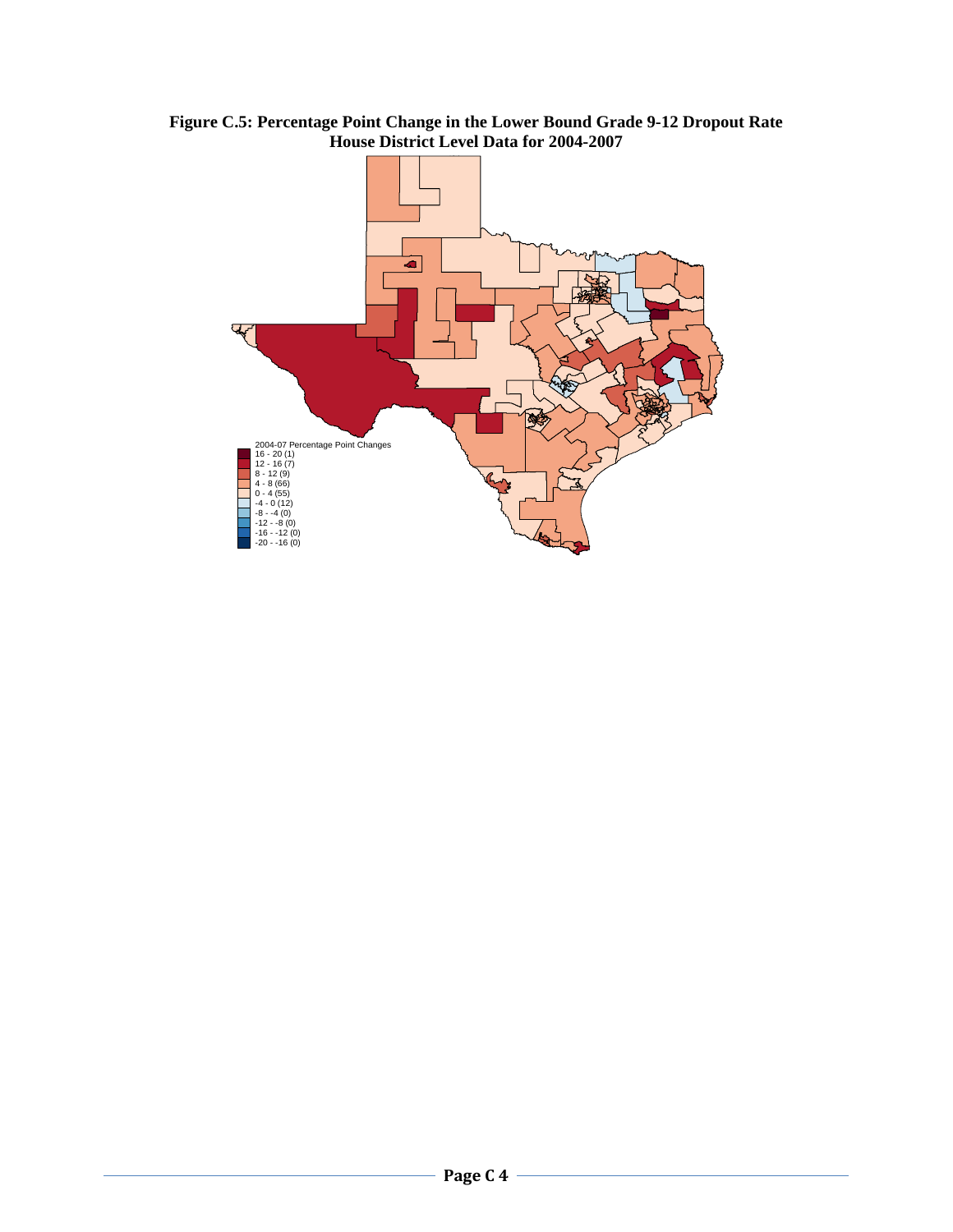## **APPENDIX D - Senate District Level**

From the Senate level data we examined the change in dropout rates for three time periods: 2000-2007, 2000-2005, and finally 2000-2007. This comparison was conducted using dropout data and comparing it between two different years. For example, we compared the dropout rates for the school year beginning in the year 2000 and compared it with the dropout rate from 2007. Data from the 2000-2007 time period revealed that the differences in dropout rates indicated a steady decrease in the overall dropout rate for the state.<sup>1</sup> The same conclusion was also drawn with respect to the 2000-2005 time period.<sup>2</sup> The differences in the dropout rates when comparing data from 2005 to data from 2007 also suggested that there was a significant decrease in the dropout rates state wide<sup>3</sup>. Figures D.1 and D.3 are visual representations of the lower bound dropout rates for each Texas Senate district for the 2000 and 2007 school year, respectively. The maps for any single year are coded in green and the maps displaying the changes in years are coded as blue and red, with blue representing a decrease trend while red illustrates an increase. Also located on the legend of each map is a number in parenthesis; this number is the actual number of districts that fall within a given range.





<sup>&</sup>lt;sup>1</sup> The ttest results comparing 2000 to 20007 statewide dropout data reported 4.3378, considerably higher than the 1.96 benchmark needed to achieve statistical significance.

 $2$  The ttest results comparing 2000 to 2005 statewide dropout data reported 17.4907, considerably higher than the 1.96 benchmark needed to achieve statistically significance.

 $3$  The ttest results comparing 2005 to 2007 statewide dropout data reported  $-13.1191$  which, when taken in as an absolute value, is considerably more than the 1.96 benchmark needed to achieve statistical significance.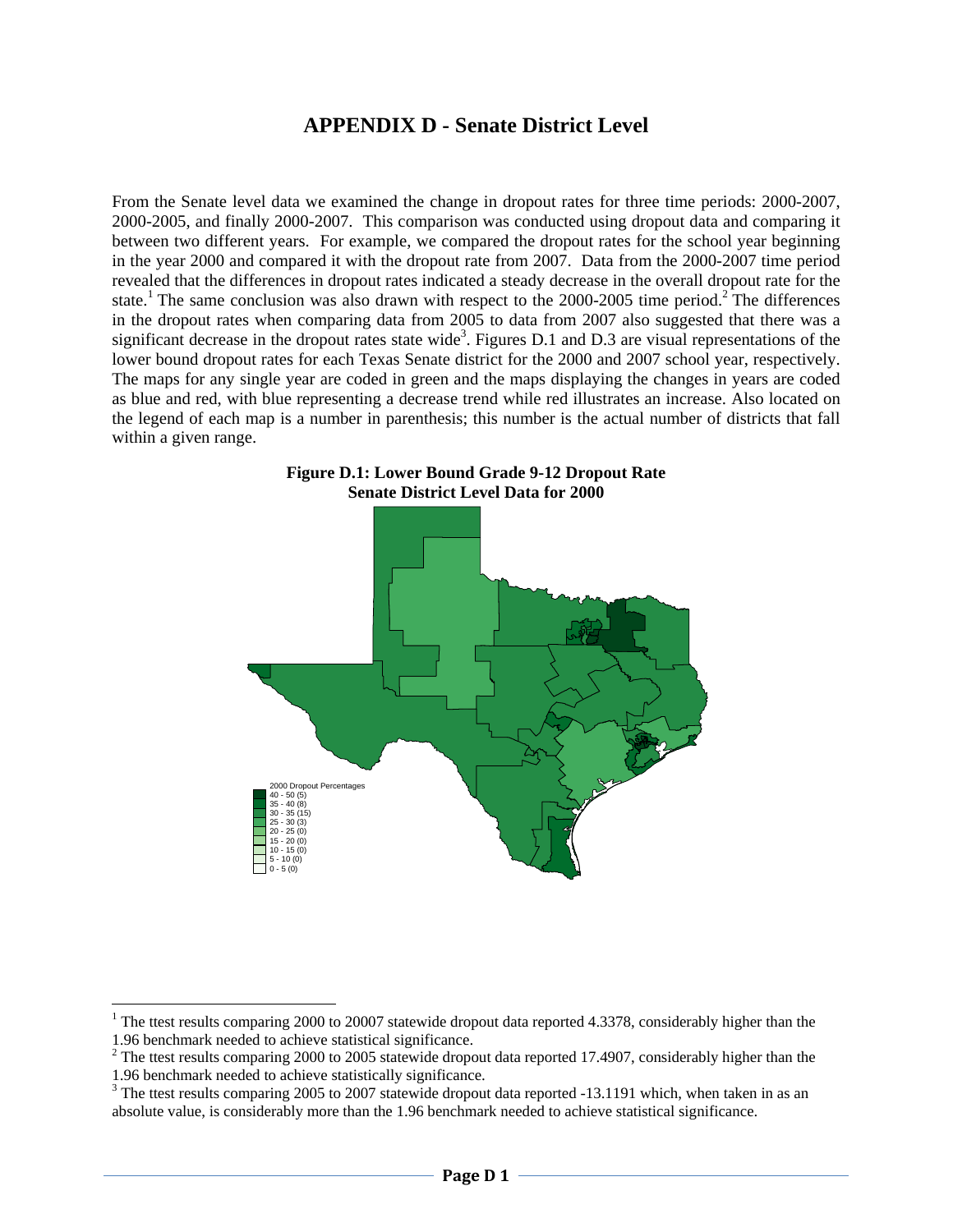

**Figure D.2: Lower Bound Grade 9-12 Dropout Rate Senate District Level Data for 2007** 

**Figure D. 3: Lower Bound Grade 9-12 Dropout Rate Senate District Level Data for 2007** 

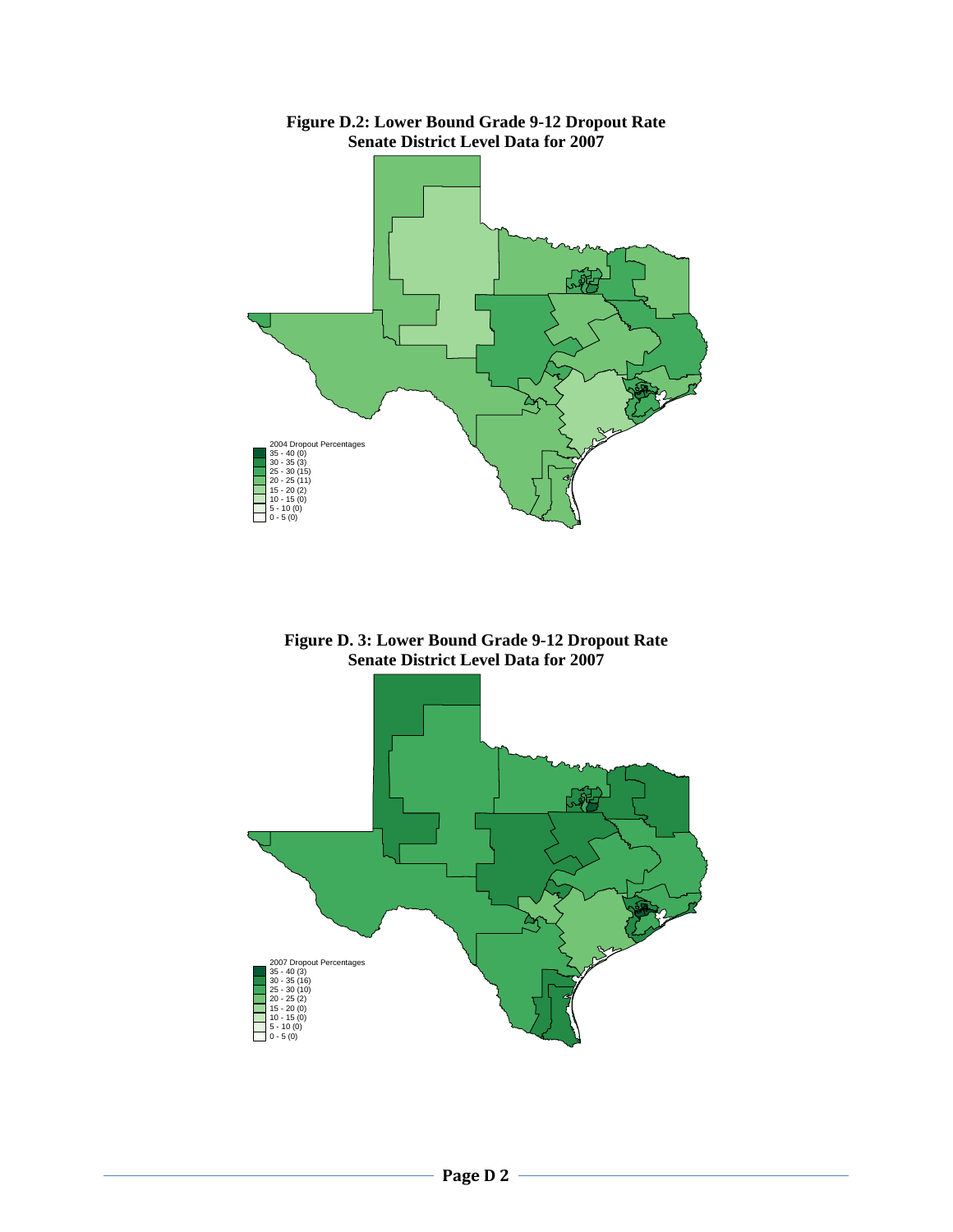The results of an empirical data analysis indicated that the statewide dropout rates between 2005 and  $2006<sup>4</sup>$  and 2006 and  $2007<sup>5</sup>$  do render a statistically significant difference. This serves to further reinforce the findings reported earlier that the trend in dropout rates from 2004 to 2007 show a noticeable increase in dropouts across the state. Furthermore, the results of an empirical data analysis between 2000 and 2006 are in line with the results of the aforementioned 2000 to 2005 and 2000 to 2007 analysis<sup>6</sup>.

As discussed earlier, the Texas dropout rate reached its lowest point in 2004, creating a visual 'V' in the linear portrayal of the data due to policy changes. Figures D.4 and D.5 show the percentage changes in the lower bound dropout rate from 2000-2004 and 2004-2007. The darker the color is, the greater the change. The actual numbers of districts that fall into each range are also included and are located in parenthesis next to the range in the legend. However, unlike the previous figures, the Percentage Point Change maps code the change as red for an increase in percentage points (or an increase in the dropout rate for a given district) and blue for a percentage point decrease (or a decrease in the dropout rate for a given district). Thus, Figure D.4 indicates that there was a decrease in the dropout rates across each senatorial district from 2000 to 2004, whereas figure D.5 indicates an increase in rates from 2004 to 2007. These results are mirrored for the upper bound trends as well.

**Figure D.4: Percentage Point Change in the Lower Bound Grade 912 Dropout Rate Senate District Level Data from 20002004**



<sup>&</sup>lt;sup>4</sup> The ttest results comparing 2005 to 2006 statewide dropout data reported -9.0389 which, when taken in as an absolute value, is, considerably more than the 1.96 benchmark needed to achieve statistical significance

 $<sup>5</sup>$  The ttest results comparing 2006 to 2007 statewide dropout data reported -10.6152 which, when taken in as an</sup> absolute value, is, considerably more than the 1.96 benchmark needed to achieve statistical significance. The ttest results comparing 2000 to 2005 statewide dropout data reported 6.3945, considerably higher than the 1.96 benchmark needed to achieve statistically significance. 6.3945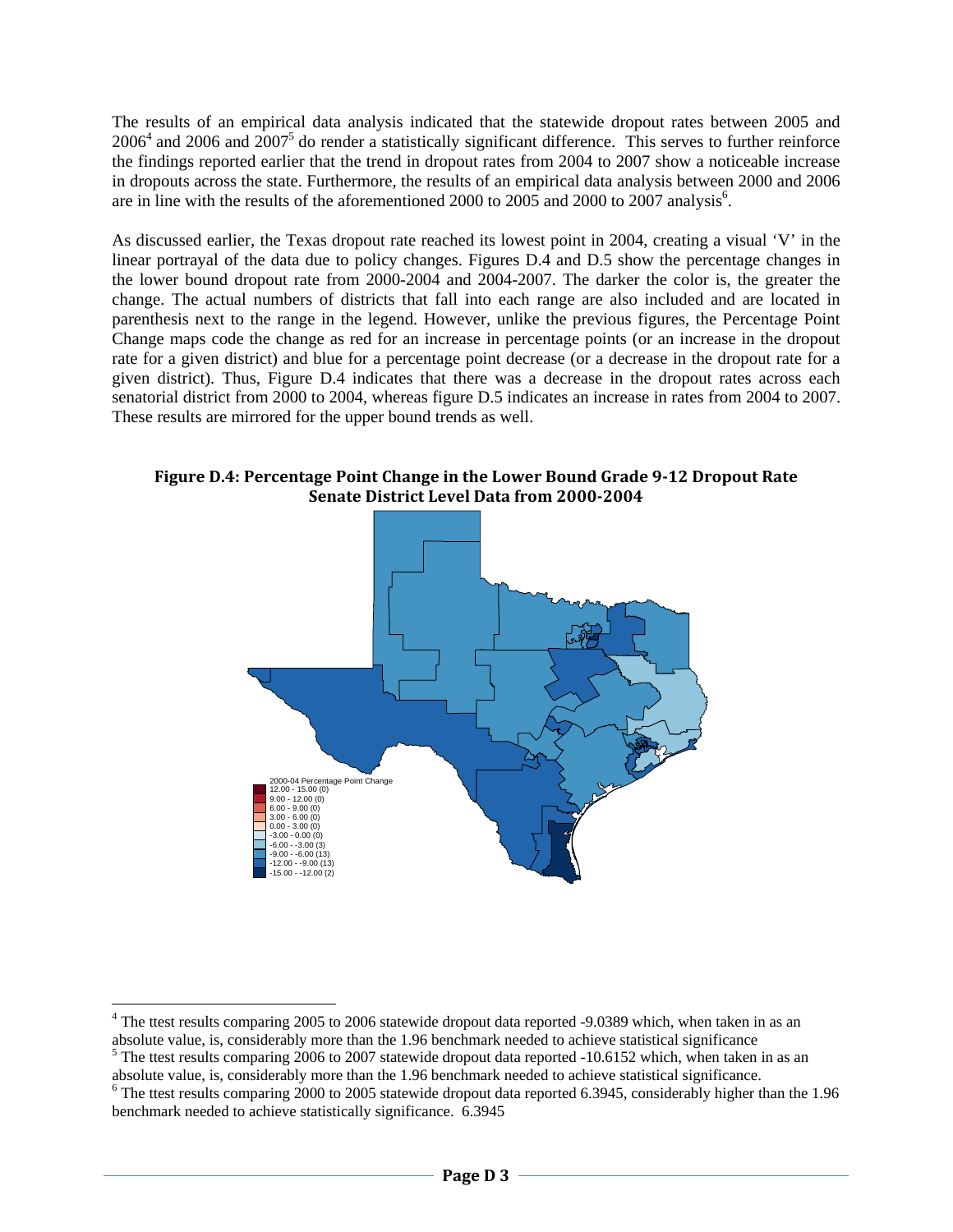

**Figure D.5: Percentage Point Change in the Lower Bound Grade 912 Dropout Rate Senate District Level Data from 20042007**

Figure D.6 is the Box Plot for the percentage change in the lower bound dropout rate. The left most bar represents the minimum dropout rates for each year; the maximum rate is portrayed by the right most bar (except in the case of 2006, the dot is an outlier that serves as the minimum for this data). The width of each box is determined by the spread of the middle 50 percent. A dot on either side of the bars is an indication that a rate is an outlier.

The minimum and maximum rates in 2004 were 19.2 percent and 31.6 percent, respectively, while the minimum and maximum rates were 24.3 percent and 36.2 percent in 2007, respectively. The mean for 2004 was 25.5 percent, while the mean for 2007 was 30.8 percent. These increases in the minimums, maximums, and means of the data statistically display the increase of the dropout rate between 2004 and 2007, mirroring the trend noted in the previous section. Figure D.5 also shows two Senate districts as outliers for 2007, indicating that these districts did not have the same rate of increase for dropout rates as other Senate districts experienced between 2004 and 2007.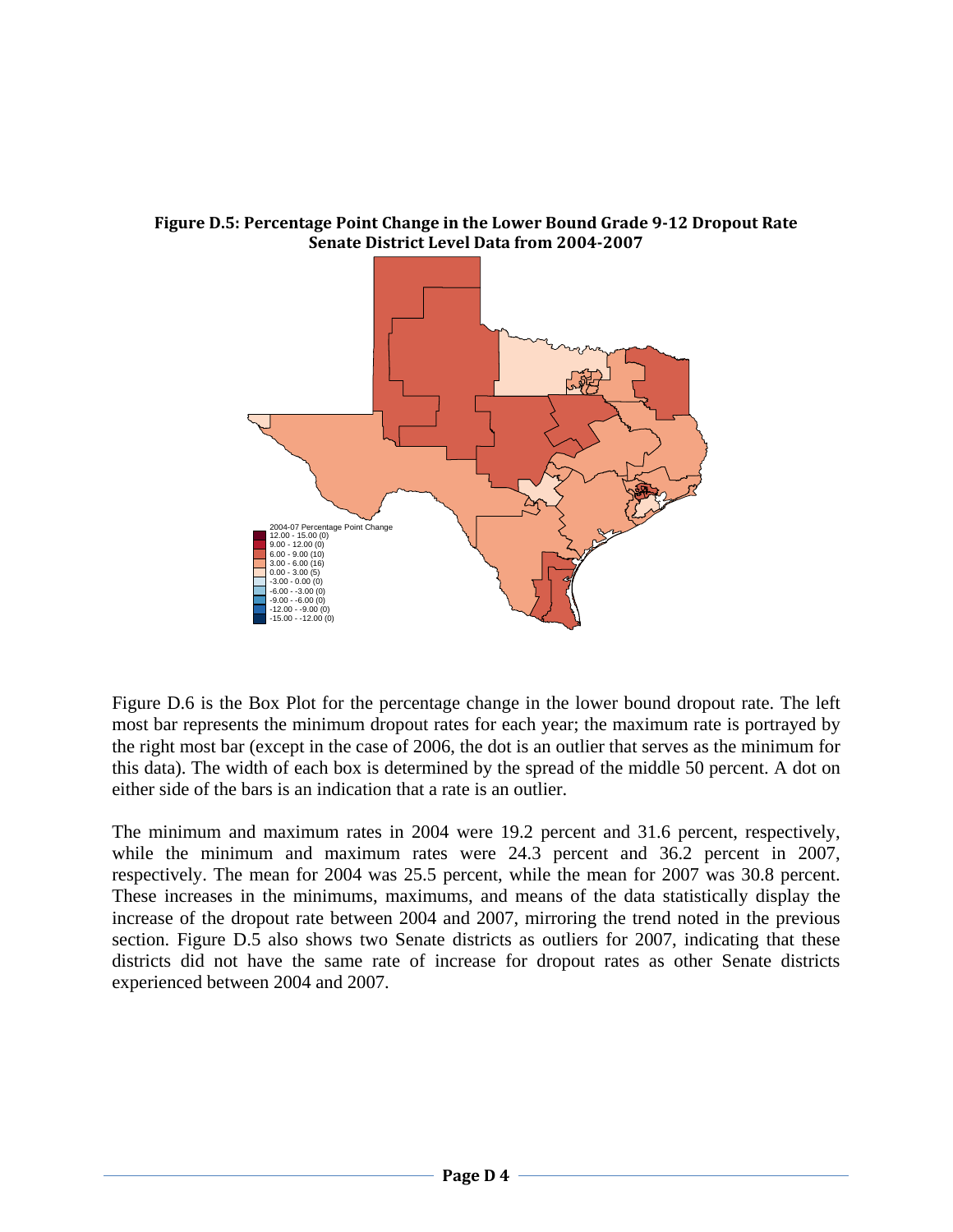

**Figure D.6: Box Plot of Percentage Point Change in the Lower Bound Grade 9-12 Dropout Rate Senate District Level Data for 2004-2007**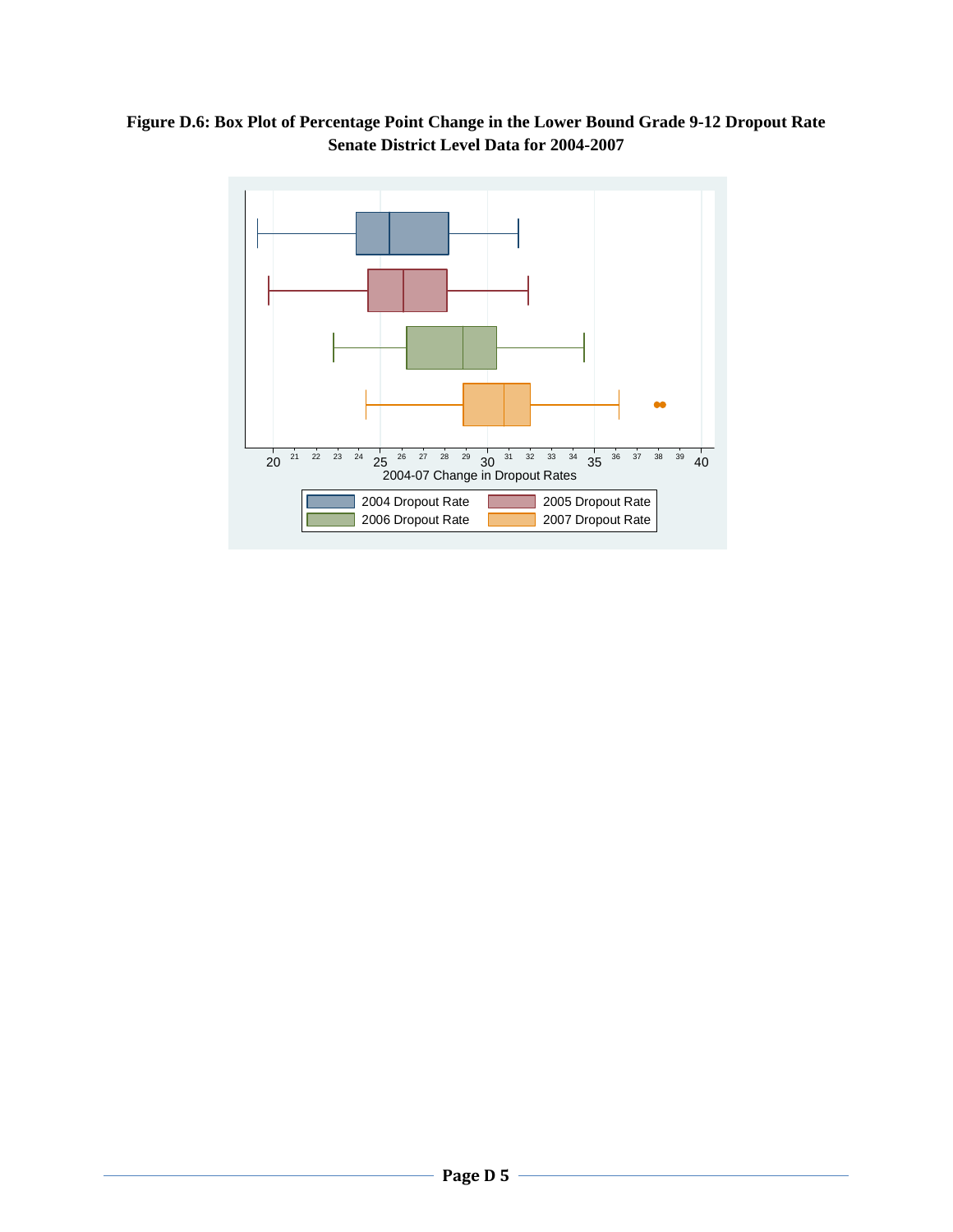# **APPENDIX E– GSP**

## **Table E.1 All Observations**

|                                      | (1)                       | $\overline{(2)}$        | (3)                  | (4)                   |
|--------------------------------------|---------------------------|-------------------------|----------------------|-----------------------|
| <b>VARIABLES</b>                     | Employed                  | <b>Hourly Wage</b>      | Total                | Welfare               |
|                                      |                           | (log)                   | Hours                |                       |
|                                      |                           |                         |                      |                       |
| Female                               | $-0.0104***$              | $-0.169***$             | $-380.9***$          | 1987***               |
|                                      | (0.000589)                | (0.00259)               | (2.714)              | (66.55)               |
| Age                                  | $0.00445***$              | $0.0390***$             | 102.4***             | 38.66***              |
|                                      | (0.000115)                | (0.000512)              | (0.627)              | (9.903)               |
| Age Squared                          | $-4.17e-05***$            | $-0.000349***$          | $-1.144***$          | $-0.432***$           |
|                                      | $(1.34e-06)$              | $(6.00e-06)$            | (0.00730)            | (0.0996)              |
| Number of own children residing in   | $0.0103***$               | $0.0320***$             | 30.02***             | 608.9***              |
| home                                 |                           |                         |                      |                       |
|                                      | (0.000594)                | (0.00222)               | (2.898)              | (54.80)               |
| Number of own children squared       | $-0.00218***$             | $-0.00662***$           | $-10.14***$          | $-5.091$              |
|                                      | (0.000135)                | (0.000568)              | (0.738)              | (11.00)               |
| Number of own children under the Age | 0.000871                  | $0.0329***$             | 57.73***             | 1035***               |
| of 5                                 |                           |                         |                      |                       |
|                                      | (0.000666)                | (0.00233)               | (3.134)              | (57.22)               |
| Hispanic                             | $-0.00516**$              | $0.0275***$             | $-119.6***$          | $-815.5***$           |
|                                      | (0.00242)                 | (0.0105)                | (13.89)              | (237.9)               |
| Whites of Hispanic Origin            | 0.0121                    | $-0.0552$               | 135.5**              | 2480                  |
|                                      | (0.00916)                 | (0.0437)                | (52.86)              | (1760)                |
| Non-Hispanic                         | 0.0143                    | 0.0402                  | $116.0**$            | 1642                  |
|                                      | (0.0113)                  | (0.0426)                | (51.19)              | (1746)                |
| <b>Black</b>                         | $-0.0209$                 | 0.00553                 | $-57.22$             | 4281**                |
|                                      | (0.0141)                  | (0.0427)                | (51.36)              | (1747)                |
| American Indian or Alaskan Native    | $-0.0115$                 | 0.0150                  | 54.80                | 3712**                |
|                                      | (0.0135)                  | (0.0448)                | (54.43)              | (1778)                |
| Chinese                              | 0.00501                   | $-0.0779*$              | $-78.87$             | 2093                  |
|                                      | (0.0102)                  | (0.0446)                | (54.54)              | (1842)                |
| Japanese                             | $-0.00628$                | 0.0211                  | 111.4                | $-1691$               |
|                                      | (0.0169)                  | (0.0546)                | (70.35)              | (2806)                |
| Other Asian or Pacific Islander      | 0.00710                   | $-0.0604$               | $-49.52$             | 2059                  |
|                                      | (0.00902)                 | (0.0431)                | $\overline{(52.03)}$ | (1763)                |
| Other race, nec                      | $0.00179*$                | $-0.00647$              | $14.64**$            | 202.4*                |
|                                      | (0.00105)                 | (0.00439)               | (5.846)              | (105.0)               |
| Two major Races                      | $-0.000481$               | $-0.0328$               | 38.68                | 3435*                 |
|                                      | (0.0107)                  | (0.0434)                | (52.46)              | (1759)                |
| Three or more major Races            | 0.00462                   | $-0.0216$               | 76.83                | 4255**                |
|                                      | (0.0126)                  | (0.0547)                | (69.72)              | (1956)                |
| <b>Education Unknown</b>             | $-0.0317***$              | $0.154***$              | $-79.90***$          | $-1608***$            |
|                                      | (0.00237)                 | (0.0111)                | (11.92)              | (217.7)               |
| High School Diploma                  | $0.0189***$               | $0.101***$              | 210.9***             | $-1715***$            |
|                                      | (0.000650)                | (0.00362)               | (4.488)              | (79.33)               |
| Some College Hours                   | $0.0289***$               | $0.159***$              | 249.0***             | $-2725***$            |
|                                      | (0.000626)                | (0.00377)               | (4.534)              | (93.00)               |
| Associate's Degree                   | $0.0297***$               | $0.215***$              | $283.8***$           | $-3372***$            |
|                                      | (0.000628)                | (0.00535)               | (6.633)              | (178.6)               |
| Bachelor's Degree                    | $0.0370***$               | 0.379***                | 317.3***             | $-4959***$            |
|                                      | (0.000565)                |                         | (5.062)              | (158.6)               |
|                                      | $0.0330***$               | (0.00455)<br>$0.516***$ | 325.4***             | $-4831***$            |
| Master's Degree                      |                           |                         |                      |                       |
|                                      | (0.000604)<br>$0.0320***$ | (0.00598)               | (6.974)<br>491.9***  | (257.8)<br>$-5166***$ |
| Professional Degree                  |                           | $0.454***$              |                      | (475.6)               |
|                                      | (0.000826)<br>$0.0311***$ | (0.0123)<br>$0.628***$  | (10.72)<br>408.3***  | $-4787***$            |
| Doctorate Degree                     |                           |                         |                      |                       |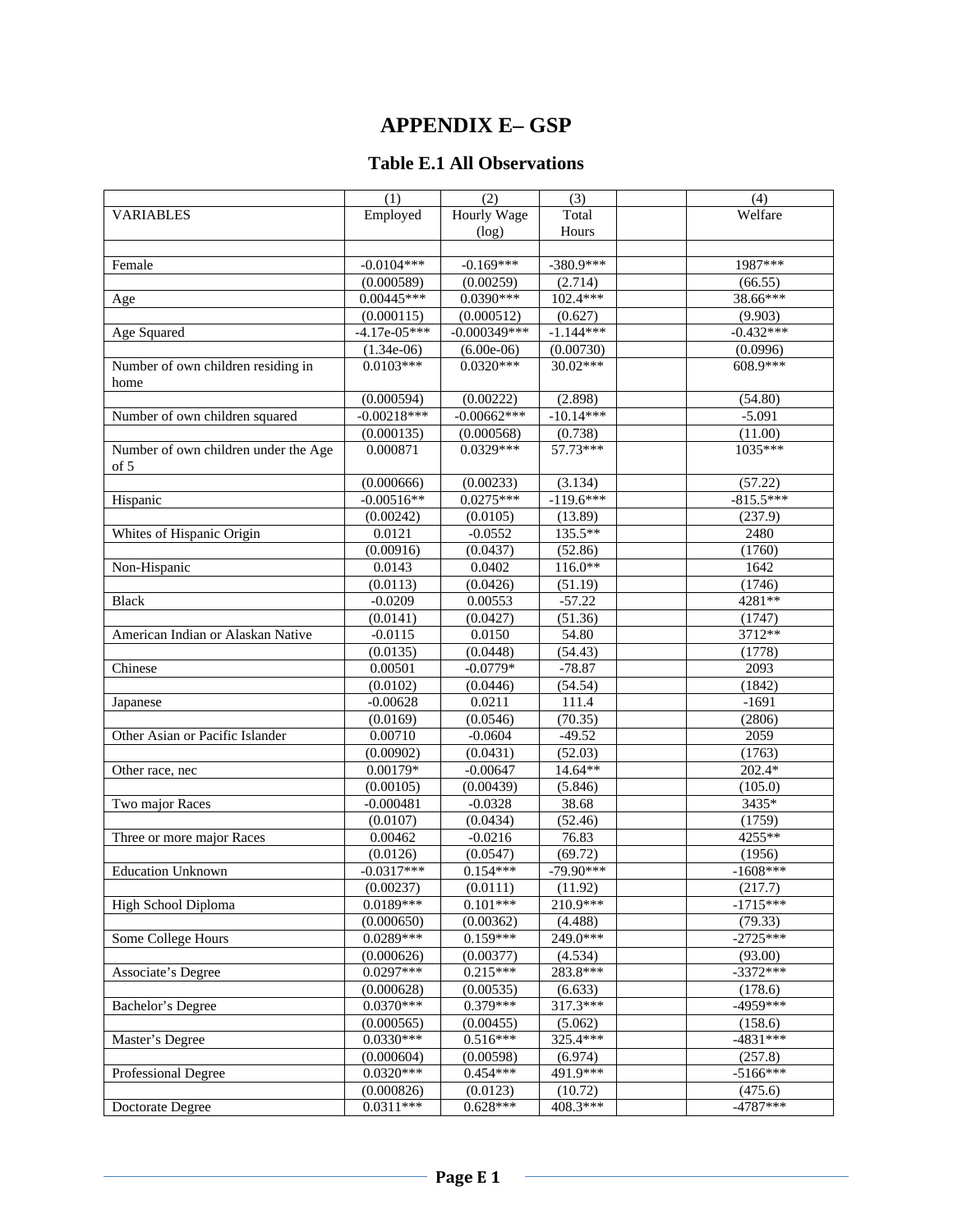|                                        | (0.00120) | (0.0124)   | (15.02)     | (700.5)     |
|----------------------------------------|-----------|------------|-------------|-------------|
| Constant                               |           | $1.564***$ | $-304.3***$ | $-18450***$ |
|                                        |           | (0.0458)   | (52.72)     | (1770)      |
| <b>Location Fixed Effects?</b>         | ves       | yes        | ves         | yes         |
| Occupation and Industry Fixed Effects? | no        | yes        | no          | no          |
| <b>Observations</b>                    | 419115    | 289636     | 361884      | 576020      |
| R-squared                              |           | 0.402      |             |             |

Standard errors in parentheses

\*\*\* p<0.01, \*\* p<0.05, \* p<0.1

## **Table E.2 Female**

|                                      | (1)            | (2)                | (3)                | (4)         |
|--------------------------------------|----------------|--------------------|--------------------|-------------|
| <b>VARIABLES</b>                     | Employed       | <b>Hourly Wage</b> | <b>Total Hours</b> | Welfare     |
|                                      |                | (log)              |                    |             |
|                                      |                |                    |                    |             |
| Age                                  | $0.00552***$   | $0.0358***$        | 100.9***           | $-21.04*$   |
|                                      | (0.000181)     | (0.000733)         | (0.947)            | (10.80)     |
| Age Squared                          | $-5.24e-05***$ | $-0.000334***$     | $-1.131***$        | $-0.00116$  |
|                                      | $(2.12e-06)$   | $(8.67e-06)$       | (0.0112)           | (0.109)     |
| Number of own children residing in   | $0.00432***$   | $-0.0129***$       | $-56.98***$        | 755.8***    |
| home                                 |                |                    |                    |             |
|                                      | (0.000918)     | (0.00319)          | (4.332)            | (61.65)     |
| Number of own children squared       | $-0.00156***$  | $-0.00188**$       | $-1.671$           | $-38.90***$ |
|                                      | (0.000210)     | (0.000839)         | (1.129)            | (12.39)     |
| Number of own children under the Age | $-0.00447***$  | $0.0548***$        | $-23.66***$        | 828.3***    |
| of 5                                 |                |                    |                    |             |
|                                      | (0.000989)     | (0.00345)          | (4.866)            | (62.65)     |
| Hispanic                             | $-0.00299$     | $0.0423***$        | $-99.28***$        | $-774.2***$ |
|                                      | (0.00366)      | (0.0147)           | (19.98)            | (257.6)     |
| Whites of Hispanic Origin            | 0.0153         | $-0.0796$          | $142.1*$           | 1377        |
|                                      | (0.0139)       | (0.0634)           | (82.97)            | (1714)      |
| Non-Hispanic                         | 0.0222         | $-0.00562$         | 87.50              | 582.2       |
|                                      | (0.0183)       | (0.0618)           | (80.77)            | (1697)      |
| <b>Black</b>                         | $-0.00723$     | 0.00743            | 34.72              | 3492**      |
|                                      | (0.0181)       | (0.0620)           | (80.97)            | (1699)      |
| American Indian or Alaskan Native    | $-0.00422$     | 1.70e-05           | 68.23              | 2751        |
|                                      | (0.0185)       | (0.0650)           | (85.21)            | (1737)      |
| Chinese                              | 0.00623        | $-0.0679$          | $-27.47$           | 311.8       |
|                                      | (0.0155)       | (0.0647)           | (85.32)            | (1855)      |
| Japanese                             | $-0.0210$      | $-0.0402$          | 34.66              | $-1862$     |
|                                      | (0.0299)       | (0.0791)           | (109.1)            | (2641)      |
| Other Asian or Pacific Islander      | 0.0164         | $-0.0593$          | 27.24              | 680.8       |
|                                      | (0.0113)       | (0.0626)           | (81.96)            | (1720)      |
| Other race, nec                      | $-0.00255$     | $-0.00356$         | 4.243              | 221.9*      |
|                                      | (0.00180)      | (0.00645)          | (8.971)            | (116.7)     |
| Two major Races                      | 0.00108        | $-0.0634$          | 19.79              | 2265        |
|                                      | (0.0163)       | (0.0630)           | (82.50)            | (1713)      |
| Three or more major Races            | 0.00945        | $-0.0555$          | 9.871              | 3127        |
|                                      | (0.0179)       | (0.0783)           | (106.8)            | (1957)      |
| <b>Education Unknown</b>             | $-0.0331***$   | $0.134***$         | $-41.80**$         | $-1586***$  |
|                                      | (0.00374)      | (0.0163)           | (18.22)            | (241.6)     |
| High School Diploma                  | $0.0234***$    | $0.0800***$        | 252.8***           | $-1685***$  |
|                                      | (0.00101)      | (0.00542)          | (6.894)            | (86.74)     |
| Some College Hours                   | $0.0357***$    | $0.133***$         | 298.5***           | $-2779***$  |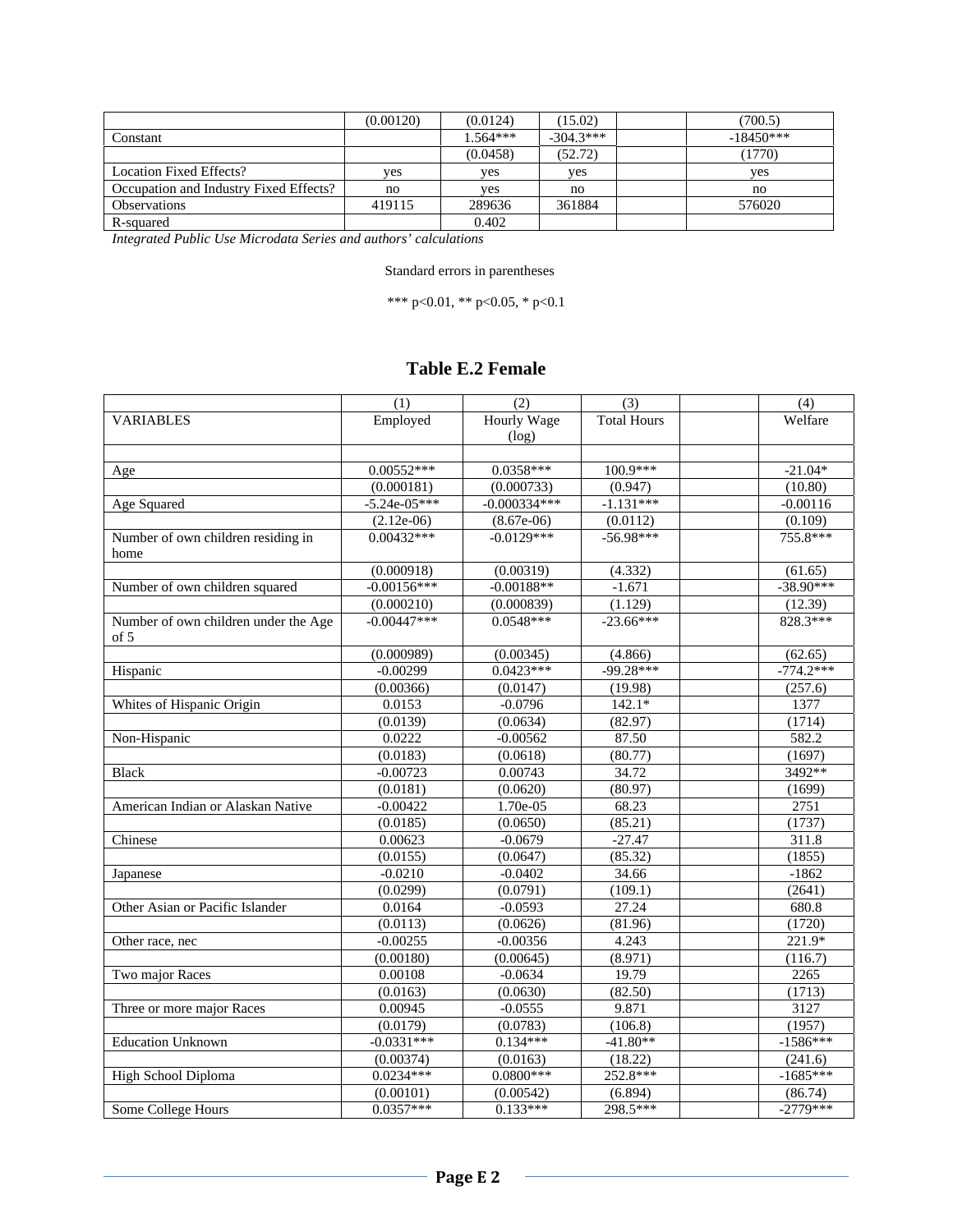|                               | (0.000989)  | (0.00558)  | (6.881)     | (102.5)     |
|-------------------------------|-------------|------------|-------------|-------------|
| Associate's Degree            | $0.0340***$ | $0.195***$ | 353.4***    | $-3658***$  |
|                               | (0.000911)  | (0.00765)  | (9.667)     | (205.0)     |
| Bachelor's Degree             | $0.0443***$ | $0.363***$ | $362.6***$  | $-5294***$  |
|                               | (0.000844)  | (0.00669)  | (7.683)     | (192.2)     |
| Master's Degree               | $0.0388***$ | $0.526***$ | 392.4***    | $-5285***$  |
|                               | (0.000840)  | (0.00868)  | (10.43)     | (336.6)     |
| <b>Professional Degree</b>    | $0.0328***$ | $0.373***$ | 534.9***    | $-4352***$  |
|                               | (0.00156)   | (0.0180)   | (18.57)     | (541.0)     |
| Doctorate Degree              | $0.0343***$ | $0.635***$ | 528.7***    | $-4969***$  |
|                               | (0.00216)   | (0.0216)   | (27.71)     | (1077)      |
| Constant                      |             | $1.526***$ | $-608.1***$ | $-12442***$ |
|                               |             | (0.0660)   | (82.93)     | (1720)      |
| Location Fixed Effects?       | yes         | yes        | yes         | yes         |
| Occupation and Industry Fixed | no          | yes        | no          | no          |
| Effects?                      |             |            |             |             |
| <b>Observations</b>           | 189991      | 135341     | 165178      | 298091      |
| R-squared                     |             | 0.358      |             |             |

Standard errors in parentheses \*\*\* p<0.01, \*\* p<0.05, \* p<0.1

## **Table E.3 Male**

|                                           | (1)            | (2)               | (3)                | (4)         |
|-------------------------------------------|----------------|-------------------|--------------------|-------------|
| <b>VARIABLES</b>                          | Employed       | Hourly Wage (log) | <b>Total Hours</b> | Welfare     |
|                                           |                |                   |                    |             |
| Age                                       | 0.00335***     | $0.0434***$       | 101.2***           | 234.7***    |
|                                           | (0.000145)     | (0.000716)        | (0.832)            | (23.18)     |
| Age Squared                               | $-3.07e-05***$ | $-0.000383***$    | $-1.134***$        | $-1.927***$ |
|                                           | $(1.68e-06)$   | $(8.30e-06)$      | (0.00960)          | (0.230)     |
| Number of own children residing in home   | $0.0156***$    | $0.0670***$       | 108.8***           | 27.14       |
|                                           | (0.000775)     | (0.00309)         | (3.873)            | (114.4)     |
| Number of own children squared            | $-0.00271$ *** | $-0.0107***$      | $-19.12***$        | 99.83***    |
|                                           | (0.000174)     | (0.000771)        | (0.966)            | (22.65)     |
| Number of own children under the Age of 5 | $0.00542***$   | $0.0118***$       | 93.47***           | 1492***     |
|                                           | (0.000926)     | (0.00317)         | (4.070)            | (128.2)     |
| Hispanic                                  | $-0.00757**$   | 0.0120            | $-140.3***$        | $-714.0$    |
|                                           | (0.00320)      | (0.0150)          | (19.05)            | (541.9)     |
| Whites of Hispanic Origin                 | 0.00218        | $-0.109***$       | $-1.186$           | 854.9       |
|                                           | (0.00302)      | (0.0155)          | (19.77)            | (565.3)     |
| <b>Black</b>                              | $-0.0471***$   | $-0.0836***$      | $-288.2***$        | 1138***     |
|                                           | (0.00217)      | (0.00581)         | (7.121)            | (241.9)     |
| American Indian or Alaskan Native         | $-0.0289***$   | $-0.0468**$       | $-90.65***$        | 1701**      |
|                                           | (0.00688)      | (0.0199)          | (25.20)            | (751.5)     |
| Chinese                                   | $-0.00306$     | $-0.164***$       | $-260.1***$        | 1985*       |
|                                           | (0.00687)      | (0.0191)          | (25.77)            | (1029)      |
| Japanese                                  | 0.00557        | 0.00660           | 27.22              | -33329      |
|                                           | (0.0157)       | (0.0470)          | (63.42)            | (0)         |
| Other Asian or Pacific Islander           | $-0.00997***$  | $-0.131***$       | $-239.7***$        | 1246**      |
|                                           | (0.00336)      | (0.00987)         | (12.92)            | (501.4)     |
| Other race, nec                           | $0.00460***$   | $-0.00935$        | 20.60***           | 165.4       |
|                                           | (0.00123)      | (0.00592)         | (7.563)            | (222.1)     |
| Two major Races                           | $-0.0102***$   | $-0.0834***$      | $-82.63***$        | 2002***     |
|                                           | (0.00359)      | (0.0128)          | (16.01)            | (493.0)     |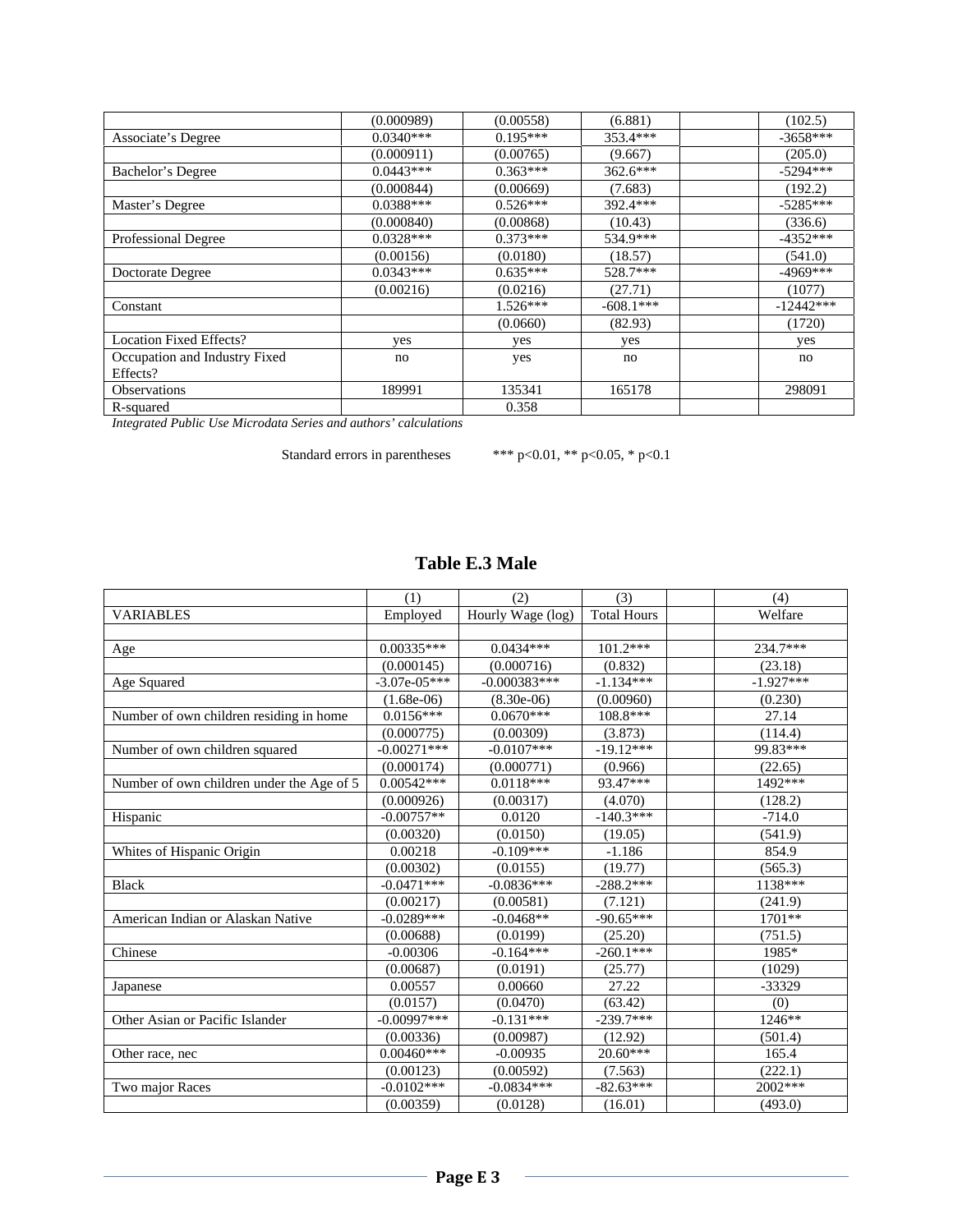| Three or more major Races              | $-0.00702$   | $-0.0685$  | 13.09       | 2873        |
|----------------------------------------|--------------|------------|-------------|-------------|
|                                        | (0.0139)     | (0.0487)   | (63.61)     | (1875)      |
| <b>Education Unknown</b>               | $-0.0292***$ | $0.158***$ | $-101.8***$ | $-1584***$  |
|                                        | (0.00298)    | (0.0150)   | (15.56)     | (461.6)     |
| High School Diploma                    | $0.0157***$  | $0.112***$ | 180.8***    | $-1707***$  |
|                                        | (0.000829)   | (0.00488)  | (5.872)     | (174.8)     |
| Some College Hours                     | $0.0233***$  | $0.164***$ | $206.9***$  | $-2614***$  |
|                                        | (0.000800)   | (0.00515)  | (6.005)     | (200.8)     |
| Associate's Degree                     | $0.0260***$  | $0.211***$ | 230.5***    | $-2720***$  |
|                                        | (0.000850)   | (0.00749)  | (9.070)     | (355.3)     |
| Bachelor's Degree                      | $0.0303***$  | $0.363***$ | 278.8***    | $-4516***$  |
|                                        | (0.000759)   | (0.00625)  | (6.703)     | (295.4)     |
| Master's Degree                        | $0.0272***$  | $0.481***$ | $264.3***$  | $-4458***$  |
|                                        | (0.000871)   | (0.00826)  | (9.309)     | (446.4)     |
| Professional Degree                    | $0.0302***$  | 0.489***   | 452.2***    | $-7036***$  |
|                                        | (0.000905)   | (0.0168)   | (13.07)     | (964.3)     |
| Doctorate Degree                       | $0.0279***$  | $0.606***$ | 346.6***    | $-5777***$  |
|                                        | (0.00136)    | (0.0155)   | (17.81)     | (1097)      |
| Constant                               |              | $1.530***$ | $-167.6***$ | $-25456***$ |
|                                        |              | (0.0249)   | (17.33)     | (731.5)     |
| <b>Location Fixed Effects?</b>         | yes          | yes        | yes         | yes         |
| Occupation and Industry Fixed Effects? | no           | yes        | no          | no          |
| Observations                           | 229124       | 154295     | 196706      | 277929      |
| R-squared                              |              | 0.414      |             |             |

Standard errors in parentheses

\*\*\* p<0.01, \*\* p<0.05, \* p<0.1

|                                           | (1)            | (2)               | (3)                | (4)         |
|-------------------------------------------|----------------|-------------------|--------------------|-------------|
| VARIABLES                                 | Employed       | Hourly Wage (log) | <b>Total Hours</b> | Welfare     |
|                                           |                |                   |                    |             |
| Female                                    | $-0.0254***$   | $-0.142***$       | $-399.8***$        | $1714***$   |
|                                           | (0.00164)      | (0.00544)         | (6.070)            | (91.50)     |
| <u>Age</u>                                | $0.00602***$   | $0.0303***$       | 93.19***           | 13.60       |
|                                           | (0.000357)     | (0.00111)         | (1.498)            | (14.78)     |
| Age Squared                               | $-5.50e-05***$ | $-0.000266$ ***   | $-1.031***$        | $-0.0520$   |
|                                           | $(4.36e-06)$   | $(1.35e-05)$      | (0.0182)           | (0.151)     |
| Number of own children residing in home   | $0.0101***$    | $0.0266***$       | 56.36***           | $611.6***$  |
|                                           | (0.00151)      | (0.00413)         | (5.921)            | (73.90)     |
| Number of own children squared            | $-0.00214***$  | $-0.00450***$     | $-13.80***$        | $-7.929$    |
|                                           | (0.000309)     | (0.000907)        | (1.292)            | (13.49)     |
| Number of own children under the Age of 5 | $-0.000581$    | $0.0190***$       | $65.20***$         | 854.7***    |
|                                           | (0.00155)      | (0.00412)         | (6.015)            | (73.08)     |
| <b>Education Unknown</b>                  | $-0.00780*$    | $0.126***$        | $-117.5***$        | $-942.4***$ |
|                                           | (0.00441)      | (0.0170)          | (20.67)            | (272.7)     |
| High School Diploma                       | $0.0264***$    | $0.112***$        | $214.4***$         | $-1157***$  |
|                                           | (0.00160)      | (0.00575)         | (7.687)            | (109.9)     |
| Some College Hours                        | $0.0430***$    | $0.168***$        | 277.0***           | $-2162***$  |
|                                           | (0.00151)      | (0.00661)         | (8.470)            | (145.1)     |
| Associate's Degree                        | $0.0444***$    | $0.233***$        | $316.9***$         | $-2431***$  |
|                                           | (0.00212)      | (0.0114)          | (15.70)            | (308.7)     |

## **Table E.4 Hispanic**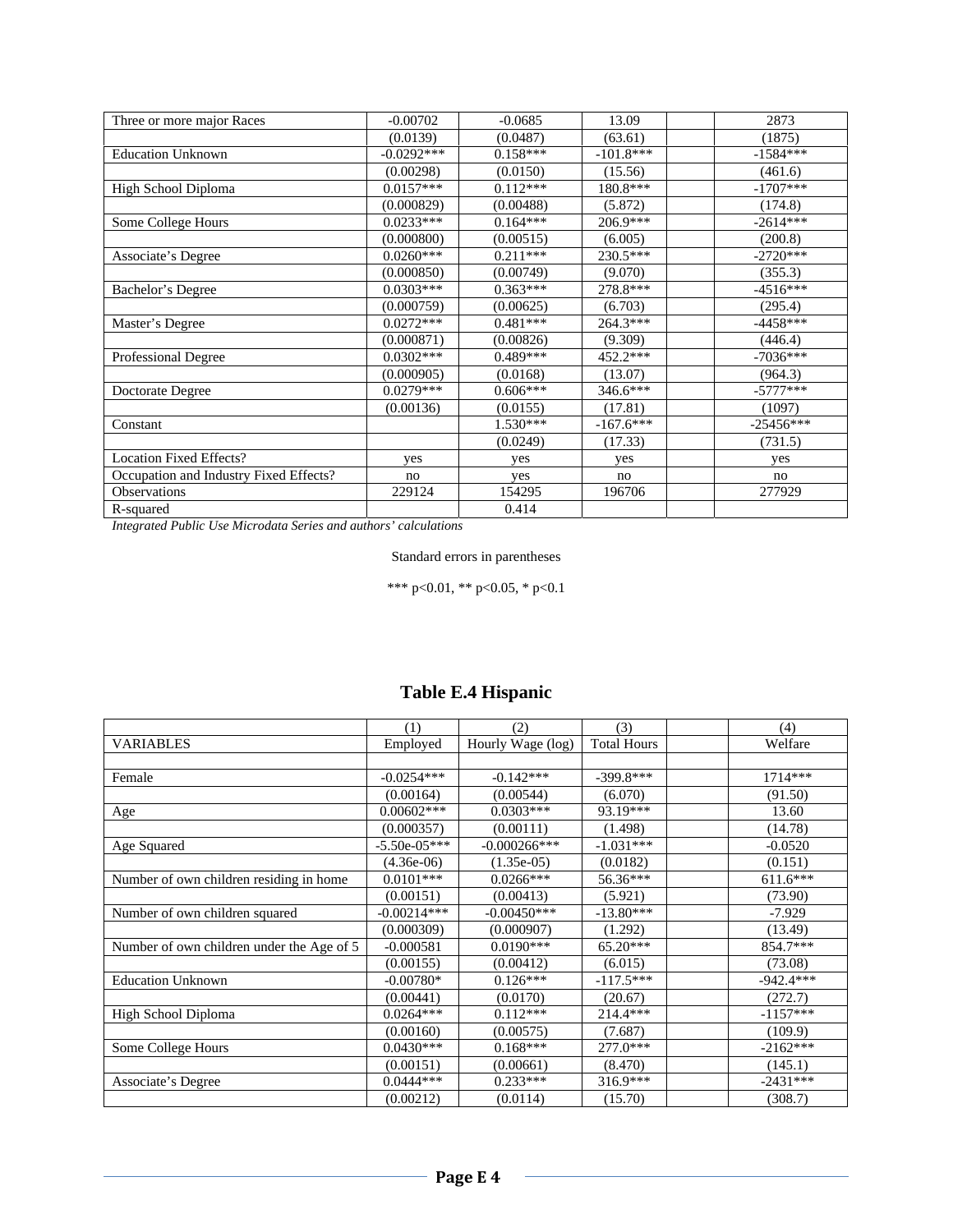| Bachelor's Degree                      | $0.0539***$ | $0.399***$ | 394.1***    | $-4263***$  |
|----------------------------------------|-------------|------------|-------------|-------------|
|                                        | (0.00152)   | (0.0105)   | (12.36)     | (340.6)     |
| Master's Degree                        | $0.0506***$ | $0.628***$ | $377.4***$  | $-4636***$  |
|                                        | (0.00247)   | (0.0167)   | (22.27)     | (693.5)     |
| <b>Professional Degree</b>             | $0.0370***$ | $0.249***$ | 363.8***    | $-4228***$  |
|                                        | (0.00481)   | (0.0268)   | (30.93)     | (863.7)     |
| Doctorate Degree                       | $0.0459***$ | $0.679***$ | 424.7***    | $-4120**$   |
|                                        | (0.00845)   | (0.0461)   | (63.95)     | (2056)      |
| Constant                               |             | $1.645***$ | $-145.7***$ | $-15039***$ |
|                                        |             | (0.0339)   | (28.47)     | (415.6)     |
| <b>Location Fixed Effects?</b>         | yes         | yes        | yes         | yes         |
| Occupation and Industry Fixed Effects? | no          | yes        | no          | no          |
| <b>Observations</b>                    | 97044       | 67604      | 84163       | 142931      |
| R-squared                              |             | 0.302      |             |             |

Standard errors in parentheses

\*\*\* p<0.01, \*\* p<0.05, \* p<0.1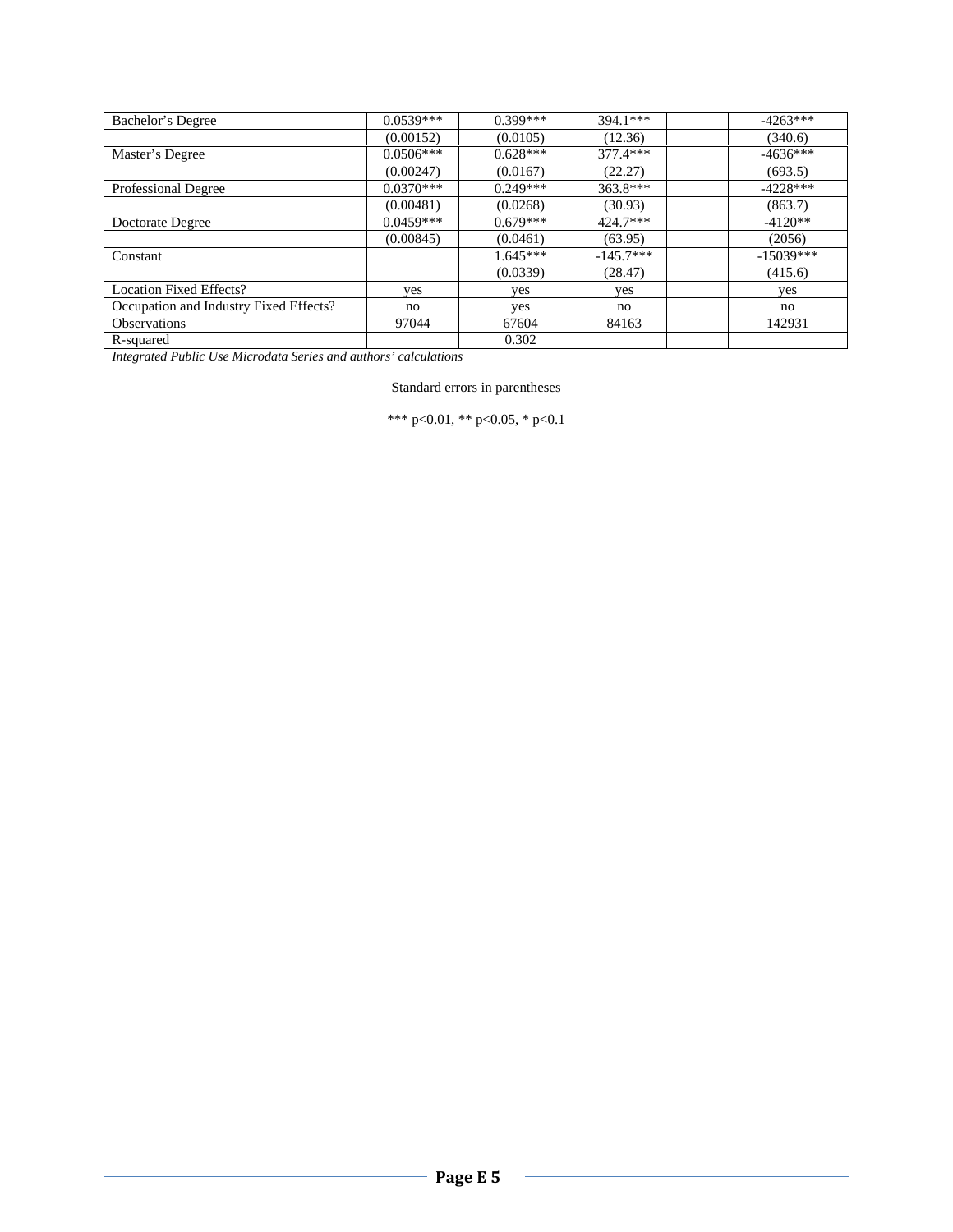# **Table E.5 Non-Hispanic**

|                                           | (1)            | (2)               | (3)                | (4)         |
|-------------------------------------------|----------------|-------------------|--------------------|-------------|
| <b>VARIABLES</b>                          | Employed       | Hourly Wage (log) | <b>Total Hours</b> | Welfare     |
|                                           |                |                   |                    |             |
| Female                                    | $-0.00627***$  | $-0.188***$       | $-406.5***$        | 1778***     |
|                                           | (0.000629)     | (0.00326)         | (3.275)            | (123.4)     |
| Age                                       | $0.00334***$   | $0.0441***$       | $104.8***$         | 52.23***    |
|                                           | (0.000115)     | (0.000632)        | (0.744)            | (18.39)     |
| Age Squared                               | $-3.18e-05***$ | $-0.000398***$    | $-1.176***$        | $-0.709***$ |
|                                           | $(1.31e-06)$   | $(7.28e-06)$      | (0.00851)          | (0.183)     |
| Number of own children residing in home   | $0.00958***$   | $0.0360***$       | $6.921*$           | 534.3***    |
|                                           | (0.000723)     | (0.00304)         | (3.832)            | (121.8)     |
| Number of own children squared            | $-0.00204***$  | $-0.00685***$     | $-6.347***$        | $-20.05$    |
|                                           | (0.000194)     | (0.000874)        | (1.100)            | (29.89)     |
| Number of own children under the Age of 5 | $0.00241***$   | $0.0407***$       | 56.78***           | 1386***     |
|                                           | (0.000832)     | (0.00313)         | (4.074)            | (123.6)     |
| <b>Education Unknown</b>                  | $-0.0479***$   | $0.173***$        | $-88.54***$        | $-2561***$  |
|                                           | (0.00374)      | (0.0168)          | (17.13)            | (495.6)     |
| High School Diploma                       | $0.0140***$    | $0.0702***$       | 189.0***           | $-2569***$  |
|                                           | (0.000794)     | (0.00556)         | (6.700)            | (159.2)     |
| Some College Hours                        | $0.0205***$    | $0.128***$        | 204.6***           | $-3702***$  |
|                                           | (0.000769)     | (0.00558)         | (6.602)            | (176.8)     |
| <b>Associate's Degree</b>                 | $0.0213***$    | $0.182***$        | 233.9***           | $-4308***$  |
|                                           | (0.000670)     | (0.00723)         | (8.637)            | (306.6)     |
| Bachelor's Degree                         | $0.0277***$    | $0.349***$        | 267.6***           | $-6247***$  |
|                                           | (0.000666)     | (0.00625)         | (6.925)            | (262.3)     |
| Master's Degree                           | $0.0239***$    | $0.474***$        | 284.4***           | $-5932***$  |
|                                           | (0.000615)     | (0.00766)         | (8.687)            | (394.6)     |
| Professional Degree                       | $0.0242***$    | $0.489***$        | $450.7***$         | $-6481***$  |
|                                           | (0.000703)     | (0.0153)          | (12.55)            | (750.2)     |
| Doctorate Degree                          | $0.0215***$    | $0.600***$        | 373.9***           | $-6866***$  |
|                                           | (0.00116)      | (0.0147)          | (16.99)            | (1179)      |
| Constant                                  |                | $1.566***$        | $-164.5***$        | $-19308***$ |
|                                           |                | (0.0224)          | (15.93)            | (559.3)     |
| <b>Location Fixed Effects?</b>            | yes            | yes               | yes                | yes         |
| Occupation and Industry Fixed Effects?    | no             | yes               | no                 | no          |
| Observations                              | 261239         | 182384            | 226944             | 350474      |
| R-squared                                 |                | 0.413             |                    |             |

*Integrated Public Use Microdata Series and authors' calculations* 

Standard errors in parentheses

\*\*\* p<0.01, \*\* p<0.05, \* p<0.1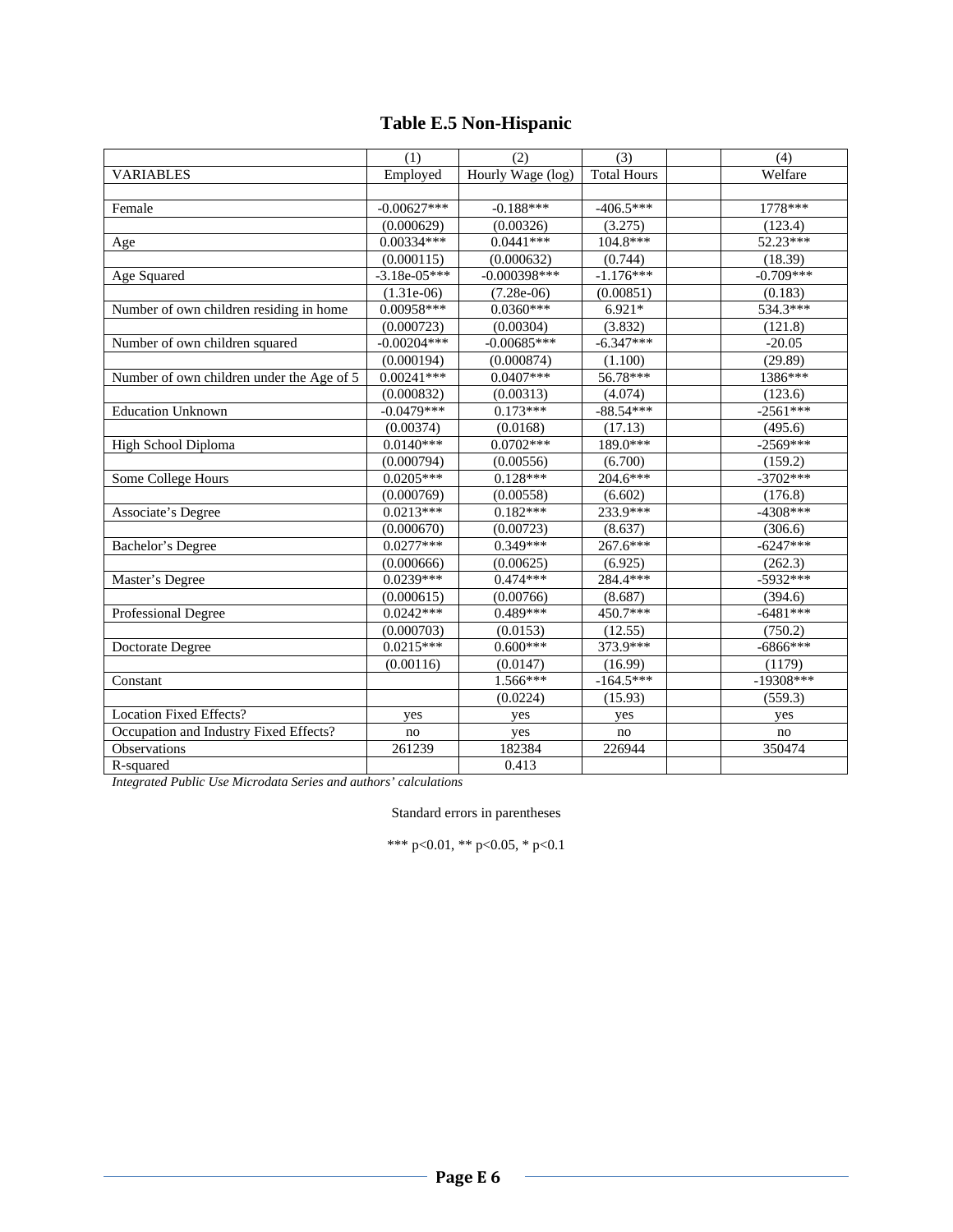|  |  | <b>Table E.6 Black</b> |
|--|--|------------------------|
|--|--|------------------------|

|                                           | (1)            | (2)               | (3)                | (4)         |
|-------------------------------------------|----------------|-------------------|--------------------|-------------|
| <b>VARIABLES</b>                          | Employed       | Hourly Wage (log) | <b>Total Hours</b> | Welfare     |
|                                           |                |                   |                    |             |
| Female                                    | $-0.00142$     | $-0.0883***$      | $-205.4***$        | 3290***     |
|                                           | (0.00264)      | (0.00894)         | (9.644)            | (181.7)     |
| Age                                       | $0.00771***$   | $0.0316***$       | $100.7***$         | 96.31***    |
|                                           | (0.000567)     | (0.00187)         | (2.285)            | (23.03)     |
| Age Squared                               | $-5.98e-05***$ | $-0.000274***$    | $-1.119***$        | $-1.178***$ |
|                                           | $(6.94e-06)$   | $(2.24e-05)$      | (0.0274)           | (0.239)     |
| Number of own children residing in home   | $0.0222***$    | $0.0232***$       | $108.5***$         | 725.6***    |
|                                           | (0.00266)      | (0.00773)         | (10.08)            | (120.1)     |
| Number of own children squared            | $-0.00499***$  | $-0.00560***$     | $-26.16***$        | $-22.52$    |
|                                           | (0.000608)     | (0.00198)         | (2.544)            | (24.28)     |
| Number of own children under the Age of 5 | $-0.00130$     | $0.0190**$        | 40.58***           | 1175***     |
|                                           | (0.00296)      | (0.00843)         | (11.14)            | (129.9)     |
| <b>Education Unknown</b>                  | $-0.0284***$   | $0.113***$        | $-1.424$           | $-1885***$  |
|                                           | (0.00817)      | (0.0377)          | (37.46)            | (474.6)     |
| <b>High School Diploma</b>                | $0.0401***$    | $0.0736***$       | 291.4***           | $-1651***$  |
|                                           | (0.00301)      | (0.0129)          | (15.64)            | (172.7)     |
| Some College Hours                        | $0.0640***$    | $0.143***$        | 429.1***           | $-2851***$  |
|                                           | (0.00287)      | (0.0133)          | (15.75)            | (202.2)     |
| <b>Associate's Degree</b>                 | $0.0599***$    | $0.190***$        | 501.2***           | $-4187***$  |
|                                           | (0.00264)      | (0.0182)          | (22.76)            | (418.5)     |
| Bachelor's Degree                         | $0.0740***$    | 0.349***          | 553.8***           | $-5135***$  |
|                                           | (0.00221)      | (0.0168)          | (18.87)            | (394.1)     |
| Master's Degree                           | $0.0690***$    | 0.488***          | 552.1***           | $-6378***$  |
|                                           | (0.00236)      | (0.0234)          | (27.70)            | (832.3)     |
| Professional Degree                       | $0.0670***$    | $0.417***$        | 744.1***           | $-6261***$  |
|                                           | (0.00340)      | (0.0539)          | (53.17)            | (1779)      |
| Doctorate Degree                          |                | $0.576***$        | 553.5***           | $-30576$    |
|                                           |                | (0.0631)          | (82.96)            | (0)         |
| Constant                                  |                | $1.675***$        | $-617.9***$        | $-14107***$ |
|                                           |                | (0.0547)          | (45.23)            | (629.0)     |
| <b>Location Fixed Effects?</b>            | yes            | yes               | yes                | yes         |
| Occupation and Industry Fixed Effects?    | no             | yes               | no                 | no          |
| Observations                              | 39395          | 24266             | 32260              | 52895       |
| R-squared                                 |                | 0.297             |                    |             |

Standard errors in parentheses

\*\*\* p<0.01, \*\* p<0.05, \* p<0.1

### **Table E.7 All Others**

|                  |                | (2)               | (3)                | (4)        |
|------------------|----------------|-------------------|--------------------|------------|
| <b>VARIABLES</b> | Employed       | Hourly Wage (log) | <b>Total Hours</b> | Welfare    |
|                  |                |                   |                    |            |
| Female           | $-0.0135***$   | $-0.122***$       | $-319.3***$        | $1646***$  |
|                  | (0.00289)      | (0.0112)          | (13.23)            | (265.4)    |
| Age              | $0.00455***$   | $0.0340***$       | $114.8***$         | $-67.69*$  |
|                  | (0.000654)     | (0.00268)         | (3.508)            | (39.77)    |
| Age Squared      | $-4.55e-05***$ | $-0.000320***$    | $-1.266***$        | $1.073***$ |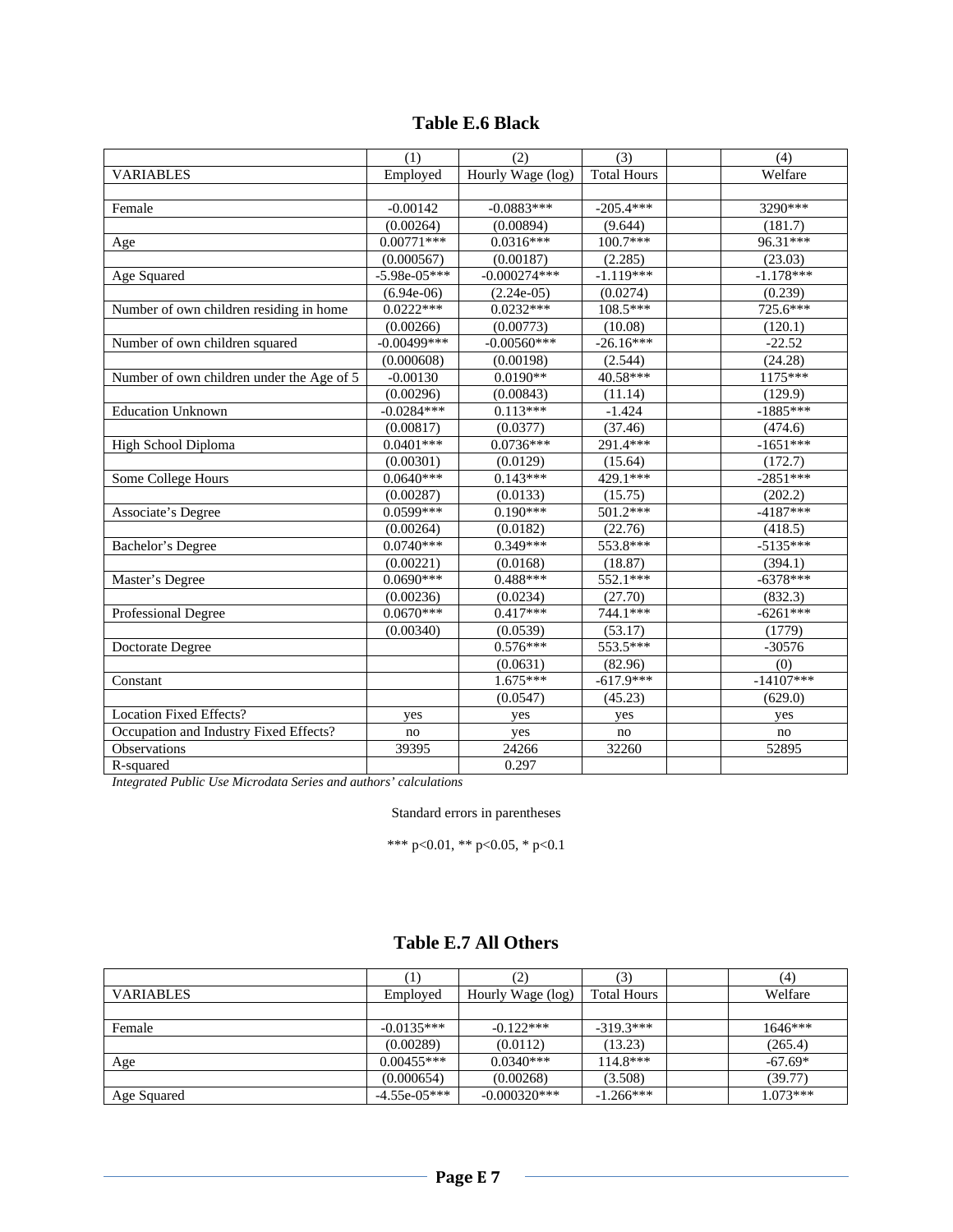|                                           | $(7.93e-06)$  | $(3.23e-05)$       | (0.0423)    | (0.399)     |
|-------------------------------------------|---------------|--------------------|-------------|-------------|
| Number of own children residing in home   | $0.0120***$   | $0.0235**$         | 20.13       | 276.1       |
|                                           | (0.00278)     | (0.0103)           | (13.72)     | (215.3)     |
| Number of own children squared            | $-0.00244***$ | $-0.00671***$      | $-5.753*$   | 77.82*      |
|                                           | (0.000561)    | (0.00248)          | (3.199)     | (40.76)     |
| Number of own children under the Age of 5 | 0.00224       | $0.0430***$        | 22.08       | 671.0***    |
|                                           | (0.00330)     | (0.0107)           | (14.71)     | (240.9)     |
| Hispanic                                  | $-0.00570$    | 0.00465            | $-90.41***$ | $-743.1**$  |
|                                           | (0.00403)     | (0.0142)           | (19.55)     | (327.9)     |
| Whites of Hispanic Origin                 |               | $\mathbf{0}$       |             |             |
|                                           |               | (0)                |             |             |
| <b>Black</b>                              |               | $\overline{0}$     |             |             |
|                                           |               | (0)                |             |             |
| American Indian or Alaskan Native         | $-0.0102$     | 0.0210             | 13.01       | 3452**      |
|                                           | (0.0148)      | (0.0481)           | (59.76)     | (1666)      |
| Chinese                                   | 0.0124        | $-0.0201$          | $-94.20$    | 1170        |
|                                           | (0.0111)      | (0.0482)           | (60.23)     | (1732)      |
| Japanese                                  |               | 0.0860             | 94.54       | $-2137$     |
|                                           |               | (0.0585)           | (77.27)     | (2641)      |
| Other Asian or Pacific Islander           | 0.0135        | $-0.0184$          | $-77.35$    | 1621        |
|                                           | (0.0120)      | (0.0462)           | (57.08)     | (1646)      |
| Other race, nec                           | 0.00517       | $\mathbf{0}$       |             |             |
|                                           | (0.0157)      | (0)                |             |             |
| Two major Races                           | 0.000867      | $-0.0227$          | $-1.760$    | 3103*       |
|                                           | (0.0126)      | (0.0465)           | (57.57)     | (1647)      |
| Three or more major Races                 | 0.00594       | $-0.00832$         | 55.67       | 3862**      |
|                                           | (0.0148)      | (0.0587)           | (76.51)     | (1839)      |
| <b>Education Unknown</b>                  | $-0.0300***$  | $0.123***$         | 48.85       | $-1568*$    |
|                                           | (0.0108)      | (0.0441)           | (53.75)     | (822.2)     |
| High School Diploma                       | $0.0231***$   | $0.0655***$        | 171.5***    | $-1453***$  |
|                                           | (0.00316)     | (0.0169)           | (22.36)     | (345.3)     |
| Some College Hours                        | $0.0270***$   | $0.113***$         | 175.7***    | $-1501***$  |
|                                           | (0.00309)     | (0.0174)           | (21.88)     | (350.9)     |
| <b>Associate's Degree</b>                 | $0.0336***$   | $0.168***$         | 200.4***    | $-2739***$  |
|                                           | (0.00327)     | (0.0236)           | (30.85)     | (666.7)     |
| <b>Bachelor's Degree</b>                  | $0.0352***$   | $0.261***$         | 216.0***    | $-4519***$  |
|                                           | (0.00313)     | (0.0198)           | (23.06)     | (608.6)     |
| Master's Degree                           | $0.0347***$   | $0.412***$         | 193.7***    | $-3044***$  |
|                                           | (0.00330)     | (0.0245)           | (28.56)     | (740.2)     |
| Professional Degree                       | $0.0378***$   | $0.380***$         | 618.3***    | $-4466***$  |
|                                           | (0.00371)     | (0.0461)           | (42.80)     | (1485)      |
| Doctorate Degree                          | $0.0417***$   | $0.527***$         | 324.1***    | -2081*      |
|                                           | (0.00336)     | (0.0379)           | (46.22)     | (1225)      |
| Constant                                  |               | $1.642***$         | $-510.3***$ | $-15703***$ |
|                                           |               | (0.0869)           | (87.72)     | (1970)      |
| Location Fixed Effects?                   | yes           | yes                | yes         | yes         |
| Occupation and Industry Fixed Effects?    | no            | yes                | no          | no          |
| <b>Observations</b>                       | 21288         | 15382              | 18517       | 29720       |
| R-squared                                 |               | $\overline{0.394}$ |             |             |

Standard errors in parentheses

\*\*\* p<0.01, \*\* p<0.05, \* p<0.1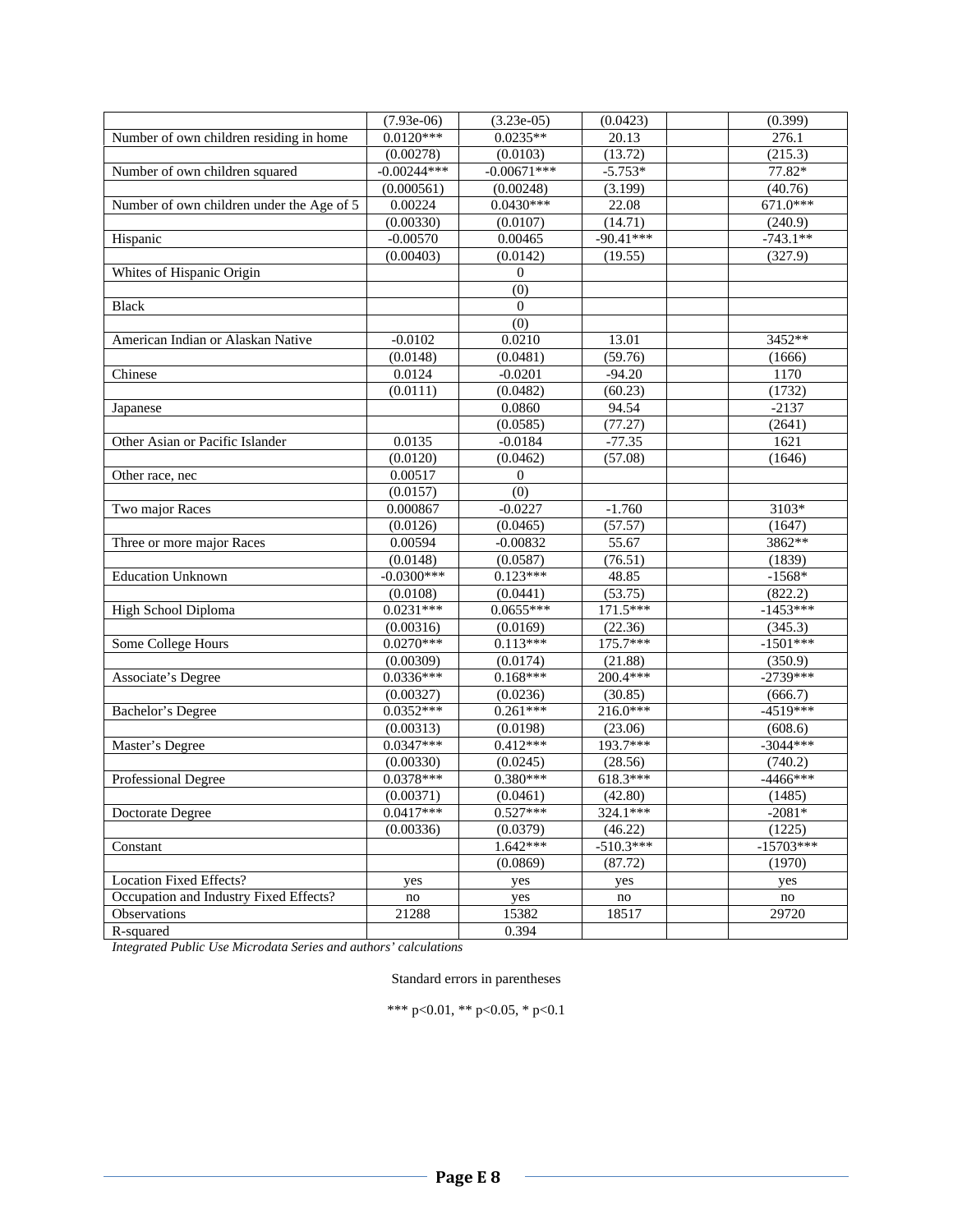# **Table E.8 Metropolitan**

| Employed<br>Hourly Wage (log)<br>Welfare<br><b>VARIABLES</b><br><b>Total Hours</b><br>$-0.0107***$<br>$-0.164***$<br>$-355.7***$<br>1967***<br>Female<br>(3.053)<br>(0.000676)<br>(0.00287)<br>(80.56)<br>$0.00454***$<br>$0.0407***$<br>102.9***<br>43.56***<br>Age<br>(0.000134)<br>(0.000590)<br>(0.723)<br>(12.24)<br>$-0.000367***$<br>$-1.150***$<br>$-0.436***$<br>$-4.38e-05***$<br>Age Squared<br>$(1.57e-06)$<br>(0.00849)<br>(0.124)<br>$(6.93e-06)$<br>21.39***<br>609.0***<br>$0.00980***$<br>$0.0346***$<br>Number of own children residing in home<br>(3.282)<br>(0.000687)<br>(0.00254)<br>(65.68)<br>$-8.623***$<br>$-0.00211***$<br>$-0.00734***$<br>$-2.952$<br>Number of own children squared<br>(13.01)<br>(0.000156)<br>(0.000652)<br>(0.836)<br>$0.0353***$<br>57.88***<br>1027***<br>Number of own children under the Age of 5<br>$0.00132*$<br>(0.000768)<br>(3.510)<br>(0.00265)<br>(68.06)<br>$-117.0***$<br>$-0.00635**$<br>$0.0318***$<br>$-641.3**$<br>Hispanic<br>(0.00268)<br>(14.82)<br>(272.3)<br>(0.0114)<br>589.9**<br>$-0.105***$<br>0.00128<br>Whites of Hispanic Origin<br>19.01<br>(0.00264)<br>(15.50)<br>(290.5)<br>(0.0119)<br>$-0.0381***$<br>$-160.9***$<br>2727***<br>$-0.0383***$<br><b>Black</b><br>(0.00156)<br>(0.00415)<br>(5.242)<br>(113.5)<br>$-0.0269***$<br>$-52.13**$<br>1991***<br>$-0.0226$<br>American Indian or Alaskan Native<br>(0.0165)<br>(427.2)<br>(0.00604)<br>(21.32)<br>$-0.123***$<br>$-198.6***$<br>Chinese<br>$-0.00824$<br>606.5<br>(0.00562)<br>(0.0138)<br>(19.00)<br>(603.6)<br>$-0.0201$<br>$-0.0116$<br>$-9.940$<br>$-3103$<br>Japanese<br>(0.0159)<br>(2255)<br>(0.0356)<br>(49.07)<br>$-0.00605**$<br>$-0.103***$<br>$-163.0***$<br>467.8*<br>Other Asian or Pacific Islander<br>(0.00253)<br>(0.00734)<br>(9.783)<br>(266.2)<br>13.67**<br>$204.3*$<br>0.00151<br>$-0.00673$<br>Other race, nec<br>(0.00485)<br>(0.00118)<br>(6.387)<br>(123.8)<br>$-80.68***$<br>1580***<br>$-0.0148***$<br>$-0.0815***$<br>Two major Races<br>(0.00323)<br>(0.00979)<br>(12.73)<br>(271.5)<br>2194**<br>$-0.0118$<br>$-0.0793**$<br>Three or more major Races<br>$-10.39$<br>(0.0127)<br>(0.0370)<br>(50.57)<br>(1048)<br>$0.154***$<br>$-1687***$<br>$-0.0336***$<br>$-80.62***$<br><b>Education Unknown</b><br>(0.00276)<br>(0.0125)<br>(13.50)<br>(262.5)<br>$0.104***$<br>211.5***<br>$-1729***$<br>$0.0187***$<br>High School Diploma<br>(5.209)<br>(0.000747)<br>(0.00424)<br>(97.95)<br>$0.165***$<br>251.7***<br>$-2773***$<br>$0.0293***$<br>Some College Hours<br>(0.000722)<br>(0.00435)<br>(5.167)<br>(111.9)<br>Associate's Degree<br>$0.0294***$<br>$0.221***$<br>283.2***<br>$-3386***$<br>(0.000723)<br>(209.0)<br>(0.00607)<br>(7.463)<br>$0.0377***$<br>$0.384***$<br>322.1***<br>$-4934***$<br><b>Bachelor's Degree</b><br>(0.000661)<br>(0.00513)<br>(5.656)<br>(181.4)<br>$0.518***$<br>$0.0331***$<br>$-4961***$<br>336.0***<br>Master's Degree<br>(7.618)<br>(0.000680)<br>(0.00662)<br>(295.9)<br>510.2***<br>$0.0326***$<br>$0.471***$<br>$-5405***$<br><b>Professional Degree</b><br>(0.000870)<br>(0.0134)<br>(11.41)<br>(544.0)<br>$0.0312***$<br>$0.628***$<br>417.0***<br>$-5321***$<br>Doctorate Degree<br>(0.0133)<br>(0.00127)<br>(15.77)<br>(828.3)<br>$-210.2***$<br>$1.568***$<br>$-17187***$<br>Constant<br>(0.0192)<br>(14.77)<br>(357.0)<br>Location Fixed Effects?<br>yes<br>yes<br>yes<br>yes<br>Occupation and Industry Fixed Effects?<br>no<br>yes<br>no<br>no<br>Observations<br>428158<br>318840<br>226729<br>276890 |           | (1) | (2)   | (3) | (4) |
|---------------------------------------------------------------------------------------------------------------------------------------------------------------------------------------------------------------------------------------------------------------------------------------------------------------------------------------------------------------------------------------------------------------------------------------------------------------------------------------------------------------------------------------------------------------------------------------------------------------------------------------------------------------------------------------------------------------------------------------------------------------------------------------------------------------------------------------------------------------------------------------------------------------------------------------------------------------------------------------------------------------------------------------------------------------------------------------------------------------------------------------------------------------------------------------------------------------------------------------------------------------------------------------------------------------------------------------------------------------------------------------------------------------------------------------------------------------------------------------------------------------------------------------------------------------------------------------------------------------------------------------------------------------------------------------------------------------------------------------------------------------------------------------------------------------------------------------------------------------------------------------------------------------------------------------------------------------------------------------------------------------------------------------------------------------------------------------------------------------------------------------------------------------------------------------------------------------------------------------------------------------------------------------------------------------------------------------------------------------------------------------------------------------------------------------------------------------------------------------------------------------------------------------------------------------------------------------------------------------------------------------------------------------------------------------------------------------------------------------------------------------------------------------------------------------------------------------------------------------------------------------------------------------------------------------------------------------------------------------------------------------------------------------------------------------------------------------------------------------------------------------------------------------------------------------------------------------------------------------------------------------------------------------------------------------------------------------------------------------------------------------------------------------------------------------------------------------------------------------------------------------------------------------|-----------|-----|-------|-----|-----|
|                                                                                                                                                                                                                                                                                                                                                                                                                                                                                                                                                                                                                                                                                                                                                                                                                                                                                                                                                                                                                                                                                                                                                                                                                                                                                                                                                                                                                                                                                                                                                                                                                                                                                                                                                                                                                                                                                                                                                                                                                                                                                                                                                                                                                                                                                                                                                                                                                                                                                                                                                                                                                                                                                                                                                                                                                                                                                                                                                                                                                                                                                                                                                                                                                                                                                                                                                                                                                                                                                                                                       |           |     |       |     |     |
|                                                                                                                                                                                                                                                                                                                                                                                                                                                                                                                                                                                                                                                                                                                                                                                                                                                                                                                                                                                                                                                                                                                                                                                                                                                                                                                                                                                                                                                                                                                                                                                                                                                                                                                                                                                                                                                                                                                                                                                                                                                                                                                                                                                                                                                                                                                                                                                                                                                                                                                                                                                                                                                                                                                                                                                                                                                                                                                                                                                                                                                                                                                                                                                                                                                                                                                                                                                                                                                                                                                                       |           |     |       |     |     |
|                                                                                                                                                                                                                                                                                                                                                                                                                                                                                                                                                                                                                                                                                                                                                                                                                                                                                                                                                                                                                                                                                                                                                                                                                                                                                                                                                                                                                                                                                                                                                                                                                                                                                                                                                                                                                                                                                                                                                                                                                                                                                                                                                                                                                                                                                                                                                                                                                                                                                                                                                                                                                                                                                                                                                                                                                                                                                                                                                                                                                                                                                                                                                                                                                                                                                                                                                                                                                                                                                                                                       |           |     |       |     |     |
|                                                                                                                                                                                                                                                                                                                                                                                                                                                                                                                                                                                                                                                                                                                                                                                                                                                                                                                                                                                                                                                                                                                                                                                                                                                                                                                                                                                                                                                                                                                                                                                                                                                                                                                                                                                                                                                                                                                                                                                                                                                                                                                                                                                                                                                                                                                                                                                                                                                                                                                                                                                                                                                                                                                                                                                                                                                                                                                                                                                                                                                                                                                                                                                                                                                                                                                                                                                                                                                                                                                                       |           |     |       |     |     |
|                                                                                                                                                                                                                                                                                                                                                                                                                                                                                                                                                                                                                                                                                                                                                                                                                                                                                                                                                                                                                                                                                                                                                                                                                                                                                                                                                                                                                                                                                                                                                                                                                                                                                                                                                                                                                                                                                                                                                                                                                                                                                                                                                                                                                                                                                                                                                                                                                                                                                                                                                                                                                                                                                                                                                                                                                                                                                                                                                                                                                                                                                                                                                                                                                                                                                                                                                                                                                                                                                                                                       |           |     |       |     |     |
|                                                                                                                                                                                                                                                                                                                                                                                                                                                                                                                                                                                                                                                                                                                                                                                                                                                                                                                                                                                                                                                                                                                                                                                                                                                                                                                                                                                                                                                                                                                                                                                                                                                                                                                                                                                                                                                                                                                                                                                                                                                                                                                                                                                                                                                                                                                                                                                                                                                                                                                                                                                                                                                                                                                                                                                                                                                                                                                                                                                                                                                                                                                                                                                                                                                                                                                                                                                                                                                                                                                                       |           |     |       |     |     |
|                                                                                                                                                                                                                                                                                                                                                                                                                                                                                                                                                                                                                                                                                                                                                                                                                                                                                                                                                                                                                                                                                                                                                                                                                                                                                                                                                                                                                                                                                                                                                                                                                                                                                                                                                                                                                                                                                                                                                                                                                                                                                                                                                                                                                                                                                                                                                                                                                                                                                                                                                                                                                                                                                                                                                                                                                                                                                                                                                                                                                                                                                                                                                                                                                                                                                                                                                                                                                                                                                                                                       |           |     |       |     |     |
|                                                                                                                                                                                                                                                                                                                                                                                                                                                                                                                                                                                                                                                                                                                                                                                                                                                                                                                                                                                                                                                                                                                                                                                                                                                                                                                                                                                                                                                                                                                                                                                                                                                                                                                                                                                                                                                                                                                                                                                                                                                                                                                                                                                                                                                                                                                                                                                                                                                                                                                                                                                                                                                                                                                                                                                                                                                                                                                                                                                                                                                                                                                                                                                                                                                                                                                                                                                                                                                                                                                                       |           |     |       |     |     |
|                                                                                                                                                                                                                                                                                                                                                                                                                                                                                                                                                                                                                                                                                                                                                                                                                                                                                                                                                                                                                                                                                                                                                                                                                                                                                                                                                                                                                                                                                                                                                                                                                                                                                                                                                                                                                                                                                                                                                                                                                                                                                                                                                                                                                                                                                                                                                                                                                                                                                                                                                                                                                                                                                                                                                                                                                                                                                                                                                                                                                                                                                                                                                                                                                                                                                                                                                                                                                                                                                                                                       |           |     |       |     |     |
|                                                                                                                                                                                                                                                                                                                                                                                                                                                                                                                                                                                                                                                                                                                                                                                                                                                                                                                                                                                                                                                                                                                                                                                                                                                                                                                                                                                                                                                                                                                                                                                                                                                                                                                                                                                                                                                                                                                                                                                                                                                                                                                                                                                                                                                                                                                                                                                                                                                                                                                                                                                                                                                                                                                                                                                                                                                                                                                                                                                                                                                                                                                                                                                                                                                                                                                                                                                                                                                                                                                                       |           |     |       |     |     |
|                                                                                                                                                                                                                                                                                                                                                                                                                                                                                                                                                                                                                                                                                                                                                                                                                                                                                                                                                                                                                                                                                                                                                                                                                                                                                                                                                                                                                                                                                                                                                                                                                                                                                                                                                                                                                                                                                                                                                                                                                                                                                                                                                                                                                                                                                                                                                                                                                                                                                                                                                                                                                                                                                                                                                                                                                                                                                                                                                                                                                                                                                                                                                                                                                                                                                                                                                                                                                                                                                                                                       |           |     |       |     |     |
|                                                                                                                                                                                                                                                                                                                                                                                                                                                                                                                                                                                                                                                                                                                                                                                                                                                                                                                                                                                                                                                                                                                                                                                                                                                                                                                                                                                                                                                                                                                                                                                                                                                                                                                                                                                                                                                                                                                                                                                                                                                                                                                                                                                                                                                                                                                                                                                                                                                                                                                                                                                                                                                                                                                                                                                                                                                                                                                                                                                                                                                                                                                                                                                                                                                                                                                                                                                                                                                                                                                                       |           |     |       |     |     |
|                                                                                                                                                                                                                                                                                                                                                                                                                                                                                                                                                                                                                                                                                                                                                                                                                                                                                                                                                                                                                                                                                                                                                                                                                                                                                                                                                                                                                                                                                                                                                                                                                                                                                                                                                                                                                                                                                                                                                                                                                                                                                                                                                                                                                                                                                                                                                                                                                                                                                                                                                                                                                                                                                                                                                                                                                                                                                                                                                                                                                                                                                                                                                                                                                                                                                                                                                                                                                                                                                                                                       |           |     |       |     |     |
|                                                                                                                                                                                                                                                                                                                                                                                                                                                                                                                                                                                                                                                                                                                                                                                                                                                                                                                                                                                                                                                                                                                                                                                                                                                                                                                                                                                                                                                                                                                                                                                                                                                                                                                                                                                                                                                                                                                                                                                                                                                                                                                                                                                                                                                                                                                                                                                                                                                                                                                                                                                                                                                                                                                                                                                                                                                                                                                                                                                                                                                                                                                                                                                                                                                                                                                                                                                                                                                                                                                                       |           |     |       |     |     |
|                                                                                                                                                                                                                                                                                                                                                                                                                                                                                                                                                                                                                                                                                                                                                                                                                                                                                                                                                                                                                                                                                                                                                                                                                                                                                                                                                                                                                                                                                                                                                                                                                                                                                                                                                                                                                                                                                                                                                                                                                                                                                                                                                                                                                                                                                                                                                                                                                                                                                                                                                                                                                                                                                                                                                                                                                                                                                                                                                                                                                                                                                                                                                                                                                                                                                                                                                                                                                                                                                                                                       |           |     |       |     |     |
|                                                                                                                                                                                                                                                                                                                                                                                                                                                                                                                                                                                                                                                                                                                                                                                                                                                                                                                                                                                                                                                                                                                                                                                                                                                                                                                                                                                                                                                                                                                                                                                                                                                                                                                                                                                                                                                                                                                                                                                                                                                                                                                                                                                                                                                                                                                                                                                                                                                                                                                                                                                                                                                                                                                                                                                                                                                                                                                                                                                                                                                                                                                                                                                                                                                                                                                                                                                                                                                                                                                                       |           |     |       |     |     |
|                                                                                                                                                                                                                                                                                                                                                                                                                                                                                                                                                                                                                                                                                                                                                                                                                                                                                                                                                                                                                                                                                                                                                                                                                                                                                                                                                                                                                                                                                                                                                                                                                                                                                                                                                                                                                                                                                                                                                                                                                                                                                                                                                                                                                                                                                                                                                                                                                                                                                                                                                                                                                                                                                                                                                                                                                                                                                                                                                                                                                                                                                                                                                                                                                                                                                                                                                                                                                                                                                                                                       |           |     |       |     |     |
|                                                                                                                                                                                                                                                                                                                                                                                                                                                                                                                                                                                                                                                                                                                                                                                                                                                                                                                                                                                                                                                                                                                                                                                                                                                                                                                                                                                                                                                                                                                                                                                                                                                                                                                                                                                                                                                                                                                                                                                                                                                                                                                                                                                                                                                                                                                                                                                                                                                                                                                                                                                                                                                                                                                                                                                                                                                                                                                                                                                                                                                                                                                                                                                                                                                                                                                                                                                                                                                                                                                                       |           |     |       |     |     |
|                                                                                                                                                                                                                                                                                                                                                                                                                                                                                                                                                                                                                                                                                                                                                                                                                                                                                                                                                                                                                                                                                                                                                                                                                                                                                                                                                                                                                                                                                                                                                                                                                                                                                                                                                                                                                                                                                                                                                                                                                                                                                                                                                                                                                                                                                                                                                                                                                                                                                                                                                                                                                                                                                                                                                                                                                                                                                                                                                                                                                                                                                                                                                                                                                                                                                                                                                                                                                                                                                                                                       |           |     |       |     |     |
|                                                                                                                                                                                                                                                                                                                                                                                                                                                                                                                                                                                                                                                                                                                                                                                                                                                                                                                                                                                                                                                                                                                                                                                                                                                                                                                                                                                                                                                                                                                                                                                                                                                                                                                                                                                                                                                                                                                                                                                                                                                                                                                                                                                                                                                                                                                                                                                                                                                                                                                                                                                                                                                                                                                                                                                                                                                                                                                                                                                                                                                                                                                                                                                                                                                                                                                                                                                                                                                                                                                                       |           |     |       |     |     |
|                                                                                                                                                                                                                                                                                                                                                                                                                                                                                                                                                                                                                                                                                                                                                                                                                                                                                                                                                                                                                                                                                                                                                                                                                                                                                                                                                                                                                                                                                                                                                                                                                                                                                                                                                                                                                                                                                                                                                                                                                                                                                                                                                                                                                                                                                                                                                                                                                                                                                                                                                                                                                                                                                                                                                                                                                                                                                                                                                                                                                                                                                                                                                                                                                                                                                                                                                                                                                                                                                                                                       |           |     |       |     |     |
|                                                                                                                                                                                                                                                                                                                                                                                                                                                                                                                                                                                                                                                                                                                                                                                                                                                                                                                                                                                                                                                                                                                                                                                                                                                                                                                                                                                                                                                                                                                                                                                                                                                                                                                                                                                                                                                                                                                                                                                                                                                                                                                                                                                                                                                                                                                                                                                                                                                                                                                                                                                                                                                                                                                                                                                                                                                                                                                                                                                                                                                                                                                                                                                                                                                                                                                                                                                                                                                                                                                                       |           |     |       |     |     |
|                                                                                                                                                                                                                                                                                                                                                                                                                                                                                                                                                                                                                                                                                                                                                                                                                                                                                                                                                                                                                                                                                                                                                                                                                                                                                                                                                                                                                                                                                                                                                                                                                                                                                                                                                                                                                                                                                                                                                                                                                                                                                                                                                                                                                                                                                                                                                                                                                                                                                                                                                                                                                                                                                                                                                                                                                                                                                                                                                                                                                                                                                                                                                                                                                                                                                                                                                                                                                                                                                                                                       |           |     |       |     |     |
|                                                                                                                                                                                                                                                                                                                                                                                                                                                                                                                                                                                                                                                                                                                                                                                                                                                                                                                                                                                                                                                                                                                                                                                                                                                                                                                                                                                                                                                                                                                                                                                                                                                                                                                                                                                                                                                                                                                                                                                                                                                                                                                                                                                                                                                                                                                                                                                                                                                                                                                                                                                                                                                                                                                                                                                                                                                                                                                                                                                                                                                                                                                                                                                                                                                                                                                                                                                                                                                                                                                                       |           |     |       |     |     |
|                                                                                                                                                                                                                                                                                                                                                                                                                                                                                                                                                                                                                                                                                                                                                                                                                                                                                                                                                                                                                                                                                                                                                                                                                                                                                                                                                                                                                                                                                                                                                                                                                                                                                                                                                                                                                                                                                                                                                                                                                                                                                                                                                                                                                                                                                                                                                                                                                                                                                                                                                                                                                                                                                                                                                                                                                                                                                                                                                                                                                                                                                                                                                                                                                                                                                                                                                                                                                                                                                                                                       |           |     |       |     |     |
|                                                                                                                                                                                                                                                                                                                                                                                                                                                                                                                                                                                                                                                                                                                                                                                                                                                                                                                                                                                                                                                                                                                                                                                                                                                                                                                                                                                                                                                                                                                                                                                                                                                                                                                                                                                                                                                                                                                                                                                                                                                                                                                                                                                                                                                                                                                                                                                                                                                                                                                                                                                                                                                                                                                                                                                                                                                                                                                                                                                                                                                                                                                                                                                                                                                                                                                                                                                                                                                                                                                                       |           |     |       |     |     |
|                                                                                                                                                                                                                                                                                                                                                                                                                                                                                                                                                                                                                                                                                                                                                                                                                                                                                                                                                                                                                                                                                                                                                                                                                                                                                                                                                                                                                                                                                                                                                                                                                                                                                                                                                                                                                                                                                                                                                                                                                                                                                                                                                                                                                                                                                                                                                                                                                                                                                                                                                                                                                                                                                                                                                                                                                                                                                                                                                                                                                                                                                                                                                                                                                                                                                                                                                                                                                                                                                                                                       |           |     |       |     |     |
|                                                                                                                                                                                                                                                                                                                                                                                                                                                                                                                                                                                                                                                                                                                                                                                                                                                                                                                                                                                                                                                                                                                                                                                                                                                                                                                                                                                                                                                                                                                                                                                                                                                                                                                                                                                                                                                                                                                                                                                                                                                                                                                                                                                                                                                                                                                                                                                                                                                                                                                                                                                                                                                                                                                                                                                                                                                                                                                                                                                                                                                                                                                                                                                                                                                                                                                                                                                                                                                                                                                                       |           |     |       |     |     |
|                                                                                                                                                                                                                                                                                                                                                                                                                                                                                                                                                                                                                                                                                                                                                                                                                                                                                                                                                                                                                                                                                                                                                                                                                                                                                                                                                                                                                                                                                                                                                                                                                                                                                                                                                                                                                                                                                                                                                                                                                                                                                                                                                                                                                                                                                                                                                                                                                                                                                                                                                                                                                                                                                                                                                                                                                                                                                                                                                                                                                                                                                                                                                                                                                                                                                                                                                                                                                                                                                                                                       |           |     |       |     |     |
|                                                                                                                                                                                                                                                                                                                                                                                                                                                                                                                                                                                                                                                                                                                                                                                                                                                                                                                                                                                                                                                                                                                                                                                                                                                                                                                                                                                                                                                                                                                                                                                                                                                                                                                                                                                                                                                                                                                                                                                                                                                                                                                                                                                                                                                                                                                                                                                                                                                                                                                                                                                                                                                                                                                                                                                                                                                                                                                                                                                                                                                                                                                                                                                                                                                                                                                                                                                                                                                                                                                                       |           |     |       |     |     |
|                                                                                                                                                                                                                                                                                                                                                                                                                                                                                                                                                                                                                                                                                                                                                                                                                                                                                                                                                                                                                                                                                                                                                                                                                                                                                                                                                                                                                                                                                                                                                                                                                                                                                                                                                                                                                                                                                                                                                                                                                                                                                                                                                                                                                                                                                                                                                                                                                                                                                                                                                                                                                                                                                                                                                                                                                                                                                                                                                                                                                                                                                                                                                                                                                                                                                                                                                                                                                                                                                                                                       |           |     |       |     |     |
|                                                                                                                                                                                                                                                                                                                                                                                                                                                                                                                                                                                                                                                                                                                                                                                                                                                                                                                                                                                                                                                                                                                                                                                                                                                                                                                                                                                                                                                                                                                                                                                                                                                                                                                                                                                                                                                                                                                                                                                                                                                                                                                                                                                                                                                                                                                                                                                                                                                                                                                                                                                                                                                                                                                                                                                                                                                                                                                                                                                                                                                                                                                                                                                                                                                                                                                                                                                                                                                                                                                                       |           |     |       |     |     |
|                                                                                                                                                                                                                                                                                                                                                                                                                                                                                                                                                                                                                                                                                                                                                                                                                                                                                                                                                                                                                                                                                                                                                                                                                                                                                                                                                                                                                                                                                                                                                                                                                                                                                                                                                                                                                                                                                                                                                                                                                                                                                                                                                                                                                                                                                                                                                                                                                                                                                                                                                                                                                                                                                                                                                                                                                                                                                                                                                                                                                                                                                                                                                                                                                                                                                                                                                                                                                                                                                                                                       |           |     |       |     |     |
|                                                                                                                                                                                                                                                                                                                                                                                                                                                                                                                                                                                                                                                                                                                                                                                                                                                                                                                                                                                                                                                                                                                                                                                                                                                                                                                                                                                                                                                                                                                                                                                                                                                                                                                                                                                                                                                                                                                                                                                                                                                                                                                                                                                                                                                                                                                                                                                                                                                                                                                                                                                                                                                                                                                                                                                                                                                                                                                                                                                                                                                                                                                                                                                                                                                                                                                                                                                                                                                                                                                                       |           |     |       |     |     |
|                                                                                                                                                                                                                                                                                                                                                                                                                                                                                                                                                                                                                                                                                                                                                                                                                                                                                                                                                                                                                                                                                                                                                                                                                                                                                                                                                                                                                                                                                                                                                                                                                                                                                                                                                                                                                                                                                                                                                                                                                                                                                                                                                                                                                                                                                                                                                                                                                                                                                                                                                                                                                                                                                                                                                                                                                                                                                                                                                                                                                                                                                                                                                                                                                                                                                                                                                                                                                                                                                                                                       |           |     |       |     |     |
|                                                                                                                                                                                                                                                                                                                                                                                                                                                                                                                                                                                                                                                                                                                                                                                                                                                                                                                                                                                                                                                                                                                                                                                                                                                                                                                                                                                                                                                                                                                                                                                                                                                                                                                                                                                                                                                                                                                                                                                                                                                                                                                                                                                                                                                                                                                                                                                                                                                                                                                                                                                                                                                                                                                                                                                                                                                                                                                                                                                                                                                                                                                                                                                                                                                                                                                                                                                                                                                                                                                                       |           |     |       |     |     |
|                                                                                                                                                                                                                                                                                                                                                                                                                                                                                                                                                                                                                                                                                                                                                                                                                                                                                                                                                                                                                                                                                                                                                                                                                                                                                                                                                                                                                                                                                                                                                                                                                                                                                                                                                                                                                                                                                                                                                                                                                                                                                                                                                                                                                                                                                                                                                                                                                                                                                                                                                                                                                                                                                                                                                                                                                                                                                                                                                                                                                                                                                                                                                                                                                                                                                                                                                                                                                                                                                                                                       |           |     |       |     |     |
|                                                                                                                                                                                                                                                                                                                                                                                                                                                                                                                                                                                                                                                                                                                                                                                                                                                                                                                                                                                                                                                                                                                                                                                                                                                                                                                                                                                                                                                                                                                                                                                                                                                                                                                                                                                                                                                                                                                                                                                                                                                                                                                                                                                                                                                                                                                                                                                                                                                                                                                                                                                                                                                                                                                                                                                                                                                                                                                                                                                                                                                                                                                                                                                                                                                                                                                                                                                                                                                                                                                                       |           |     |       |     |     |
|                                                                                                                                                                                                                                                                                                                                                                                                                                                                                                                                                                                                                                                                                                                                                                                                                                                                                                                                                                                                                                                                                                                                                                                                                                                                                                                                                                                                                                                                                                                                                                                                                                                                                                                                                                                                                                                                                                                                                                                                                                                                                                                                                                                                                                                                                                                                                                                                                                                                                                                                                                                                                                                                                                                                                                                                                                                                                                                                                                                                                                                                                                                                                                                                                                                                                                                                                                                                                                                                                                                                       |           |     |       |     |     |
|                                                                                                                                                                                                                                                                                                                                                                                                                                                                                                                                                                                                                                                                                                                                                                                                                                                                                                                                                                                                                                                                                                                                                                                                                                                                                                                                                                                                                                                                                                                                                                                                                                                                                                                                                                                                                                                                                                                                                                                                                                                                                                                                                                                                                                                                                                                                                                                                                                                                                                                                                                                                                                                                                                                                                                                                                                                                                                                                                                                                                                                                                                                                                                                                                                                                                                                                                                                                                                                                                                                                       |           |     |       |     |     |
|                                                                                                                                                                                                                                                                                                                                                                                                                                                                                                                                                                                                                                                                                                                                                                                                                                                                                                                                                                                                                                                                                                                                                                                                                                                                                                                                                                                                                                                                                                                                                                                                                                                                                                                                                                                                                                                                                                                                                                                                                                                                                                                                                                                                                                                                                                                                                                                                                                                                                                                                                                                                                                                                                                                                                                                                                                                                                                                                                                                                                                                                                                                                                                                                                                                                                                                                                                                                                                                                                                                                       |           |     |       |     |     |
|                                                                                                                                                                                                                                                                                                                                                                                                                                                                                                                                                                                                                                                                                                                                                                                                                                                                                                                                                                                                                                                                                                                                                                                                                                                                                                                                                                                                                                                                                                                                                                                                                                                                                                                                                                                                                                                                                                                                                                                                                                                                                                                                                                                                                                                                                                                                                                                                                                                                                                                                                                                                                                                                                                                                                                                                                                                                                                                                                                                                                                                                                                                                                                                                                                                                                                                                                                                                                                                                                                                                       |           |     |       |     |     |
|                                                                                                                                                                                                                                                                                                                                                                                                                                                                                                                                                                                                                                                                                                                                                                                                                                                                                                                                                                                                                                                                                                                                                                                                                                                                                                                                                                                                                                                                                                                                                                                                                                                                                                                                                                                                                                                                                                                                                                                                                                                                                                                                                                                                                                                                                                                                                                                                                                                                                                                                                                                                                                                                                                                                                                                                                                                                                                                                                                                                                                                                                                                                                                                                                                                                                                                                                                                                                                                                                                                                       |           |     |       |     |     |
|                                                                                                                                                                                                                                                                                                                                                                                                                                                                                                                                                                                                                                                                                                                                                                                                                                                                                                                                                                                                                                                                                                                                                                                                                                                                                                                                                                                                                                                                                                                                                                                                                                                                                                                                                                                                                                                                                                                                                                                                                                                                                                                                                                                                                                                                                                                                                                                                                                                                                                                                                                                                                                                                                                                                                                                                                                                                                                                                                                                                                                                                                                                                                                                                                                                                                                                                                                                                                                                                                                                                       |           |     |       |     |     |
|                                                                                                                                                                                                                                                                                                                                                                                                                                                                                                                                                                                                                                                                                                                                                                                                                                                                                                                                                                                                                                                                                                                                                                                                                                                                                                                                                                                                                                                                                                                                                                                                                                                                                                                                                                                                                                                                                                                                                                                                                                                                                                                                                                                                                                                                                                                                                                                                                                                                                                                                                                                                                                                                                                                                                                                                                                                                                                                                                                                                                                                                                                                                                                                                                                                                                                                                                                                                                                                                                                                                       |           |     |       |     |     |
|                                                                                                                                                                                                                                                                                                                                                                                                                                                                                                                                                                                                                                                                                                                                                                                                                                                                                                                                                                                                                                                                                                                                                                                                                                                                                                                                                                                                                                                                                                                                                                                                                                                                                                                                                                                                                                                                                                                                                                                                                                                                                                                                                                                                                                                                                                                                                                                                                                                                                                                                                                                                                                                                                                                                                                                                                                                                                                                                                                                                                                                                                                                                                                                                                                                                                                                                                                                                                                                                                                                                       |           |     |       |     |     |
|                                                                                                                                                                                                                                                                                                                                                                                                                                                                                                                                                                                                                                                                                                                                                                                                                                                                                                                                                                                                                                                                                                                                                                                                                                                                                                                                                                                                                                                                                                                                                                                                                                                                                                                                                                                                                                                                                                                                                                                                                                                                                                                                                                                                                                                                                                                                                                                                                                                                                                                                                                                                                                                                                                                                                                                                                                                                                                                                                                                                                                                                                                                                                                                                                                                                                                                                                                                                                                                                                                                                       |           |     |       |     |     |
|                                                                                                                                                                                                                                                                                                                                                                                                                                                                                                                                                                                                                                                                                                                                                                                                                                                                                                                                                                                                                                                                                                                                                                                                                                                                                                                                                                                                                                                                                                                                                                                                                                                                                                                                                                                                                                                                                                                                                                                                                                                                                                                                                                                                                                                                                                                                                                                                                                                                                                                                                                                                                                                                                                                                                                                                                                                                                                                                                                                                                                                                                                                                                                                                                                                                                                                                                                                                                                                                                                                                       |           |     |       |     |     |
|                                                                                                                                                                                                                                                                                                                                                                                                                                                                                                                                                                                                                                                                                                                                                                                                                                                                                                                                                                                                                                                                                                                                                                                                                                                                                                                                                                                                                                                                                                                                                                                                                                                                                                                                                                                                                                                                                                                                                                                                                                                                                                                                                                                                                                                                                                                                                                                                                                                                                                                                                                                                                                                                                                                                                                                                                                                                                                                                                                                                                                                                                                                                                                                                                                                                                                                                                                                                                                                                                                                                       |           |     |       |     |     |
|                                                                                                                                                                                                                                                                                                                                                                                                                                                                                                                                                                                                                                                                                                                                                                                                                                                                                                                                                                                                                                                                                                                                                                                                                                                                                                                                                                                                                                                                                                                                                                                                                                                                                                                                                                                                                                                                                                                                                                                                                                                                                                                                                                                                                                                                                                                                                                                                                                                                                                                                                                                                                                                                                                                                                                                                                                                                                                                                                                                                                                                                                                                                                                                                                                                                                                                                                                                                                                                                                                                                       |           |     |       |     |     |
|                                                                                                                                                                                                                                                                                                                                                                                                                                                                                                                                                                                                                                                                                                                                                                                                                                                                                                                                                                                                                                                                                                                                                                                                                                                                                                                                                                                                                                                                                                                                                                                                                                                                                                                                                                                                                                                                                                                                                                                                                                                                                                                                                                                                                                                                                                                                                                                                                                                                                                                                                                                                                                                                                                                                                                                                                                                                                                                                                                                                                                                                                                                                                                                                                                                                                                                                                                                                                                                                                                                                       |           |     |       |     |     |
|                                                                                                                                                                                                                                                                                                                                                                                                                                                                                                                                                                                                                                                                                                                                                                                                                                                                                                                                                                                                                                                                                                                                                                                                                                                                                                                                                                                                                                                                                                                                                                                                                                                                                                                                                                                                                                                                                                                                                                                                                                                                                                                                                                                                                                                                                                                                                                                                                                                                                                                                                                                                                                                                                                                                                                                                                                                                                                                                                                                                                                                                                                                                                                                                                                                                                                                                                                                                                                                                                                                                       |           |     |       |     |     |
|                                                                                                                                                                                                                                                                                                                                                                                                                                                                                                                                                                                                                                                                                                                                                                                                                                                                                                                                                                                                                                                                                                                                                                                                                                                                                                                                                                                                                                                                                                                                                                                                                                                                                                                                                                                                                                                                                                                                                                                                                                                                                                                                                                                                                                                                                                                                                                                                                                                                                                                                                                                                                                                                                                                                                                                                                                                                                                                                                                                                                                                                                                                                                                                                                                                                                                                                                                                                                                                                                                                                       |           |     |       |     |     |
|                                                                                                                                                                                                                                                                                                                                                                                                                                                                                                                                                                                                                                                                                                                                                                                                                                                                                                                                                                                                                                                                                                                                                                                                                                                                                                                                                                                                                                                                                                                                                                                                                                                                                                                                                                                                                                                                                                                                                                                                                                                                                                                                                                                                                                                                                                                                                                                                                                                                                                                                                                                                                                                                                                                                                                                                                                                                                                                                                                                                                                                                                                                                                                                                                                                                                                                                                                                                                                                                                                                                       |           |     |       |     |     |
|                                                                                                                                                                                                                                                                                                                                                                                                                                                                                                                                                                                                                                                                                                                                                                                                                                                                                                                                                                                                                                                                                                                                                                                                                                                                                                                                                                                                                                                                                                                                                                                                                                                                                                                                                                                                                                                                                                                                                                                                                                                                                                                                                                                                                                                                                                                                                                                                                                                                                                                                                                                                                                                                                                                                                                                                                                                                                                                                                                                                                                                                                                                                                                                                                                                                                                                                                                                                                                                                                                                                       |           |     |       |     |     |
|                                                                                                                                                                                                                                                                                                                                                                                                                                                                                                                                                                                                                                                                                                                                                                                                                                                                                                                                                                                                                                                                                                                                                                                                                                                                                                                                                                                                                                                                                                                                                                                                                                                                                                                                                                                                                                                                                                                                                                                                                                                                                                                                                                                                                                                                                                                                                                                                                                                                                                                                                                                                                                                                                                                                                                                                                                                                                                                                                                                                                                                                                                                                                                                                                                                                                                                                                                                                                                                                                                                                       | R-squared |     | 0.413 |     |     |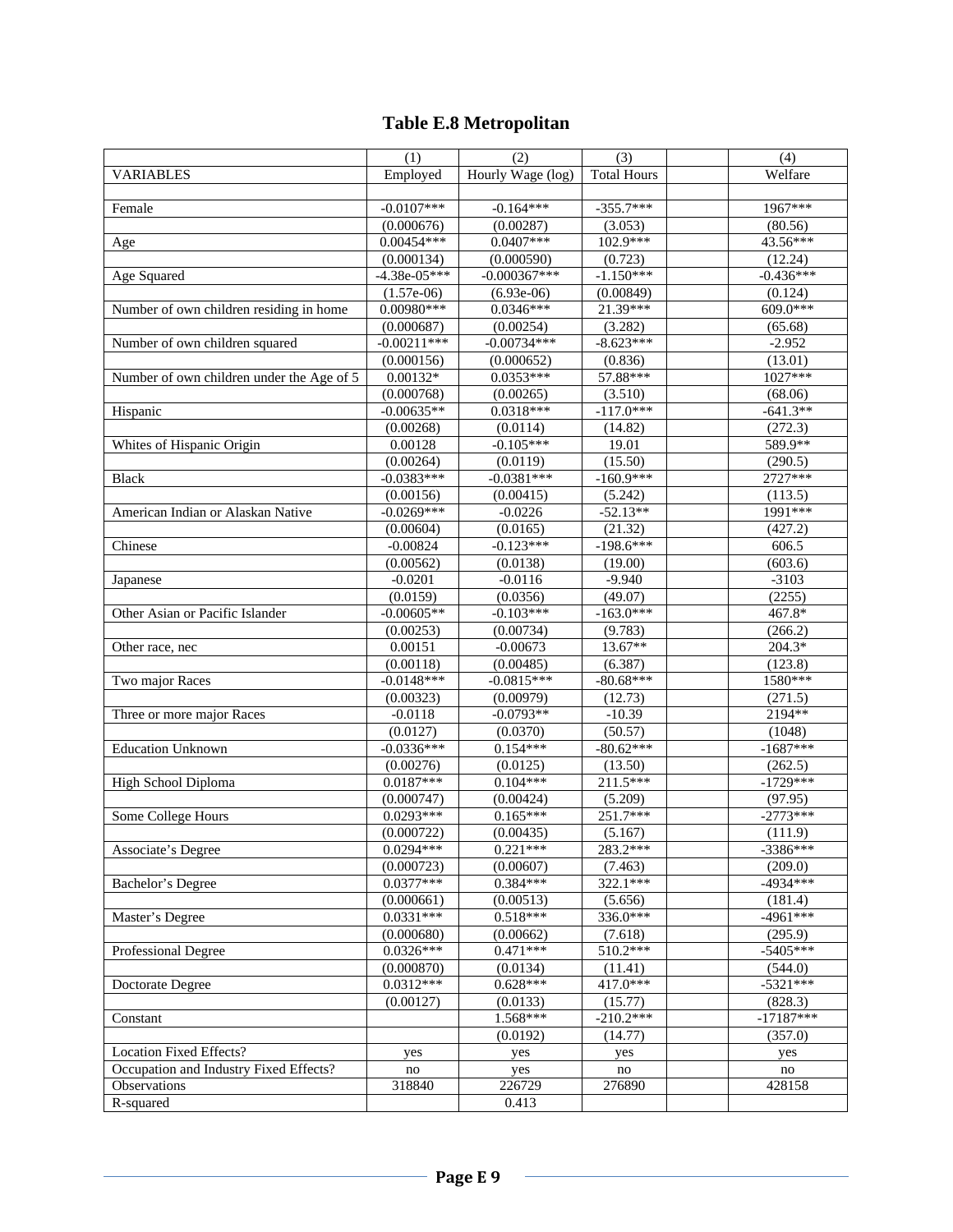#### Standard errors in parentheses

\*\*\* p<0.01, \*\* p<0.05, \* p<0.1

|                                           | (1)            | (2)               | (3)                | (4)        |
|-------------------------------------------|----------------|-------------------|--------------------|------------|
| <b>VARIABLES</b>                          | Employed       | Hourly Wage (log) | <b>Total Hours</b> | Welfare    |
|                                           |                |                   |                    |            |
| Female                                    | $-0.00936***$  | $-0.186***$       | $-461.8***$        | 2028***    |
|                                           | (0.00120)      | (0.00601)         | (5.877)            | (118.1)    |
| Age                                       | $0.00434***$   | $0.0329***$       | $101.4***$         | 23.03      |
|                                           | (0.000223)     | (0.00104)         | (1.273)            | (16.91)    |
| Age Squared                               | $-3.74e-05***$ | $-0.000288***$    | $-1.131***$        | $-0.364**$ |
|                                           | $(2.57e-06)$   | $(1.20e-05)$      | (0.0145)           | (0.167)    |
| Number of own children residing in home   | $0.0123***$    | $0.0195***$       | 57.07***           | 569.4***   |
|                                           | (0.00118)      | (0.00459)         | (6.184)            | (100.3)    |
| Number of own children squared            | $-0.00245***$  | $-0.00357***$     | $-14.95***$        | $-3.733$   |
|                                           | (0.000268)     | (0.00116)         | (1.570)            | (20.82)    |
| Number of own children under the Age of 5 | $-0.000619$    | $0.0211***$       | 60.05***           | 1077***    |
|                                           | (0.00133)      | (0.00497)         | (6.914)            | (106.5)    |
| Hispanic                                  | $-0.000209$    | 0.0126            | $-135.7***$        | $-1364***$ |
|                                           | (0.00561)      | (0.0285)          | (37.73)            | (502.6)    |
| Whites of Hispanic Origin                 | $-0.00857$     | $-0.0494*$        | 39.27              | 1606***    |
|                                           | (0.00649)      | (0.0292)          | (38.78)            | (521.4)    |
| <b>Black</b>                              | $-0.0577***$   | $-0.0209**$       | $-251.5***$        | 2312***    |
|                                           | (0.00416)      | (0.0107)          | (13.75)            | (197.5)    |
| American Indian or Alaskan Native         | $-0.0422***$   | $-0.0351$         | $-84.77**$         | 2205***    |
|                                           | (0.0115)       | (0.0281)          | (38.68)            | (572.4)    |
| Chinese                                   | $-0.0150$      | $-0.0550$         | $-112.0$           | $-28248$   |
|                                           | (0.0312)       | (0.0773)          | (117.7)            | (0)        |
| Japanese                                  | $-0.0574$      | $-0.140$          | 97.41              | $-27125$   |
|                                           | (0.0675)       | (0.126)           | (205.4)            | (0)        |
| Other Asian or Pacific Islander           | $-0.00266$     | $-0.0171$         | $-181.2***$        | $-486.3$   |
|                                           | (0.00986)      | (0.0346)          | (47.65)            | (1005)     |
| Other race, nec                           | 0.00187        | $-0.00422$        | 12.79              | 185.7      |
|                                           | (0.00225)      | (0.00999)         | (13.65)            | (197.7)    |
| Two major Races                           | $-0.0231***$   | $-0.0274$         | $-50.12*$          | 2379***    |
|                                           | (0.00744)      | (0.0225)          | (30.42)            | (410.9)    |
| Three or more major Races                 | 0.00321        | 0.0583            | $-187.9$           | $4047**$   |
|                                           | (0.0249)       | (0.0953)          | (128.9)            | (1693)     |
| <b>Education Unknown</b>                  | $-0.0247***$   | $0.149***$        | $-78.08***$        | $-1455***$ |
|                                           | (0.00457)      | (0.0235)          | (25.24)            | (390.3)    |
| High School Diploma                       | $0.0199***$    | $0.0900***$       | 206.6***           | $-1699***$ |
|                                           | (0.00132)      | (0.00695)         | (8.899)            | (134.8)    |
| Some College Hours                        | $0.0273***$    | $0.133***$        | 240.4***           | $-2633***$ |
|                                           | (0.00126)      | (0.00755)         | (9.461)            | (167.7)    |
| Associate's Degree                        | $0.0307***$    | $0.178***$        | 289.5***           | $-3394***$ |
|                                           | (0.00125)      | (0.0114)          | (14.42)            | (348.1)    |
| Bachelor's Degree                         | $0.0351***$    | $0.332***$        | 300.1***           | $-5215***$ |
|                                           | (0.00110)      | (0.0103)          | (11.51)            | (342.6)    |
| Master's Degree                           | $0.0335***$    | $0.481***$        | 277.8***           | $-4514***$ |
|                                           | (0.00130)      | (0.0147)          | (17.54)            | (540.2)    |
| Professional Degree                       | $0.0291***$    | $0.336***$        | 394.3***           | $-4380***$ |
|                                           |                |                   |                    |            |

### **Table E.9 Rural**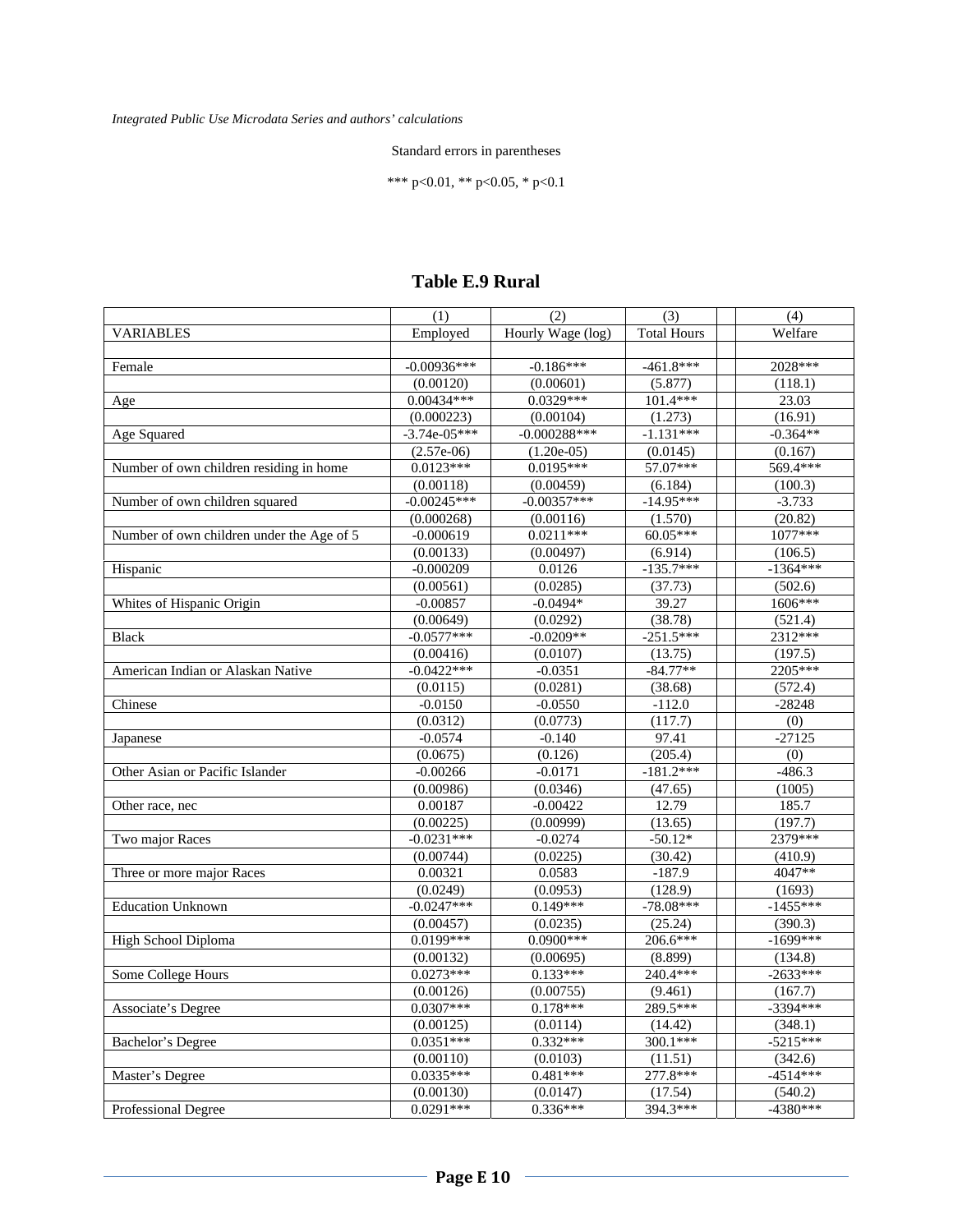|                                        | (0.00259)   | (0.0312)   | (30.68)     | (1009)      |
|----------------------------------------|-------------|------------|-------------|-------------|
| Doctorate Degree                       | $0.0319***$ | $0.639***$ | $377.7***$  | $-2949**$   |
|                                        | (0.00320)   | (0.0363)   | (46.70)     | (1344)      |
| Constant                               |             | $1.581***$ | $-252.1***$ | $-12964***$ |
|                                        |             | (0.0412)   | (34.67)     | (563.6)     |
| Location Fixed Effects?                | yes         | ves        | ves         | yes         |
| Occupation and Industry Fixed Effects? | no          | yes        | no          | no          |
| <b>Observations</b>                    | 100275      | 62907      | 84994       | 147862      |
| R-squared                              |             | 0.328      |             |             |

Standard errors in parentheses

\*\*\* p<0.01, \*\* p<0.05, \* p<0.1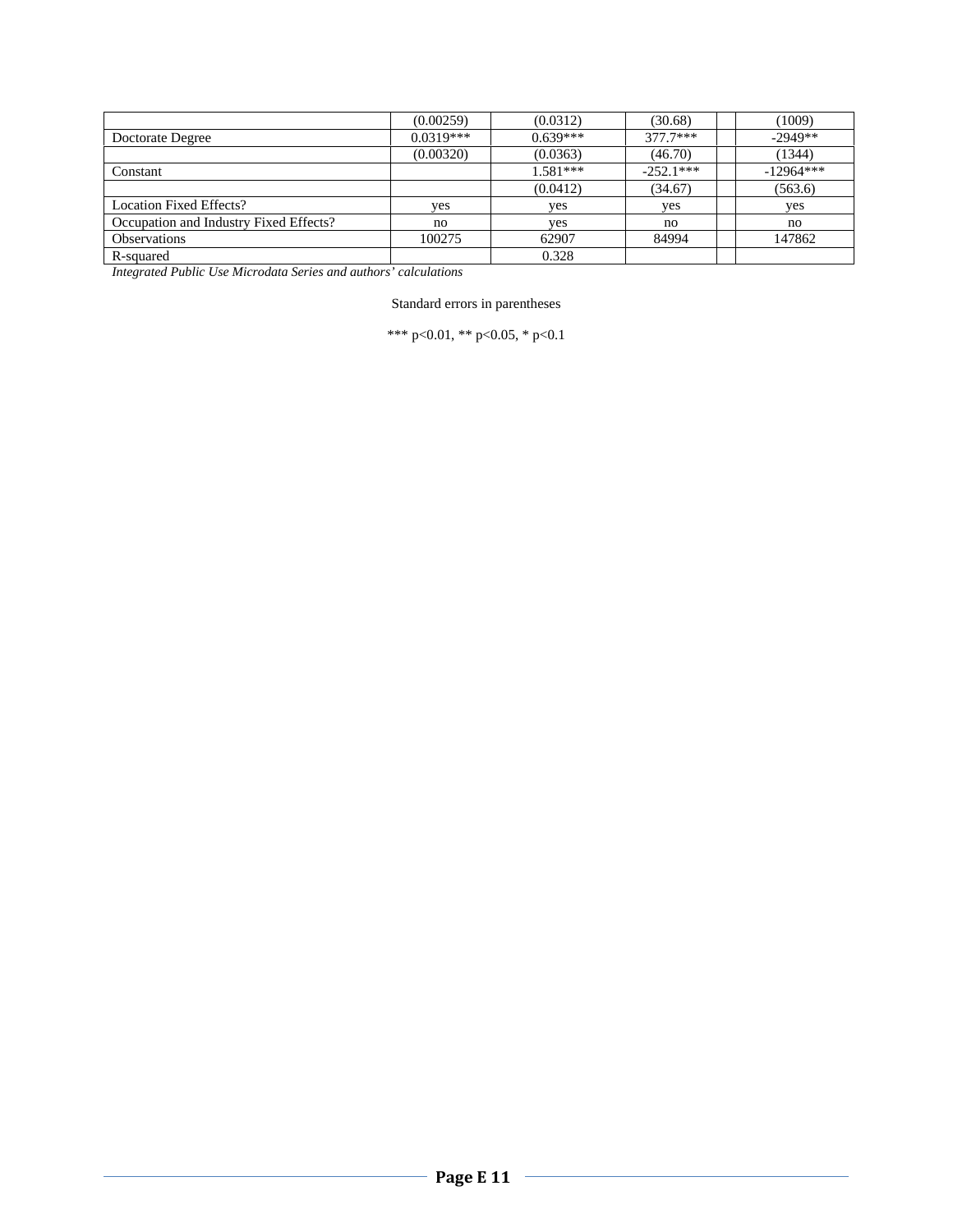We split the ACS results into two groups to obtain a more precise snapshot of trends over the years. Some changes had been made to the ACS data between the years 2004 and 2005, so it was simpler to analyze by grouping the years with matching variables.

|                                           | (1)                       | (2)                       | (3)                    | (4)                |
|-------------------------------------------|---------------------------|---------------------------|------------------------|--------------------|
| <b>VARIABLES</b>                          | Employed                  | Hourly Wage (log)         | <b>Total Hours</b>     | Welfare            |
|                                           |                           |                           |                        |                    |
| Female                                    | $-0.0106***$              | $-0.178***$               | $-372.1***$            | 2053***            |
|                                           | (0.000593)                | (0.00217)                 | (2.400)                | (55.03)            |
| Age                                       | $0.00517***$              | $0.0345***$               | 96.52***               | 19.81**            |
|                                           | (0.000112)                | (0.000382)                | (0.525)                | (7.839)            |
| Age Squared                               | $-4.90e-05***$            | $-0.000295***$            | $-1.065***$            | $-0.245***$        |
|                                           | $(1.30e-06)$              | $(4.38e-06)$              | (0.00606)              | (0.0779)           |
| Number of own children residing in home   | $0.0125***$               | $0.0359***$               | 44.42***               | 585.8***           |
|                                           | (0.000599)                | (0.00180)                 | (2.535)                | (45.82)            |
| Number of own children squared            | $-0.00257***$             | $-0.00656***$             | $-12.06***$            | $-13.06$           |
|                                           | (0.000136)                | (0.000450)                | (0.640)                | (9.388)            |
| Number of own children under the Age of 5 | $0.00182***$              | $0.0335***$               | 59.04***               | 978.1***           |
|                                           | (0.000681)                | (0.00196)                 | (2.800)                | (48.88)            |
| Hispanic                                  | $-0.00360$                | 0.0142                    | $-73.67***$            | $-1221***$         |
|                                           | (0.00294)                 | (0.00950)                 | (13.70)                | (244.3)            |
| Whites of Hispanic Origin                 | $-0.00721**$              | $-0.0975***$              | $-36.86***$            | 1695***            |
|                                           | (0.00314)                 | (0.00979)                 | (14.11)                | (252.1)            |
| <b>Black</b>                              | $-0.0504***$              | $-0.0330***$              | $-191.2***$            | $2650***$          |
|                                           | (0.00148)                 | (0.00298)                 | (4.188)                | (77.94)            |
| American Indian or Alaskan Native         | $-0.0355***$              | $-0.0218*$                | $-86.12***$            | 2218***            |
|                                           | (0.00551)                 | (0.0117)                  | (16.56)                | (293.0)            |
| Chinese                                   | $-0.0150**$               | $-0.118***$               | $-200.6***$            | 151.4              |
|                                           | (0.00596)                 |                           | (17.32)                | (525.2)            |
| <b>Japanese</b>                           | $-0.0204$                 | (0.0121)<br>$-0.0155$     | $-37.25$               | $-934.8$           |
|                                           | (0.0156)                  | (0.0301)                  | (43.94)                | (1255)             |
| Other Asian or Pacific Islander           | $-0.0129***$              | $-0.0941***$              | $-163.7***$            | 383.3*             |
|                                           |                           |                           |                        | (215.9)            |
|                                           | (0.00265)<br>$0.00241**$  | (0.00612)                 | (8.641)<br>19.65***    |                    |
| Other race, nec                           |                           | $-0.000368$               |                        | $-3.793$           |
|                                           | (0.00102)<br>$-0.0198***$ | (0.00343)<br>$-0.0667***$ | (4.950)<br>$-98.49***$ | (86.57)<br>1988*** |
| Two major Races                           |                           |                           |                        |                    |
|                                           | (0.00327)                 | (0.00772)                 | (10.88)                | (204.7)            |
| Three or more major Races                 | $-0.0111$                 | $-0.0489*$                | $-131.8***$            | 2773***            |
|                                           | (0.0116)                  | (0.0289)                  | (41.46)                | (734.8)            |
| High School Diploma                       | $0.0205***$               | $0.0828***$               | 216.9***               | $-1540***$         |
|                                           | (0.000651)                | (0.00275)                 | (3.773)                | (63.97)            |
| Some College Hours                        | $0.0295***$               | $0.142***$                | 253.6***               | $-2704***$         |
|                                           | (0.000634)                | (0.00293)                 | (3.854)                | (77.36)            |
| Associate's Degree                        | $0.0329***$               | $0.189***$                | 299.4***               | $-3291***$         |
|                                           | (0.000661)                | (0.00439)                 | (5.847)                | (151.3)            |
| <b>Bachelor's Degree</b>                  | $0.0410***$               | $0.373***$                | 332.4***               | $-4605***$         |
|                                           | (0.000572)                | (0.00369)                 | (4.394)                | (128.3)            |
| Master's Degree                           | $0.0369***$               | $0.480***$                | 338.5***               | $-4564***$         |
|                                           | (0.000641)                | (0.00505)                 | (6.215)                | (214.6)            |
| Professional Degree                       | $0.0362***$               | $0.425***$                | 481.8***               | $-4543***$         |
|                                           | (0.000880)                | (0.00999)                 | (9.621)                | (364.0)            |
| Doctorate Degree                          | $0.0347***$               | $0.568***$                | 410.1***               | $-3872***$         |

**Table E.10 ACS Data 2001-2004**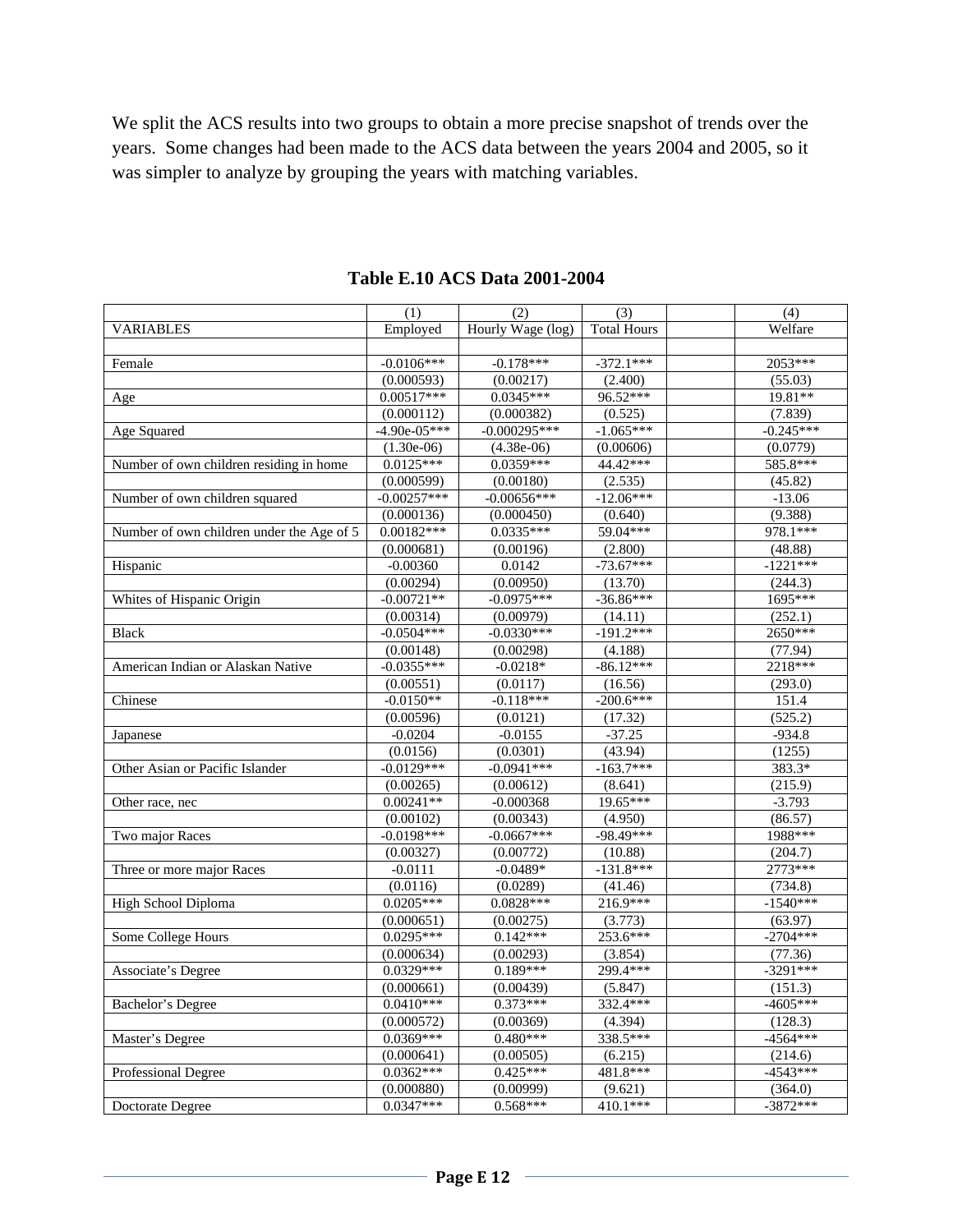|                                        | (0.00131) | (0.0107)   | (13.54)     | (506.9)     |
|----------------------------------------|-----------|------------|-------------|-------------|
| Constant                               |           | $1.462***$ | $-385.5***$ | $-15947***$ |
|                                        |           | (0.0182)   | (17.78)     | (425.0)     |
| Location Fixed Effects?                | ves       | yes        | yes         | yes         |
| Occupation and Industry Fixed Effects? | no        | yes        | no          | no          |
| <b>Observations</b>                    | 475324    | 470032     | 475324      | 745320      |
| R-squared                              |           | 0.352      |             |             |

#### Standard errors in parentheses

\*\*\* p<0.01, \*\* p<0.05, \* p<0.1

|                                           | (1)            | (2)               | (3)                 | (4)        |
|-------------------------------------------|----------------|-------------------|---------------------|------------|
| <b>VARIABLES</b>                          | Employed       | Hourly Wage (log) | <b>Total Hourse</b> | Welfare    |
|                                           |                |                   |                     |            |
| Female                                    | $-0.0122***$   | $-0.164***$       | $-371.9***$         | 2245***    |
|                                           | (0.000768)     | (0.00274)         | (2.894)             | (103.2)    |
| Age                                       | $0.00477***$   | $0.0411***$       | 94.13***            | $-36.34**$ |
|                                           | (0.000159)     | (0.000520)        | (0.655)             | (14.17)    |
| Age Squared                               | $-4.06e-05***$ | $-0.000366$ ***   | $-1.016***$         | 0.212      |
|                                           | $(1.87e-06)$   | $(5.93e-06)$      | (0.00747)           | (0.141)    |
| Number of own children residing in home   | $0.0118***$    | $0.0381***$       | 33.35***            | 624.7***   |
|                                           | (0.000795)     | (0.00235)         | (3.113)             | (84.99)    |
| Number of own children squared            | $-0.00236***$  | $-0.00734***$     | $-10.57***$         | $-11.05$   |
|                                           | (0.000189)     | (0.000608)        | (0.808)             | (17.79)    |
| Number of own children under the Age of 5 | $0.00325***$   | $0.0386***$       | 57.61***            | 1021***    |
|                                           | (0.000932)     | (0.00262)         | (3.505)             | (93.93)    |
| Hispanic                                  | $-0.00565$     | $-0.00961$        | $-39.33**$          | $-109.1$   |
|                                           | (0.00376)      | (0.0130)          | (17.18)             | (381.4)    |
| Whites of Hispanic Origin                 | 0.00435        | $-0.0940***$      | 4.308               | $-645.1$   |
|                                           | (0.00361)      | (0.0134)          | (17.65)             | (403.0)    |
| <b>Black</b>                              | $-0.0528***$   | $-0.0730***$      | $-160.7***$         | $2623***$  |
|                                           | (0.00193)      | (0.00405)         | (5.279)             | (138.6)    |
| American Indian or Alaskan Native         | $-0.0347***$   | $-0.0473***$      | $-71.57***$         | 1572***    |
|                                           | (0.00702)      | (0.0154)          | (20.56)             | (526.9)    |
| Chinese                                   | $-0.0150**$    | $-0.131***$       | $-152.5***$         | 949.8      |
|                                           | (0.00612)      | (0.0133)          | (17.52)             | (658.6)    |
| Japanese                                  | $-0.00900$     | $-0.0533$         | $-23.96$            | $-1950$    |
|                                           | (0.0160)       | (0.0367)          | (49.58)             | (2069)     |
| Other Asian or Pacific Islander           | $-0.00892***$  | $-0.113***$       | $-102.2***$         | 132.3      |
|                                           | (0.00280)      | (0.00686)         | (9.061)             | (326.5)    |
| Other race, nec                           | $-0.00394***$  | $0.00866**$       | 8.329               | 263.2      |
|                                           | (0.00145)      | (0.00437)         | (5.825)             | (170.8)    |
| Two major Races                           | $-0.0244***$   | $-0.0725***$      | $-62.22***$         | 1879***    |
|                                           | (0.00463)      | (0.0110)          | (14.65)             | (372.8)    |
| Three or more major Races                 | $-0.0301$      | $-0.00221$        | $-148.4**$          | 3900***    |
|                                           | (0.0213)       | (0.0481)          | (64.20)             | (1306)     |
| <b>Education Unknown</b>                  | 0.00966**      | $0.180***$        | $-22.22$            | $-1431**$  |
|                                           | (0.00383)      | (0.0167)          | (22.88)             | (560.6)    |

## **Table E.11 ACS Data 2005-2007**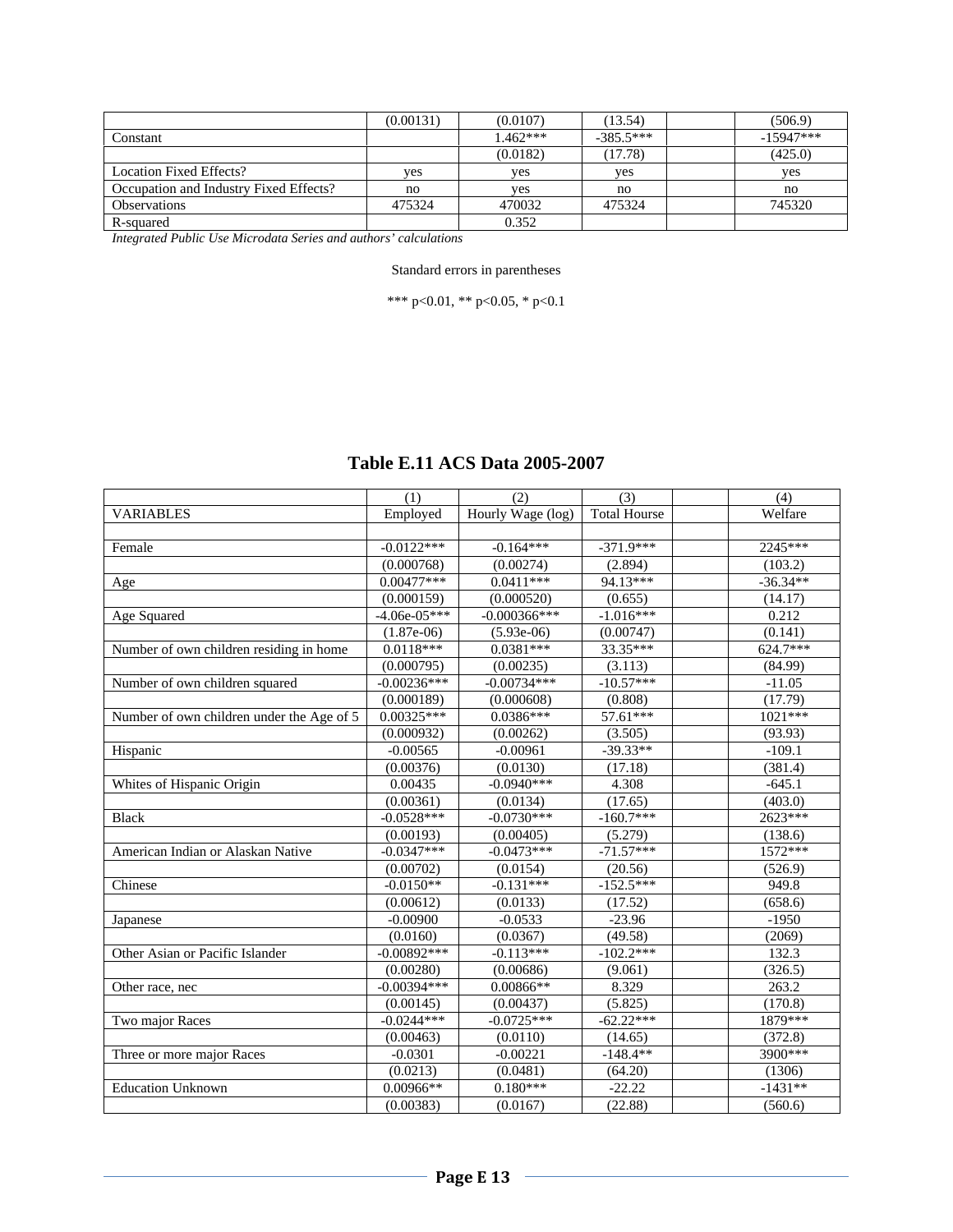| High School Diploma                    | $0.0175***$ | $0.110***$ | $162.3***$  | $-1177***$  |
|----------------------------------------|-------------|------------|-------------|-------------|
|                                        | (0.000964)  | (0.00401)  | (5.058)     | (122.3)     |
| Some College Hours                     | $0.0293***$ | $0.178***$ | $202.8***$  | $-1960***$  |
|                                        | (0.000906)  | (0.00429)  | (5.228)     | (139.4)     |
| Associate's Degree                     | $0.0320***$ | $0.220***$ | 239.2***    | $-2752***$  |
|                                        | (0.000920)  | (0.00565)  | (6.963)     | (235.2)     |
| Bachelor's Degree                      | $0.0419***$ | $0.404***$ | 287.7***    | $-4417***$  |
|                                        | (0.000830)  | (0.00493)  | (5.537)     | (206.4)     |
| Master's Degree                        | $0.0388***$ | $0.526***$ | 282.0***    | $-5208***$  |
|                                        | (0.000820)  | (0.00621)  | (7.114)     | (353.3)     |
| Professional Degree                    | $0.0385***$ | $0.515***$ | 467.4***    | $-4802***$  |
|                                        | (0.00112)   | (0.0129)   | (11.21)     | (635.7)     |
| Doctorate Degree                       | $0.0375***$ | $0.666***$ | 364.5***    | $-4622***$  |
|                                        | (0.00151)   | (0.0125)   | (14.58)     | (867.4)     |
| Constant                               |             | $1.637***$ | $-67.66***$ | $-18295***$ |
|                                        |             | (0.0216)   | (14.19)     | (443.6)     |
| <b>Location Fixed Effects?</b>         | yes         | yes        | yes         | yes         |
| Occupation and Industry Fixed Effects? | no          | yes        | no          | no          |
| Observations                           | 306097      | 270251     | 289675      | 481770      |
| R-squared                              |             | 0.445      |             |             |

Standard errors in parentheses \*\*\* p<0.01, \*\* p<0.05, \* p<0.1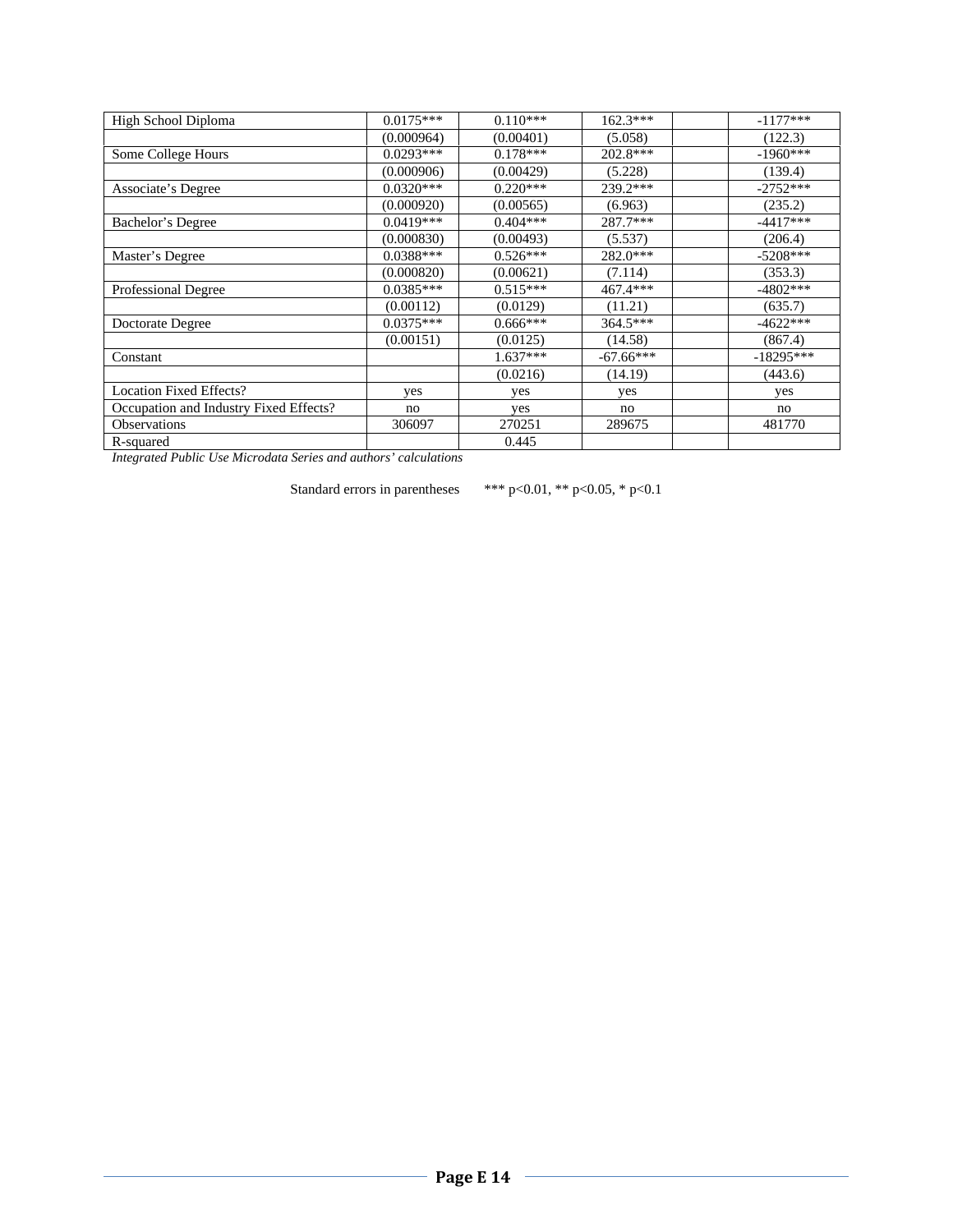Table E.12: Crime Related Costs **Table E.12: Crime Related Costs** 

|                                                                                                                                           | Victim Costs<br>per Crime<br>$(1)$ | Property<br>loss per<br>crime<br>$\odot$ | cost per crime<br>Incarceration<br>$\odot$ | Total Cost per<br>crime<br>$\bigoplus$ | Estimated change in<br>arrests<br>$\odot$ | $\odot$               | Estimated change in<br>crimes<br>$\epsilon$ | $\circledast$         | Social Benefit<br>$\widehat{\mathfrak{G}}$ | $\frac{1}{2}$ |
|-------------------------------------------------------------------------------------------------------------------------------------------|------------------------------------|------------------------------------------|--------------------------------------------|----------------------------------------|-------------------------------------------|-----------------------|---------------------------------------------|-----------------------|--------------------------------------------|---------------|
|                                                                                                                                           |                                    |                                          |                                            |                                        |                                           |                       |                                             |                       |                                            |               |
| Violent Crimes                                                                                                                            |                                    |                                          |                                            |                                        | <b>Bound</b><br>Lower                     | <b>Bound</b><br>Upper | <b>Bound</b><br>Lower                       | <b>Bound</b><br>Upper | Lower Bound                                | Upper Bound   |
| Murder                                                                                                                                    | \$4,327,782                        | \$177                                    | \$82,259                                   | \$4,409,899                            | $-10$                                     | $-17$                 | $-10$                                       | $-17$                 | \$44,098,990                               | \$74,968,283  |
| Rape                                                                                                                                      | \$128,067                          | \$147                                    | \$2,241                                    | \$130,190                              | $\mathfrak{S}0$                           | $\overline{5}$        | 135                                         | 229                   | \$17,575,650                               | \$29,813,510  |
| Robbery                                                                                                                                   | \$11,776                           | \$1,104                                  | \$1,933                                    | \$12,826                               | $\vec{4}$                                 | 24                    | $\frac{8}{2}$                               | 164                   | \$1,231,296                                | \$2,103,464   |
| Assault                                                                                                                                   | \$13,837                           | \$38                                     | \$124                                      | \$13,930                               | $-536$                                    | 016-                  | $-2,551$                                    | $-4,331$              | \$35,535,430                               | \$60,330,830  |
| Property Crimes                                                                                                                           |                                    |                                          |                                            |                                        |                                           |                       |                                             |                       |                                            |               |
| Burglary                                                                                                                                  | \$2,061                            | \$1,428                                  | \$354                                      | \$1,273                                | $-183$                                    | $-320$                | $-2,654$                                    | $-4,640$              | \$3,378,542                                | \$5,906,720   |
| Larceny/theft                                                                                                                             | \$545                              | \$397                                    | \$43                                       | \$270                                  | -590                                      | -994                  | $-10,443$                                   | $-17,594$             | \$2,819,610                                | \$4,750,380   |
| Motor vehicle theft                                                                                                                       | \$5,447                            | \$4,858                                  | \$180                                      | \$1,741                                | $-394$                                    | $-676$                | $-4,137$                                    | $-7,098$              | \$7,202,517                                | \$12,157,403  |
| Total                                                                                                                                     |                                    |                                          |                                            |                                        | 1,669                                     | 2,842                 | 19,564                                      | 33,287                | \$74,228,143                               | \$126,396,857 |
| Data Collacted from Radard Russau of Invocitorion's Uniform Crima Ranort 2007 and authors' orlaritoric All monotam values in 2000 dollars |                                    |                                          |                                            |                                        |                                           |                       |                                             |                       |                                            |               |

Data Collected from Federal Bureau of Investigation's Uniform Crime Report 2007 and authors' calculations; All monetary values in 2009 dollars *Data Collected from Federal Bureau of Investigation's Uniform Crime Report 2007 and authors' calculations; All monetary values in 2009 dollars*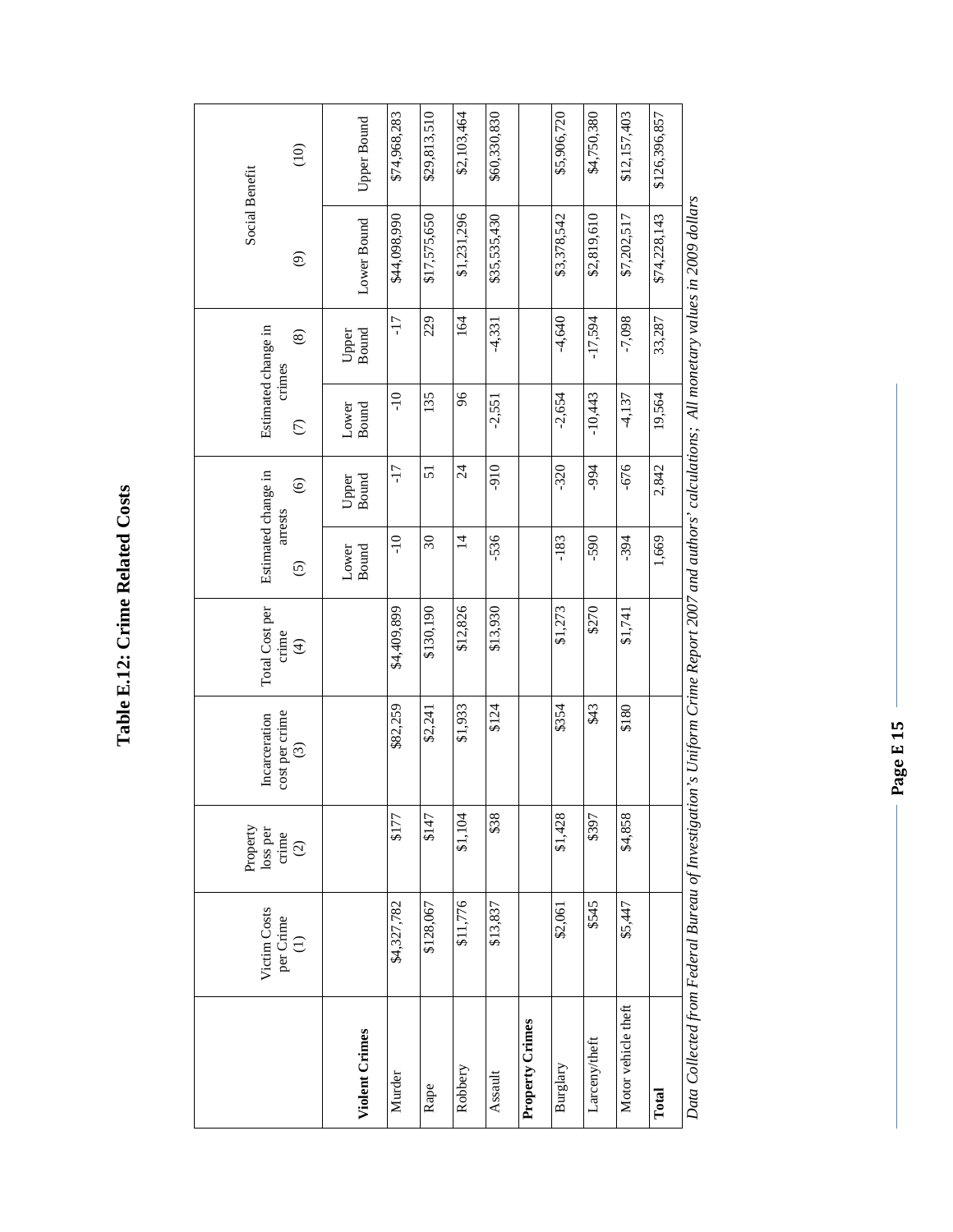## **APPENDIX F – Program Assessment**

### **Appendix F.1 Recommendations for CIS Programs**

- **1. Encourage affiliates to address multiple risk factors where possible.** Research was clear that the risk for dropping out increased with multiple risk factors that may snowball in effect over time. Programs should take this into account and target as many as possible.
- **2. Discourage partial implementation of model programs or the mixing of strategies drawn from different quality programs.** When local Affiliates want to adopt an existing model program, CIS should encourage them to implement all elements of a program and implement them as designed.
- **3. Encourage the development of local strategies based on proven practices.** If Affiliates develop their own strategies, encourage them to use strategies proven to impact the risk factors they are addressing and develop strategies based on best practices. Consider requiring documentation in annual reports to address these concerns.
- **4. Encourage the development of evidence-based strategies to evaluate programs to assure effectiveness and include documentation of results in annual report.** Program evaluation is always an important part of program implementation, whether the program is an adopted model program or a locally developed one. Evaluation is particularly crucial for Affiliates developing their own strategies to make sure that the most effective strategies were selected and that they effectively addressed identified risk factors.
- **5. Develop a uniform reporting system for local Affiliates that include risk factors, strategies, and program outcome results.** To best assess nationwide CIS efforts, local Affiliates should be required to report on a uniform set of elements that can be analyzed across programs.
- **6. Periodically update the risk factor, program, and strategy lists to keep up-to-date**  with current research. Research in the area of dropouts is ongoing and could receive renewed interest, given the recent publications on school dropouts from *Education Week (Diplomas count,* June 26, 2006) and the Gates Foundation-funded study, *The Silent epidemic: Perspectives of high school dropout.* Updates to the lists can assure that local Affiliates have the best available information.
- **7. Consider disseminating this helpful resource on selection and implementation of quality, evidence-based programs and strategies:** the Coalition for Evidence-Based Policy's document, *Identifying and implementing educational practices supported by rigorous evidence: A user friendly guide* published by the U.S. Department of Education in 2003, which discusses this and other issues related to selecting and implementing evidence-based practices.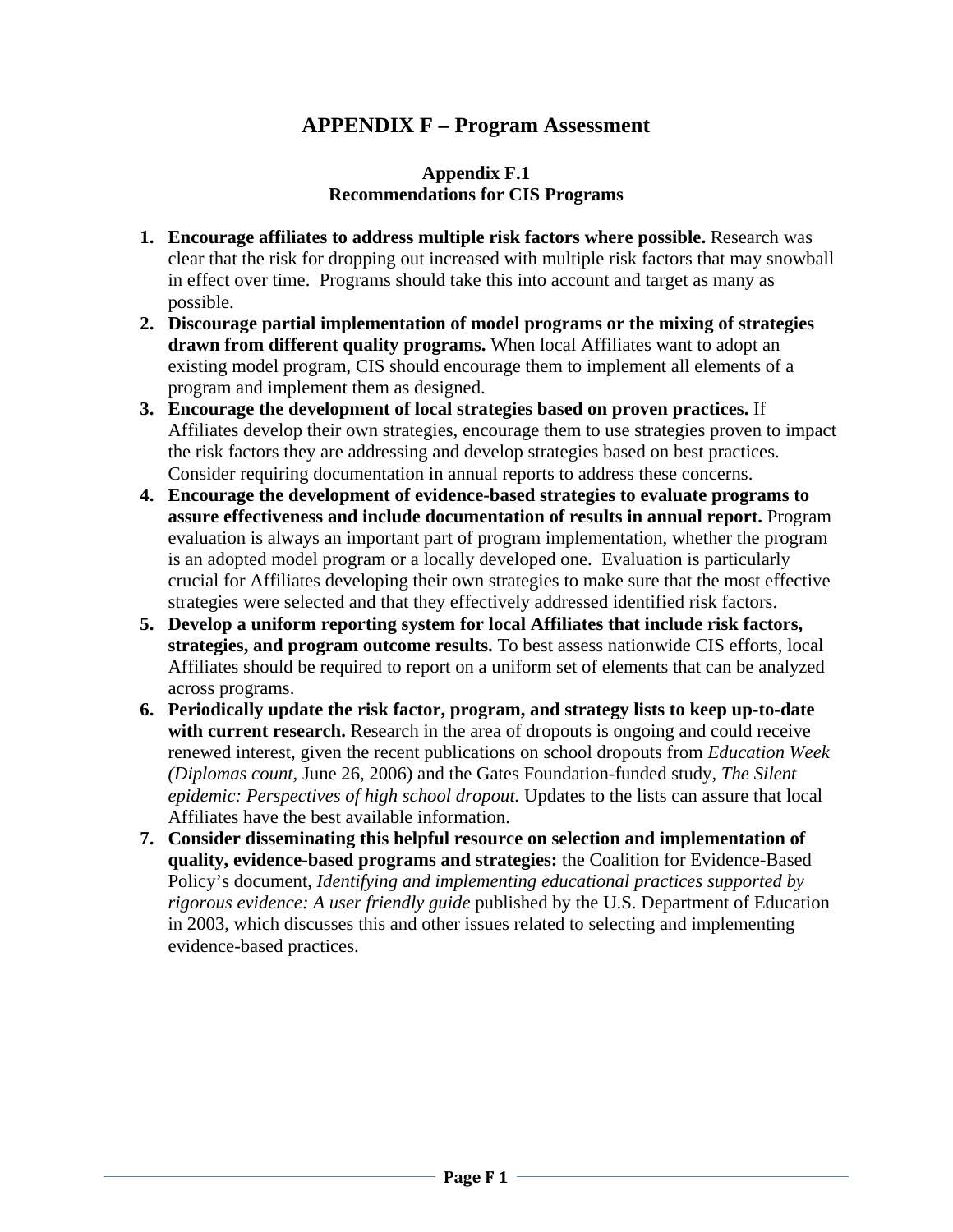## **Appendix F.2 National Dropout Prevention Center/Network's Effective Strategies for Dropout Prevention**

The NDPC/N has identified 15 effective strategies that have the most positive impact on the dropout rate. These strategies have been implemented successfully at all education levels and environments throughout the nation.

### **School and Community Perspective**

Systemic Renewal School-Community Collaboration Safe Learning Environments

### **Early Interventions**

Family Engagement Early Childhood Education Early Literacy Development

### **Basic Core Strategies**

Mentoring/Tutoring Service-Learning Alternative Schooling After-School Opportunities

### **Making the Most of Instruction**

Professional Development Active Learning Educational Technology Individualized Instruction Career and Technology Education (CTE)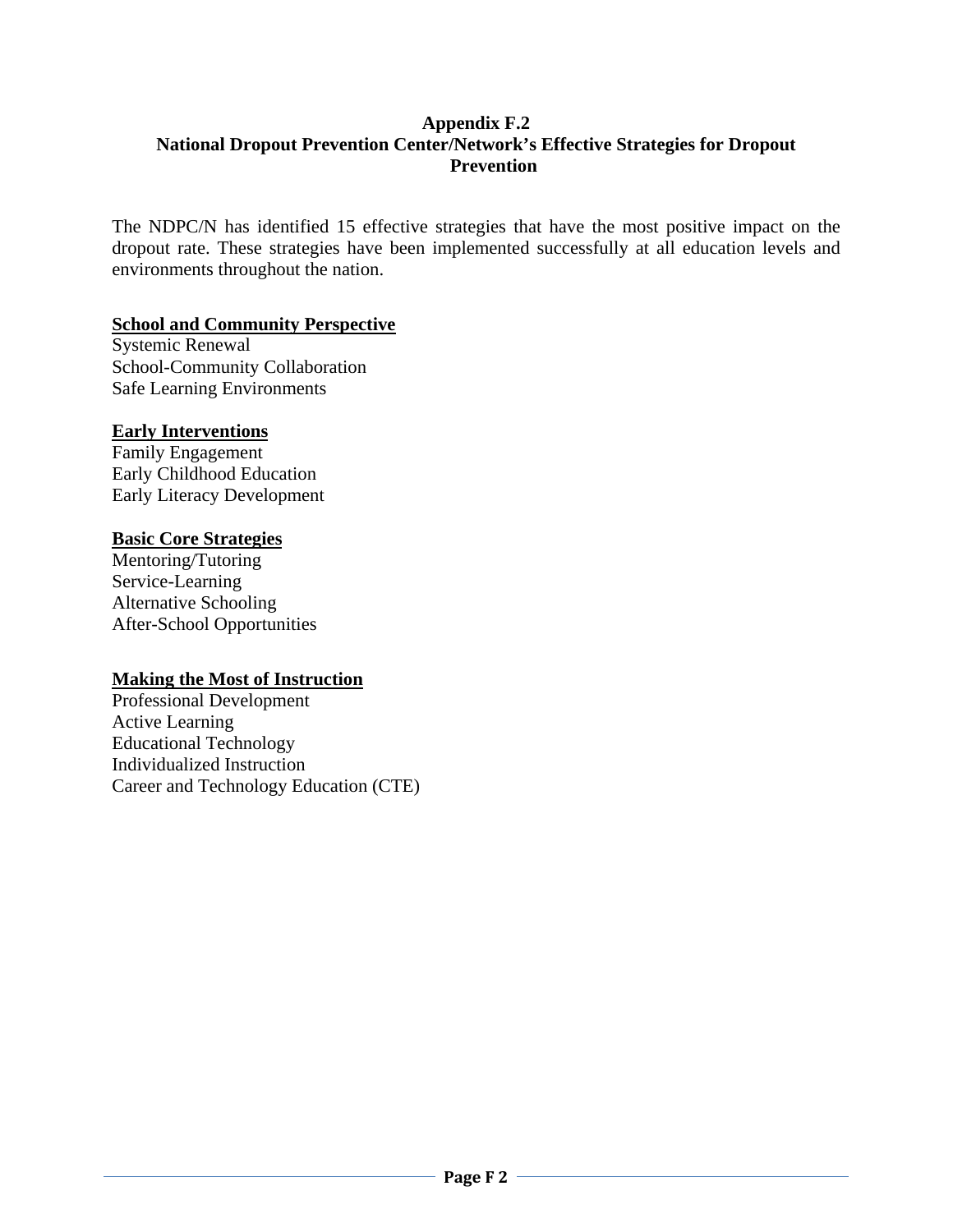### **Appendix F.3 TEA's Evidence Standards for Dropout Prevention**

| <b>Screening Criteria</b>                              | <b>Evidence Criteria</b>                       |
|--------------------------------------------------------|------------------------------------------------|
| Studies must be published in 1995 or later.            | Highest rated studies are randomized           |
|                                                        | controlled trials and regression discontinuity |
|                                                        | studies; quasi-experimental and single         |
|                                                        | subject designs receive one downgrade; pre-    |
|                                                        | post tests receive two downgrades.             |
| Studies must be about school dropout prevention at     | Randomized studies are downgraded if           |
| the $K - 12$ level.                                    | random assignments were not truly random.      |
|                                                        | Studies are downgraded if authors do not       |
| Studies must be conducted in the United States.        | show evidence of post-attrition equivalence    |
|                                                        | at baseline.                                   |
| Studies must be on interventions designed to prevent   | Studies are downgraded if there is any         |
| dropout, improve graduation, or address risk factors   | disruption or contamination that could have    |
| specifically to improve dropout or graduation rates.   | caused observed differences between the        |
|                                                        | groups.                                        |
| Studies must involve at least 30 students.             |                                                |
| Studies must take place over at least a 2-year period. |                                                |
| Studies must consist of an eligible research design    |                                                |
| (i.e. randomized controlled trial, quasi-experimental  |                                                |
| study, regression discontinuity design, single subject |                                                |
| design, and single group pre-post test).               |                                                |
| Studies must address at least one relevant outcome.    |                                                |
| Studies must measure outcomes with a data source       |                                                |
| of sufficient quality to produce credible results.     |                                                |

(Source: Porowski, A., Smink, J., et al. 2008. *Best Practices in Dropout Prevention*. Fairfax, VA: ICF International, National Dropout Prevention Center)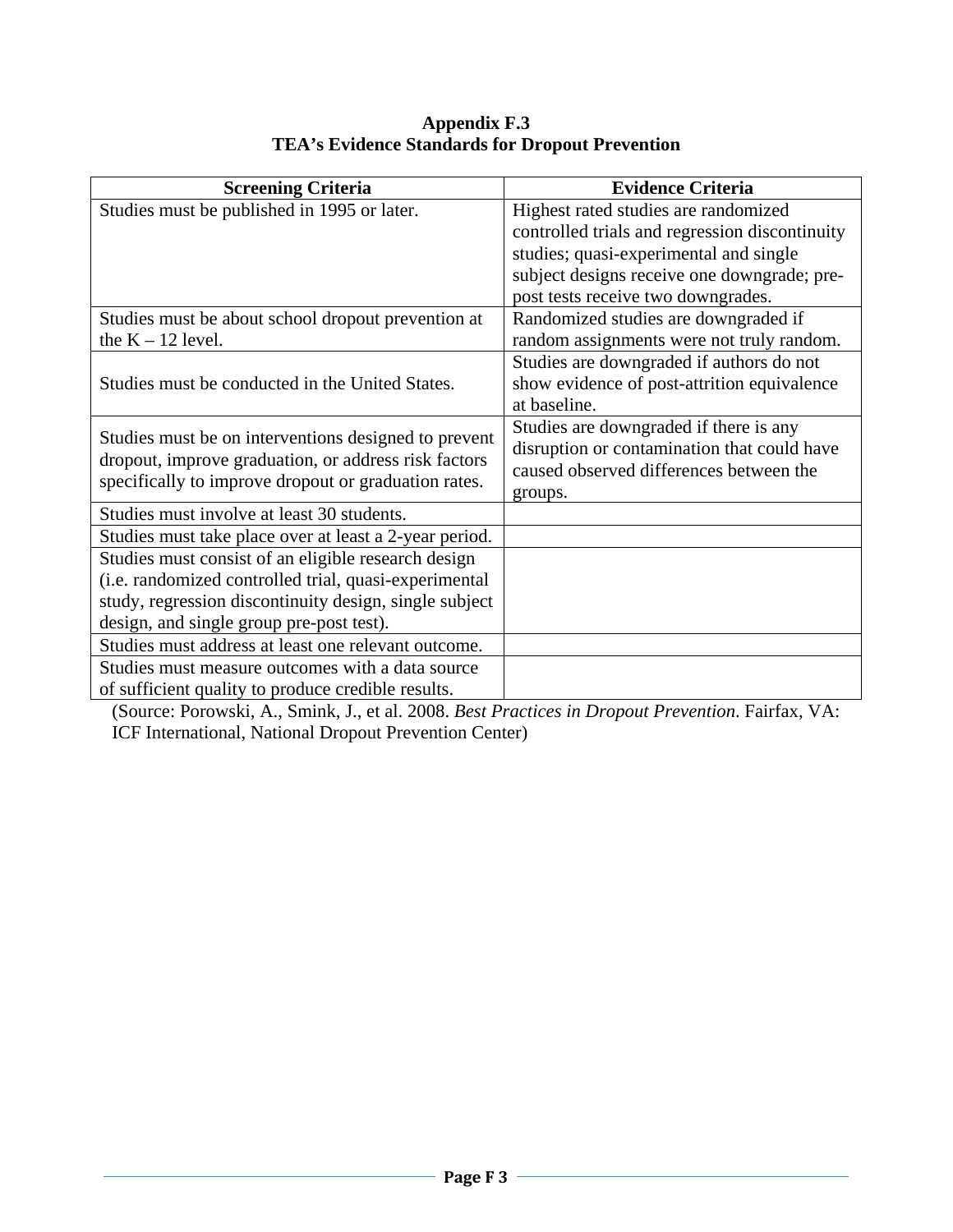**Appendix F.4 Best Practices in Dropout Prevention Coding** 

| Stage 1: Preliminary Screening: Stop coding, if any of<br>the Pass/Fail criteria are not met and highlight the fail | <b>Criteria Met?</b>         | <b>Descriptive</b><br>Answers, |
|---------------------------------------------------------------------------------------------------------------------|------------------------------|--------------------------------|
| reason in the Descriptive Answers column.                                                                           |                              | Notes,<br>Concerns, or         |
|                                                                                                                     |                              | <b>Questions</b>               |
| <b>Citation in APA Format</b>                                                                                       |                              | <b>Full Citation:</b>          |
| Decision 1: Was the study published in 1995 or<br>1.                                                                | Pass/Fail                    |                                |
| later?                                                                                                              |                              |                                |
| 2.<br>Decision 2: Is the study about school dropout                                                                 | Pass/Fail                    |                                |
| prevention at the k-12 level?                                                                                       |                              |                                |
| 3.<br>Decision 3: Is the study conducted in the United                                                              | Pass/Fail                    |                                |
| States?                                                                                                             |                              |                                |
| 4.<br>Is the study conducted in Texas?                                                                              | Yes/No                       |                                |
| 5.<br>Name the intervention addressed by the study.                                                                 |                              |                                |
| 6.<br>Decision 4: Was the intervention designed to prevent                                                          | Pass/Fail                    |                                |
| dropout, improve graduation, or address risk factors                                                                |                              |                                |
| specifically to improve dropout/graduation rates?<br>7.                                                             | Pass/Fail                    |                                |
| Decision 5: Does the study involve at least 30<br>students (in each condition [i.e., treatment and comparison       |                              |                                |
| groups]).                                                                                                           |                              |                                |
| Decision 6: Did the study take place over at least a<br>8.                                                          | Pass/Fail                    |                                |
| 2-year period?                                                                                                      |                              |                                |
| Decision 7: Is the study an eligible design: RCT;<br>9.                                                             | Pass/Fail                    |                                |
| regression discontinuity; QED with statistical controls                                                             |                              |                                |
| and/or a matched comparison group; single subject design                                                            |                              |                                |
| study; or pre-post?                                                                                                 |                              |                                |
| 10.<br>Decision 8: Does the study address at least one                                                              | Pass/Fail                    |                                |
| relevant student outcome?                                                                                           |                              |                                |
| 10a. Dropout (retention and reentering)                                                                             | Yes/No                       |                                |
| 10b. Graduation (HS diploma or GED)                                                                                 | Yes/No                       |                                |
| Decision 9: Is at least one relevant outcome<br>11.                                                                 | Pass/Fail                    |                                |
| measured with a data source of sufficient quality to produce                                                        |                              |                                |
| credible results?                                                                                                   |                              |                                |
| Decision 10: Study Design (choose either RCT;<br>12.                                                                | Downgrade-QED,               |                                |
| regression discontinuity; QED with statistical controls                                                             | single subject, or           |                                |
| and/or a matched comparison group; single subject design                                                            | pre-post; No                 |                                |
| study; or pre-post)                                                                                                 | Downgrade - RCT              |                                |
|                                                                                                                     | or RD                        |                                |
| 13.<br>Decision 11: If the study was an RCT, was the                                                                | Downgrade $-$ No;            |                                |
| assignment truly random?                                                                                            | No Downgrade -<br>Yes or Not |                                |
|                                                                                                                     | applicable                   |                                |
| If authors controlled for any variables in a<br>14.                                                                 |                              |                                |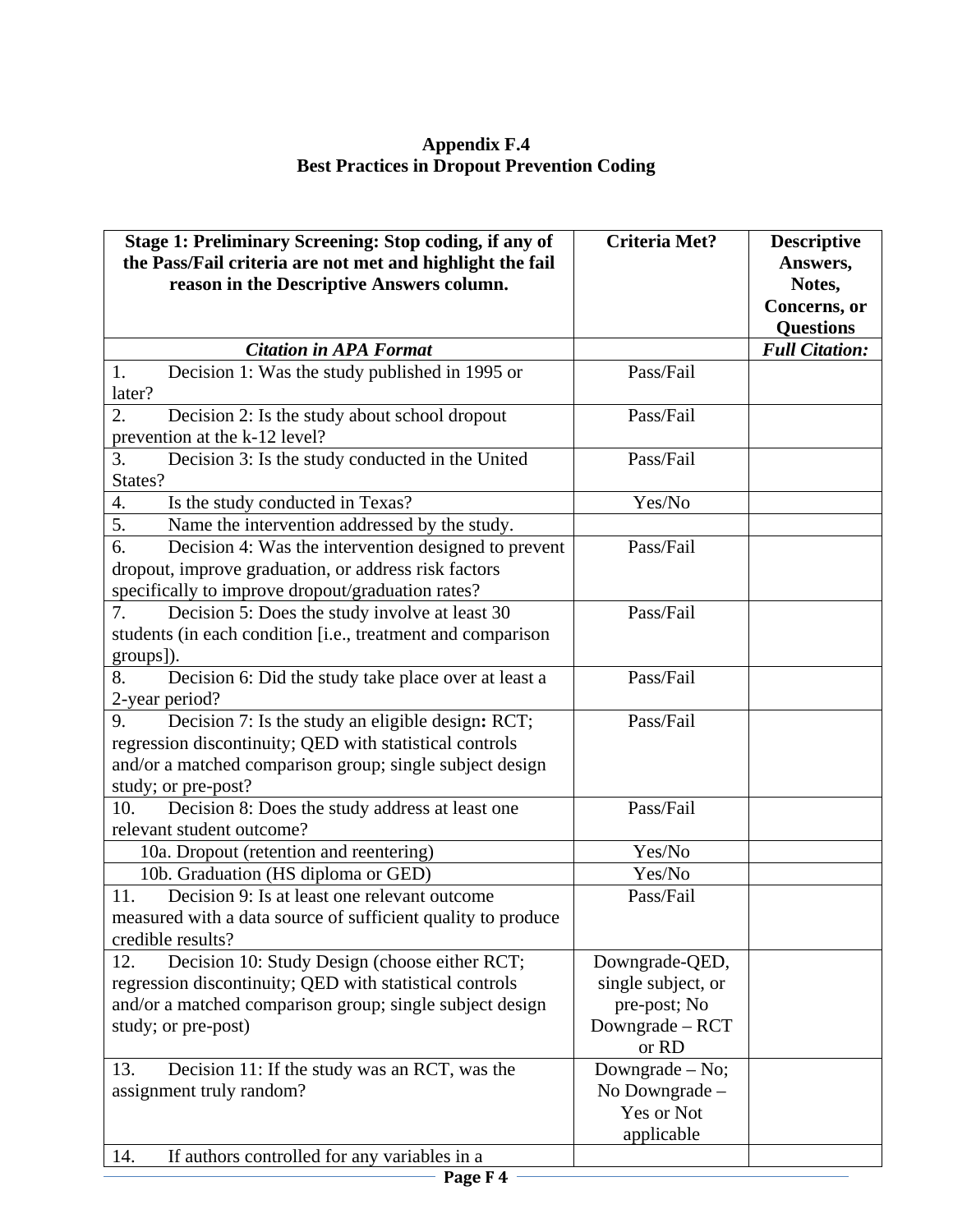| multivariate analysis, place them here                          |                   |  |
|-----------------------------------------------------------------|-------------------|--|
| <b>Complete Table 1: Attrition</b>                              |                   |  |
| How many study participants are there?<br>15.                   |                   |  |
| 15a. Is there more than 30% attrition from the original         | Yes/No            |  |
| sample for the analysis?                                        |                   |  |
| 15b. Is the difference between program and                      | Yes/No            |  |
| comparison group attrition more than or equal to 10%?           |                   |  |
| 16. Decision 12: If there is significant overall attrition, did | Downgrade-No;     |  |
| the authors present sufficient evidence of post-attrition       | No Downgrade-Yes  |  |
| equivalence?                                                    | or Not Applicable |  |
| 17. Describe any disruptions of the intervention or control     |                   |  |
| condition, any contamination of the intervention group, or      |                   |  |
| any contamination of the comparison group.                      |                   |  |
| 18. Is the study free of obvious disruption that could have     | Downgrade $-$ No; |  |
| caused observed differences between the groups?                 | No Downgrade-Yes  |  |
| <b>Complete Table 2: Results – including subgroup impacts</b>   |                   |  |
| 19. Decision 13: Assign a Study Quality Rating: Enter           | Design, # of      |  |
| Study design and number of downgrades                           | downgrades        |  |
| <b>Stage 3: Study and Intervention Details (External</b>        |                   |  |
| Validity)                                                       |                   |  |
| 20. What state(s) was this study conducted in?                  | Answer            |  |
| 21. Was the study implemented as intended? (if no,              | Yes/No            |  |
| describe)                                                       |                   |  |
| 21a. Intended duration of intervention                          |                   |  |
| 21b. Teacher training                                           |                   |  |
| 22. Was the intervention focused on dropout recovery,           | Answer            |  |
| or both?                                                        |                   |  |
| 23. Urbanicity:                                                 |                   |  |
| 23a. Urban area/school                                          | Yes/No            |  |
| 23b. Suburban area/school                                       | Yes/No            |  |
| 23c. Rural area/school                                          | Yes/No            |  |
| 24. School Type:                                                |                   |  |
| 24a. High School                                                | Yes/No            |  |
| 24b. Middle School                                              | Yes/No            |  |
| 24c. Elementary School                                          | Yes/No            |  |
| 25. Race/Ethnicity of Sample (preferably post-attrition):       |                   |  |
| 25a. % African-American                                         | Enter %           |  |
| 25b. % Hispanic/Latino                                          | Enter %           |  |
| 25c. % White                                                    | Enter %           |  |
| 25d. % Other                                                    | Enter %           |  |
| 26. Percentage Economically Disadvantaged                       | Enter %           |  |
| 27. Percentage English Language Learners                        | Enter %           |  |
| 28. Percentage Special Needs                                    | Enter %           |  |
| 29. TEA At-Risk Criteria                                        |                   |  |
| 29a. % not advance from one grade level to next                 | Enter %           |  |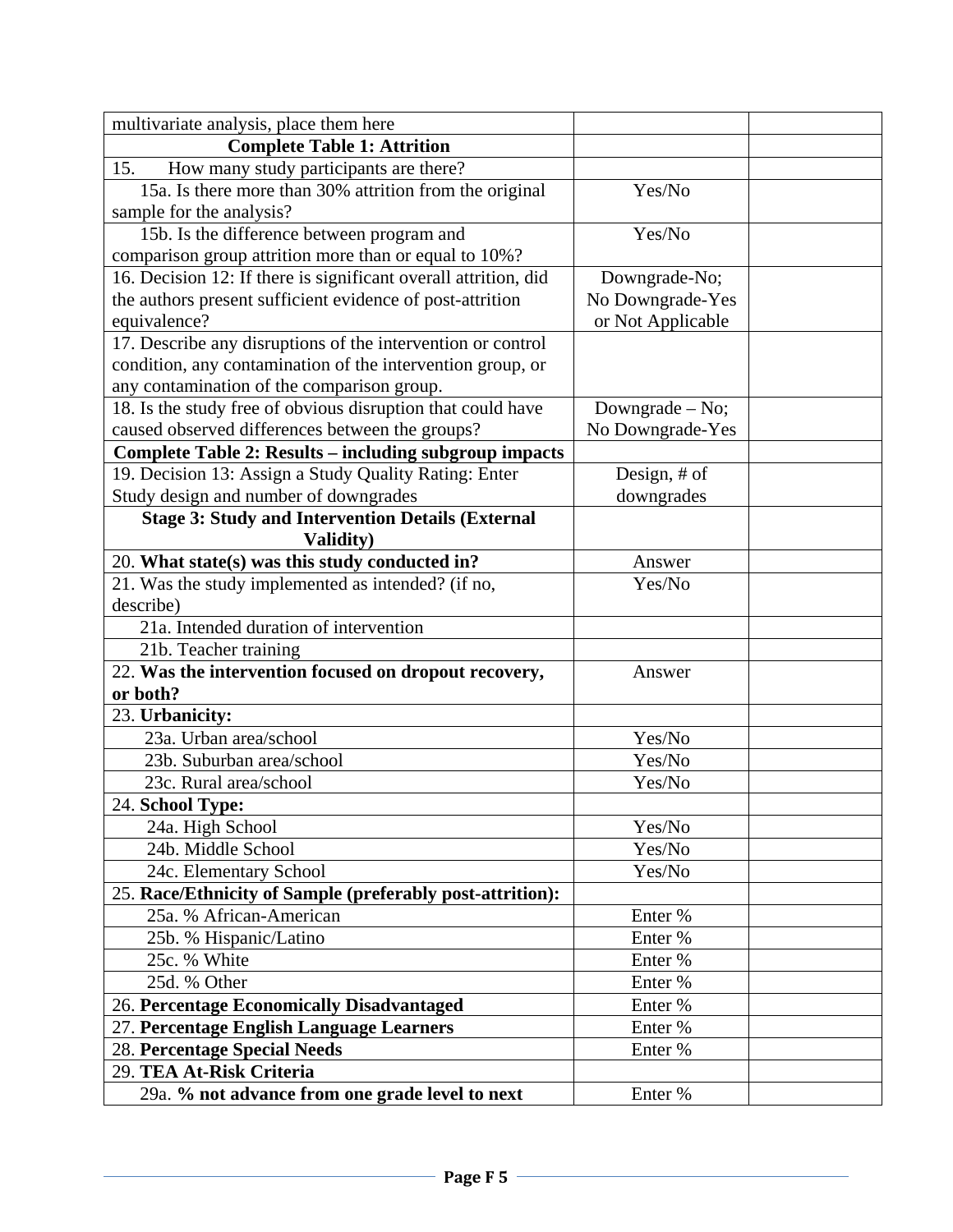| 29b. % did not maintain an average 70% in two or    | Enter % |  |
|-----------------------------------------------------|---------|--|
| more foundation subjects                            |         |  |
| 29c. % unsatisfactory performance on academic       | Enter % |  |
| assessment                                          |         |  |
| 29d. % pregnant/parenting                           | Enter % |  |
| 29e. % placed in alternative education program      | Enter % |  |
| 29f. % expelled (preceding or current school year)  | Enter % |  |
| 29g. % previous dropouts                            | Enter % |  |
| 30. Other Important Subgroup Characteristics (e.g., |         |  |
| prior academic achievement, attendance/truancy      |         |  |

(Source: Porowski, A., Smink, J., et al. 2008. *Best Practices in Dropout Prevention*. Fairfax, VA: ICF International, National Dropout Prevention Center)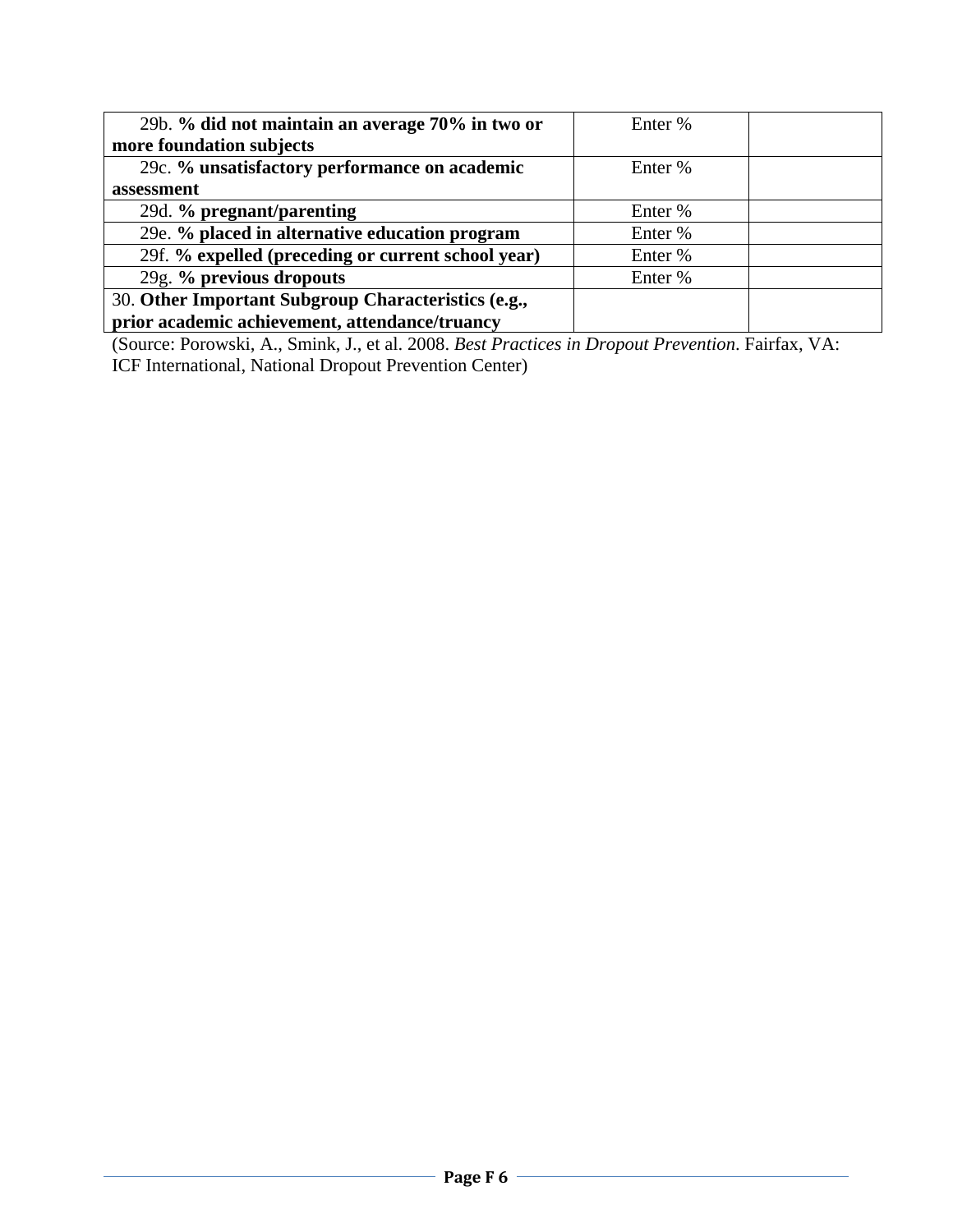## **Appendix F.5 SUMMARY OF KEY EVALUATION FINDINGS**

| <b>AREA</b>    | <b>FINDING</b>                                                                                                                                                                                                                                           |
|----------------|----------------------------------------------------------------------------------------------------------------------------------------------------------------------------------------------------------------------------------------------------------|
| Overarching    | Finding 1: The CIS of Texas State Office (TEA) provides significant<br>management and technical support to local affiliates. This support is<br>credited with the implementation of a statewide CIS program that is well<br>managed and of high quality. |
| Finding(s)     | Finding 2: The CIS model is being implemented with fidelity throughout all<br>28 CIS of Texas affiliates.                                                                                                                                                |
|                | Finding 3: CIS of Texas is engaging and serving children and youth<br>identified as at risk of dropping out of school.                                                                                                                                   |
|                | Finding 4: The amount and type of case-managed services students received<br>positively influence the likelihood of a student staying in school.                                                                                                         |
| Implementation | Finding 5: Large caseloads and limited access to students during the school<br>day restrict the capacity of CIS campus managers to deliver effectively<br>large doses of services to CIS students.                                                       |
| Service        | Finding 6: Through both direct and brokered services, CIS provides the<br>necessary services to address risk factors for school dropout.                                                                                                                 |
| Delivery       | Finding 7: CIS students who had a mentor reported more positive outcomes<br>relative to CIS students who did not.                                                                                                                                        |